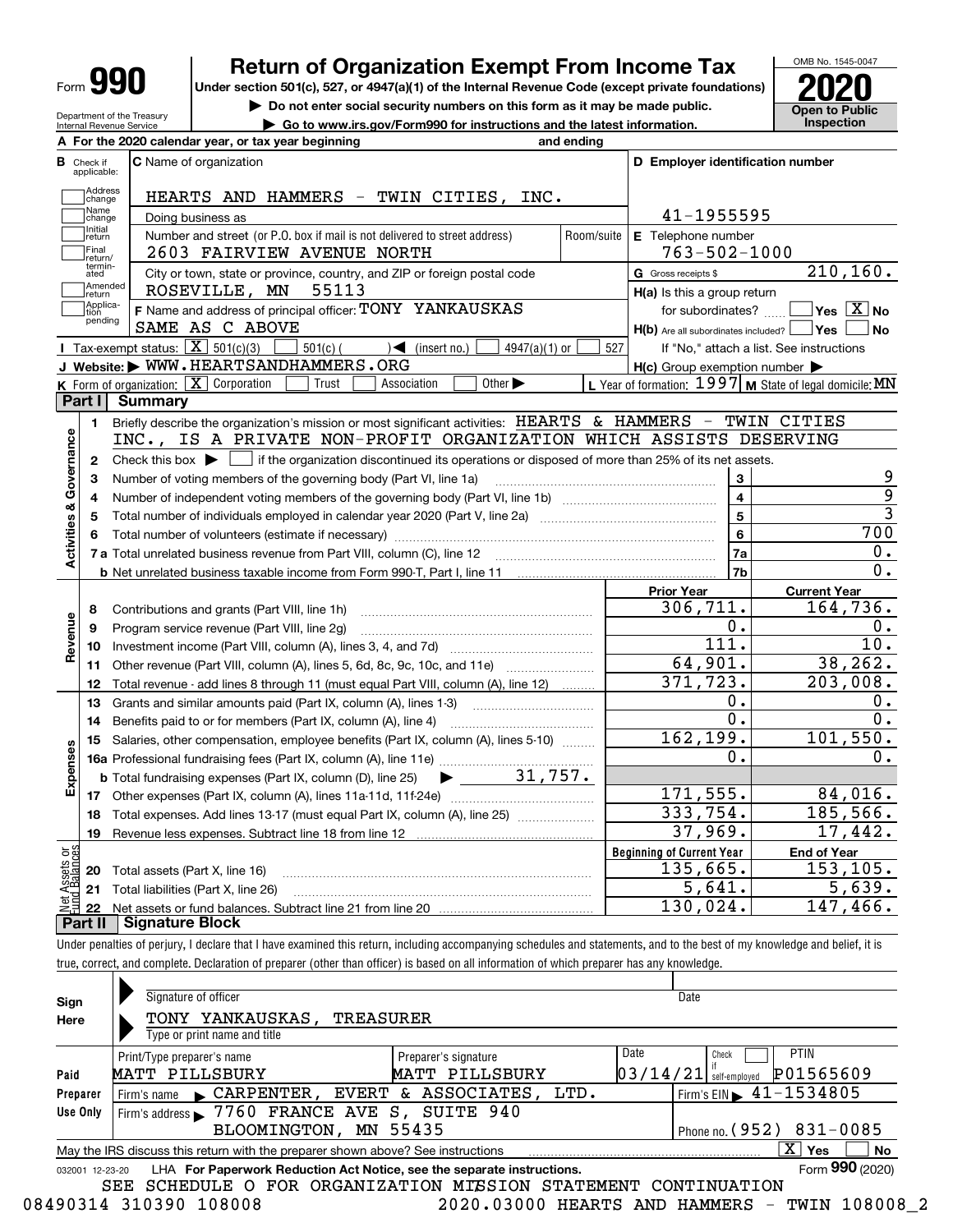|              | 41-1955595<br>HEARTS AND HAMMERS - TWIN CITIES, INC.<br>$Page$ 2<br>Form 990 (2020)                                                                                                                                                                                                  |
|--------------|--------------------------------------------------------------------------------------------------------------------------------------------------------------------------------------------------------------------------------------------------------------------------------------|
| Part III     | <b>Statement of Program Service Accomplishments</b>                                                                                                                                                                                                                                  |
|              | $\overline{\mathbf{x}}$                                                                                                                                                                                                                                                              |
| 1            | Briefly describe the organization's mission:                                                                                                                                                                                                                                         |
|              | HEARTS & HAMMERS - TWIN CITIES INC., IS A PRIVATE NON-PROFIT                                                                                                                                                                                                                         |
|              | ORGANIZATION WHICH ASSISTS DESERVING HOMEOWNERS WITH LIMITED                                                                                                                                                                                                                         |
|              | ABILITIES, ELDERLY AND MILITARY VETERANS BY ORGANIZING TEAMS OF                                                                                                                                                                                                                      |
|              | VOLUNTEERS TO PAINT AND MAKE EXTERIOR REPAIRS AND IMPROVEMENTS TO                                                                                                                                                                                                                    |
| $\mathbf{2}$ | Did the organization undertake any significant program services during the year which were not listed on the                                                                                                                                                                         |
|              | $\Box$ Yes $[\overline{\mathrm{X}}]$ No<br>prior Form 990 or 990-EZ?                                                                                                                                                                                                                 |
|              | If "Yes," describe these new services on Schedule O.<br>$\sqrt{}$ Yes $\sqrt{}$ X $\sqrt{}$ No                                                                                                                                                                                       |
| 3            | Did the organization cease conducting, or make significant changes in how it conducts, any program services?                                                                                                                                                                         |
|              | If "Yes," describe these changes on Schedule O.                                                                                                                                                                                                                                      |
| 4            | Describe the organization's program service accomplishments for each of its three largest program services, as measured by expenses.<br>Section 501(c)(3) and 501(c)(4) organizations are required to report the amount of grants and allocations to others, the total expenses, and |
|              | revenue, if any, for each program service reported.                                                                                                                                                                                                                                  |
| 4a           | 136,666. including grants of \$<br>(Expenses \$<br>) (Revenue \$<br>(Code:                                                                                                                                                                                                           |
|              | HEARTS & HAMMERS - TWIN CITIES, INC. IS A PRIVATE NON-PROFIT                                                                                                                                                                                                                         |
|              | ORGANIZATION WHICH ASSISTS DESERVING HOMEOWNERS WITH LIMITED PHYSICAL                                                                                                                                                                                                                |
|              | ABILITIES, ELDERLY, AND MILITARY VETERANS BY ORGANIZING TEAMS OF                                                                                                                                                                                                                     |
|              | VOLUNTEERS TO PAINT AND MAKE EXTERIOR REPAIRS AND IMPROVEMENTS TO THEIR                                                                                                                                                                                                              |
|              | HOMES AND PROPERTY AT NO COST TO THE HOMEOWNER.                                                                                                                                                                                                                                      |
|              | IN 2020 - 96 PROJECTS IMPACTING 21 HOME EXTERIORS WERE COMPLETED WITH                                                                                                                                                                                                                |
|              | 700 VOLUNTEERS.<br>THESE PROJECTS INCLUDED PAINTING, REPAIRING EXTERIORS                                                                                                                                                                                                             |
|              | OF HOUSES AND GARAGES, CLEANING UP YARDS AND RENEWING LANDSCAPING.                                                                                                                                                                                                                   |
|              |                                                                                                                                                                                                                                                                                      |
|              |                                                                                                                                                                                                                                                                                      |
|              |                                                                                                                                                                                                                                                                                      |
|              |                                                                                                                                                                                                                                                                                      |
| 4b           |                                                                                                                                                                                                                                                                                      |
|              |                                                                                                                                                                                                                                                                                      |
|              |                                                                                                                                                                                                                                                                                      |
|              |                                                                                                                                                                                                                                                                                      |
|              |                                                                                                                                                                                                                                                                                      |
|              |                                                                                                                                                                                                                                                                                      |
|              |                                                                                                                                                                                                                                                                                      |
|              |                                                                                                                                                                                                                                                                                      |
|              |                                                                                                                                                                                                                                                                                      |
|              |                                                                                                                                                                                                                                                                                      |
|              |                                                                                                                                                                                                                                                                                      |
|              |                                                                                                                                                                                                                                                                                      |
|              |                                                                                                                                                                                                                                                                                      |
| 4с           | (Code: ) (Expenses \$<br>) (Revenue \$<br>including grants of \$                                                                                                                                                                                                                     |
|              |                                                                                                                                                                                                                                                                                      |
|              |                                                                                                                                                                                                                                                                                      |
|              |                                                                                                                                                                                                                                                                                      |
|              |                                                                                                                                                                                                                                                                                      |
|              |                                                                                                                                                                                                                                                                                      |
|              |                                                                                                                                                                                                                                                                                      |
|              |                                                                                                                                                                                                                                                                                      |
|              |                                                                                                                                                                                                                                                                                      |
|              |                                                                                                                                                                                                                                                                                      |
|              |                                                                                                                                                                                                                                                                                      |
|              |                                                                                                                                                                                                                                                                                      |
| 4d           | Other program services (Describe on Schedule O.)                                                                                                                                                                                                                                     |
|              | (Expenses \$<br>Revenue \$<br>including grants of \$                                                                                                                                                                                                                                 |
| 4e           | 136,666.<br>Total program service expenses                                                                                                                                                                                                                                           |
|              | Form 990 (2020)                                                                                                                                                                                                                                                                      |
|              | 032002 12-23-20                                                                                                                                                                                                                                                                      |
|              | 8                                                                                                                                                                                                                                                                                    |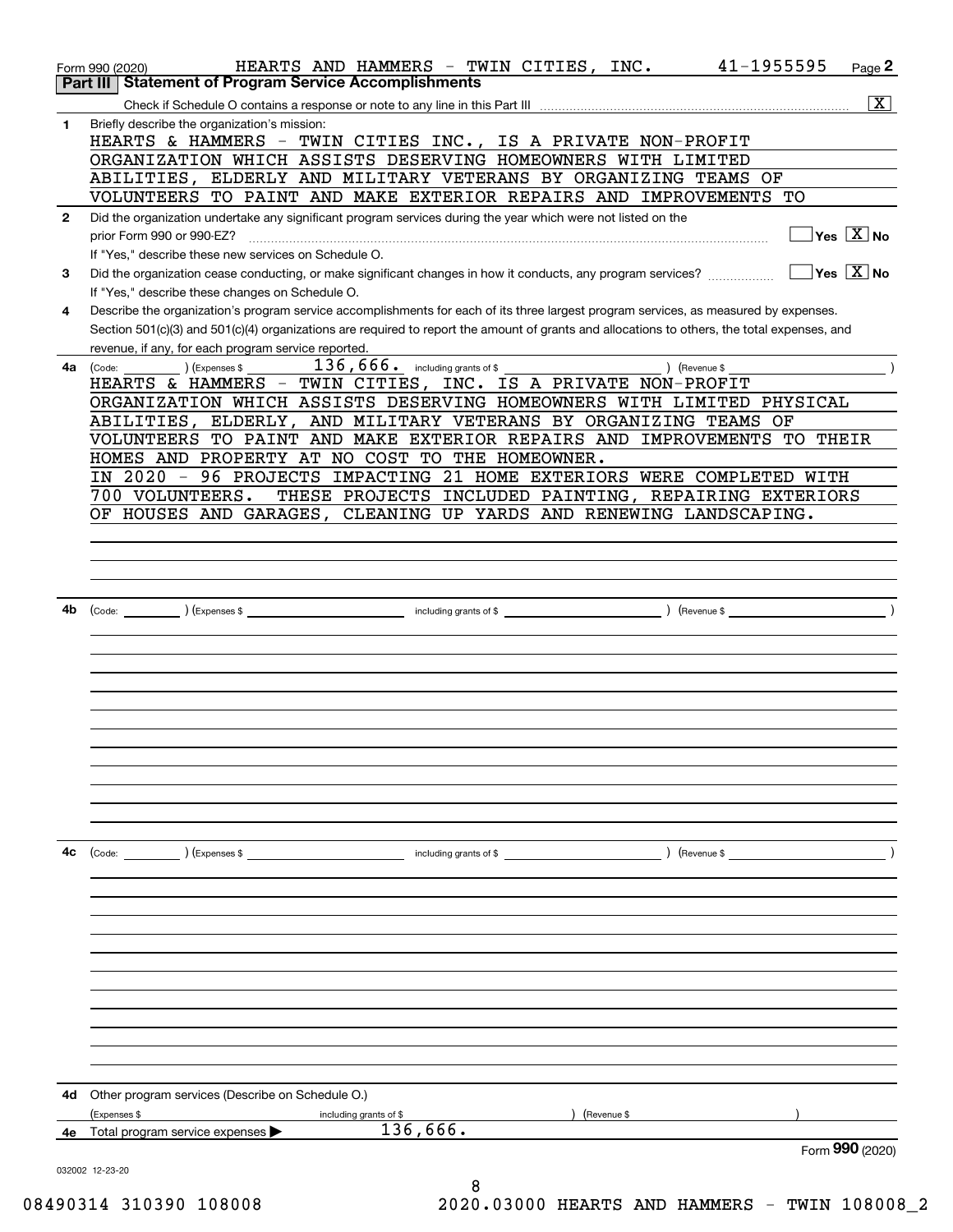|  | Form 990 (2020) |  |
|--|-----------------|--|

|     |                                                                                                                                               |                 | Yes <sub>1</sub> | No              |
|-----|-----------------------------------------------------------------------------------------------------------------------------------------------|-----------------|------------------|-----------------|
| 1.  | Is the organization described in section $501(c)(3)$ or $4947(a)(1)$ (other than a private foundation)?                                       |                 |                  |                 |
|     |                                                                                                                                               | 1               | x                |                 |
| 2   |                                                                                                                                               | $\mathbf{2}$    | X                |                 |
| 3   | Did the organization engage in direct or indirect political campaign activities on behalf of or in opposition to candidates for               |                 |                  |                 |
|     |                                                                                                                                               | 3               |                  | x               |
| 4   | Section 501(c)(3) organizations. Did the organization engage in lobbying activities, or have a section 501(h) election in effect              |                 |                  |                 |
|     |                                                                                                                                               | 4               |                  | x               |
| 5   | Is the organization a section 501(c)(4), 501(c)(5), or 501(c)(6) organization that receives membership dues, assessments, or                  |                 |                  |                 |
|     |                                                                                                                                               | 5               |                  | x               |
| 6   | Did the organization maintain any donor advised funds or any similar funds or accounts for which donors have the right to                     |                 |                  |                 |
|     | provide advice on the distribution or investment of amounts in such funds or accounts? If "Yes," complete Schedule D, Part I                  | 6               |                  | x               |
| 7   | Did the organization receive or hold a conservation easement, including easements to preserve open space,                                     |                 |                  |                 |
|     |                                                                                                                                               | $\overline{7}$  |                  | x               |
| 8   | Did the organization maintain collections of works of art, historical treasures, or other similar assets? If "Yes," complete                  |                 |                  |                 |
|     |                                                                                                                                               | 8               |                  | x               |
| 9   | Did the organization report an amount in Part X, line 21, for escrow or custodial account liability, serve as a custodian for                 |                 |                  |                 |
|     | amounts not listed in Part X; or provide credit counseling, debt management, credit repair, or debt negotiation services?                     |                 |                  |                 |
|     |                                                                                                                                               | 9               |                  | x               |
| 10  | Did the organization, directly or through a related organization, hold assets in donor-restricted endowments                                  |                 |                  | х               |
|     |                                                                                                                                               | 10              |                  |                 |
| 11  | If the organization's answer to any of the following questions is "Yes," then complete Schedule D, Parts VI, VII, VIII, IX, or X              |                 |                  |                 |
|     | as applicable.<br>Did the organization report an amount for land, buildings, and equipment in Part X, line 10? If "Yes," complete Schedule D, |                 |                  |                 |
| а   |                                                                                                                                               | 11a             | x                |                 |
|     | Did the organization report an amount for investments - other securities in Part X, line 12, that is 5% or more of its total                  |                 |                  |                 |
| b   |                                                                                                                                               | 11 <sub>b</sub> |                  | x               |
| c   | Did the organization report an amount for investments - program related in Part X, line 13, that is 5% or more of its total                   |                 |                  |                 |
|     |                                                                                                                                               | 11c             |                  | x               |
|     | d Did the organization report an amount for other assets in Part X, line 15, that is 5% or more of its total assets reported in               |                 |                  |                 |
|     |                                                                                                                                               | 11d             |                  | x               |
| е   |                                                                                                                                               | <b>11e</b>      |                  | X               |
| f.  | Did the organization's separate or consolidated financial statements for the tax year include a footnote that addresses                       |                 |                  |                 |
|     | the organization's liability for uncertain tax positions under FIN 48 (ASC 740)? If "Yes," complete Schedule D, Part X                        | 11f             | x                |                 |
|     | 12a Did the organization obtain separate, independent audited financial statements for the tax year? If "Yes," complete                       |                 |                  |                 |
|     |                                                                                                                                               | 12a             | х                |                 |
|     | <b>b</b> Was the organization included in consolidated, independent audited financial statements for the tax year?                            |                 |                  |                 |
|     | If "Yes," and if the organization answered "No" to line 12a, then completing Schedule D, Parts XI and XII is optional                         | 12 <sub>b</sub> |                  |                 |
| 13  | Is the organization a school described in section $170(b)(1)(A)(ii)?$ If "Yes," complete Schedule E                                           | 13              |                  | X               |
| 14a | Did the organization maintain an office, employees, or agents outside of the United States?                                                   | 14a             |                  | X               |
| b   | Did the organization have aggregate revenues or expenses of more than \$10,000 from grantmaking, fundraising, business,                       |                 |                  |                 |
|     | investment, and program service activities outside the United States, or aggregate foreign investments valued at \$100,000                    |                 |                  |                 |
|     |                                                                                                                                               | 14b             |                  | x               |
| 15  | Did the organization report on Part IX, column (A), line 3, more than \$5,000 of grants or other assistance to or for any                     |                 |                  |                 |
|     |                                                                                                                                               | 15              |                  | x               |
| 16  | Did the organization report on Part IX, column (A), line 3, more than \$5,000 of aggregate grants or other assistance to                      |                 |                  |                 |
|     |                                                                                                                                               | 16              |                  | x               |
| 17  | Did the organization report a total of more than \$15,000 of expenses for professional fundraising services on Part IX,                       |                 |                  |                 |
|     |                                                                                                                                               | 17              |                  | x               |
| 18  | Did the organization report more than \$15,000 total of fundraising event gross income and contributions on Part VIII, lines                  |                 |                  |                 |
|     |                                                                                                                                               | 18              | х                |                 |
| 19  | Did the organization report more than \$15,000 of gross income from gaming activities on Part VIII, line 9a? If "Yes."                        |                 |                  |                 |
|     |                                                                                                                                               | 19              |                  | X               |
| 20a |                                                                                                                                               | <b>20a</b>      |                  | x               |
| b   | If "Yes" to line 20a, did the organization attach a copy of its audited financial statements to this return?                                  | 20 <sub>b</sub> |                  |                 |
| 21  | Did the organization report more than \$5,000 of grants or other assistance to any domestic organization or                                   |                 |                  |                 |
|     |                                                                                                                                               | 21              |                  | X.              |
|     | 032003 12-23-20                                                                                                                               |                 |                  | Form 990 (2020) |

032003 12-23-20

9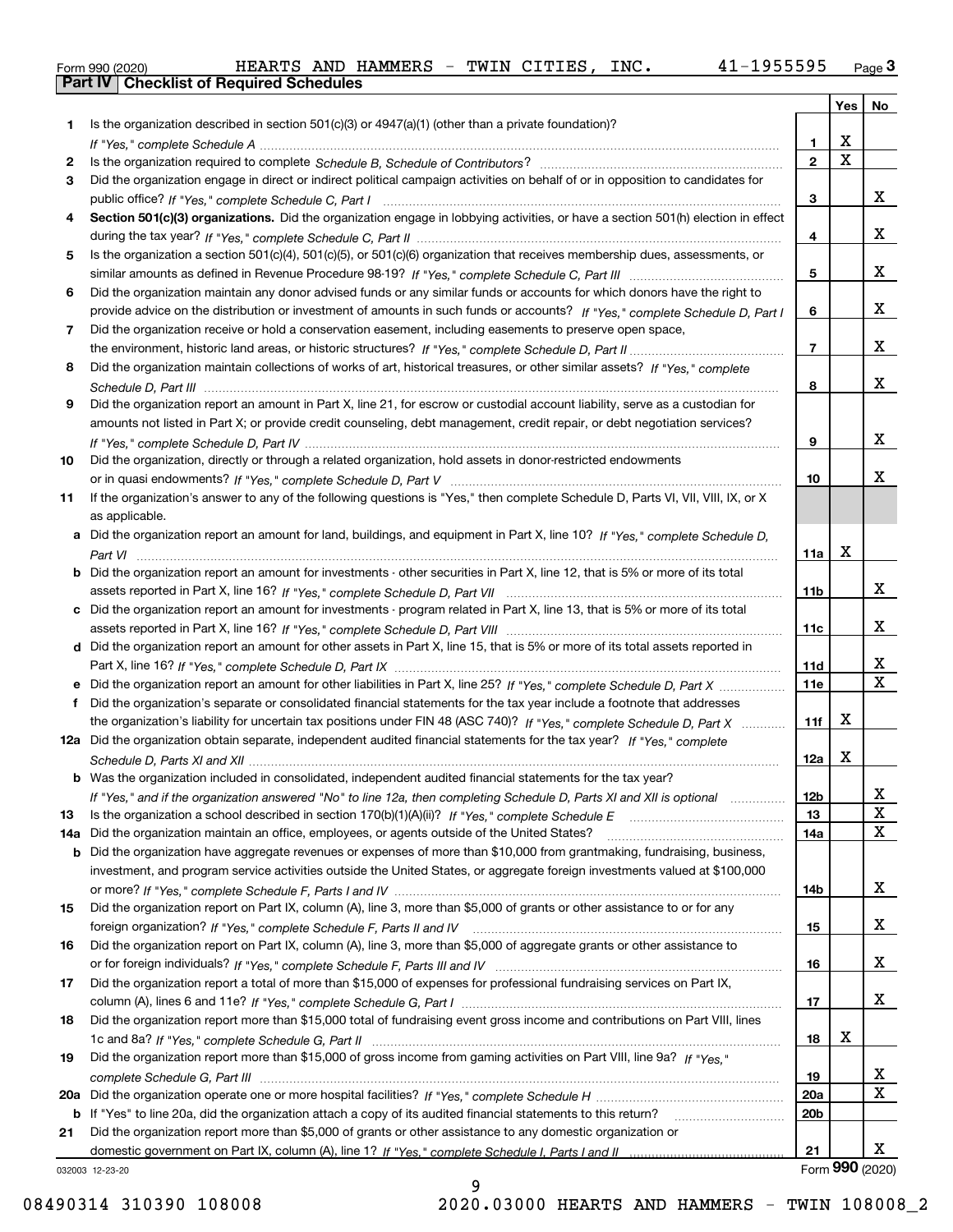|  | Form 990 (2020) |
|--|-----------------|
|  |                 |

*(continued)*

|    |                                                                                                                              |                 | Yes | No               |
|----|------------------------------------------------------------------------------------------------------------------------------|-----------------|-----|------------------|
| 22 | Did the organization report more than \$5,000 of grants or other assistance to or for domestic individuals on                |                 |     |                  |
|    |                                                                                                                              | 22              |     | x                |
| 23 | Did the organization answer "Yes" to Part VII, Section A, line 3, 4, or 5 about compensation of the organization's current   |                 |     |                  |
|    | and former officers, directors, trustees, key employees, and highest compensated employees? If "Yes," complete               |                 |     |                  |
|    |                                                                                                                              | 23              |     | x                |
|    | 24a Did the organization have a tax-exempt bond issue with an outstanding principal amount of more than \$100,000 as of the  |                 |     |                  |
|    | last day of the year, that was issued after December 31, 2002? If "Yes," answer lines 24b through 24d and complete           |                 |     |                  |
|    |                                                                                                                              | 24a             |     | X.               |
|    |                                                                                                                              | 24 <sub>b</sub> |     |                  |
|    | c Did the organization maintain an escrow account other than a refunding escrow at any time during the year to defease       |                 |     |                  |
|    |                                                                                                                              | 24c             |     |                  |
|    |                                                                                                                              | 24d             |     |                  |
|    |                                                                                                                              |                 |     |                  |
|    | 25a Section 501(c)(3), 501(c)(4), and 501(c)(29) organizations. Did the organization engage in an excess benefit             |                 |     | x                |
|    |                                                                                                                              | 25a             |     |                  |
|    | b Is the organization aware that it engaged in an excess benefit transaction with a disqualified person in a prior year, and |                 |     |                  |
|    | that the transaction has not been reported on any of the organization's prior Forms 990 or 990-EZ? If "Yes," complete        |                 |     |                  |
|    | Schedule L, Part I                                                                                                           | 25b             |     | x                |
| 26 | Did the organization report any amount on Part X, line 5 or 22, for receivables from or payables to any current              |                 |     |                  |
|    | or former officer, director, trustee, key employee, creator or founder, substantial contributor, or 35%                      |                 |     |                  |
|    |                                                                                                                              | 26              |     | x                |
| 27 | Did the organization provide a grant or other assistance to any current or former officer, director, trustee, key employee,  |                 |     |                  |
|    | creator or founder, substantial contributor or employee thereof, a grant selection committee member, or to a 35% controlled  |                 |     |                  |
|    | entity (including an employee thereof) or family member of any of these persons? If "Yes," complete Schedule L, Part III     | 27              |     | х                |
| 28 | Was the organization a party to a business transaction with one of the following parties (see Schedule L, Part IV            |                 |     |                  |
|    | instructions, for applicable filing thresholds, conditions, and exceptions):                                                 |                 |     |                  |
|    | a A current or former officer, director, trustee, key employee, creator or founder, or substantial contributor? If           |                 |     |                  |
|    |                                                                                                                              | 28a             |     | x                |
|    |                                                                                                                              | 28 <sub>b</sub> |     | $\mathbf X$      |
|    | c A 35% controlled entity of one or more individuals and/or organizations described in lines 28a or 28b? If                  |                 |     |                  |
|    |                                                                                                                              | 28c             |     | x                |
| 29 |                                                                                                                              | 29              |     | $\mathbf X$      |
| 30 | Did the organization receive contributions of art, historical treasures, or other similar assets, or qualified conservation  |                 |     |                  |
|    |                                                                                                                              | 30              |     | х                |
| 31 | Did the organization liquidate, terminate, or dissolve and cease operations? If "Yes," complete Schedule N, Part I           | 31              |     | $\mathbf X$      |
| 32 | Did the organization sell, exchange, dispose of, or transfer more than 25% of its net assets? If "Yes." complete             |                 |     |                  |
|    |                                                                                                                              | 32              |     | х                |
|    | Did the organization own 100% of an entity disregarded as separate from the organization under Regulations                   |                 |     |                  |
| 33 |                                                                                                                              | 33              |     | х                |
|    |                                                                                                                              |                 |     |                  |
| 34 | Was the organization related to any tax-exempt or taxable entity? If "Yes," complete Schedule R, Part II, III, or IV, and    |                 |     |                  |
|    |                                                                                                                              | 34              |     | X<br>$\mathbf X$ |
|    | 35a Did the organization have a controlled entity within the meaning of section 512(b)(13)?                                  | 35a             |     |                  |
|    | b If "Yes" to line 35a, did the organization receive any payment from or engage in any transaction with a controlled entity  |                 |     |                  |
|    |                                                                                                                              | 35 <sub>b</sub> |     |                  |
| 36 | Section 501(c)(3) organizations. Did the organization make any transfers to an exempt non-charitable related organization?   |                 |     |                  |
|    |                                                                                                                              | 36              |     | x                |
| 37 | Did the organization conduct more than 5% of its activities through an entity that is not a related organization             |                 |     |                  |
|    | and that is treated as a partnership for federal income tax purposes? If "Yes," complete Schedule R, Part VI                 | 37              |     | x                |
| 38 | Did the organization complete Schedule O and provide explanations in Schedule O for Part VI, lines 11b and 19?               |                 |     |                  |
|    | Note: All Form 990 filers are required to complete Schedule O                                                                | 38              | х   |                  |
|    | <b>Statements Regarding Other IRS Filings and Tax Compliance</b><br><b>Part V</b>                                            |                 |     |                  |
|    | Check if Schedule O contains a response or note to any line in this Part V                                                   |                 |     |                  |
|    |                                                                                                                              |                 | Yes | No.              |
|    | <b>1a</b> Enter the number reported in Box 3 of Form 1096. Enter -0- if not applicable <i>manumumumum</i><br>1a              |                 |     |                  |
|    | 0<br><b>b</b> Enter the number of Forms W-2G included in line 1a. Enter -0- if not applicable<br>1b                          |                 |     |                  |
|    | c Did the organization comply with backup withholding rules for reportable payments to vendors and reportable gaming         |                 |     |                  |
|    | (gambling) winnings to prize winners?                                                                                        | 1c              | х   |                  |
|    | 032004 12-23-20                                                                                                              |                 |     | Form 990 (2020)  |
|    | 10                                                                                                                           |                 |     |                  |

 <sup>08490314 310390 108008 2020.03000</sup> HEARTS AND HAMMERS - TWIN 108008\_2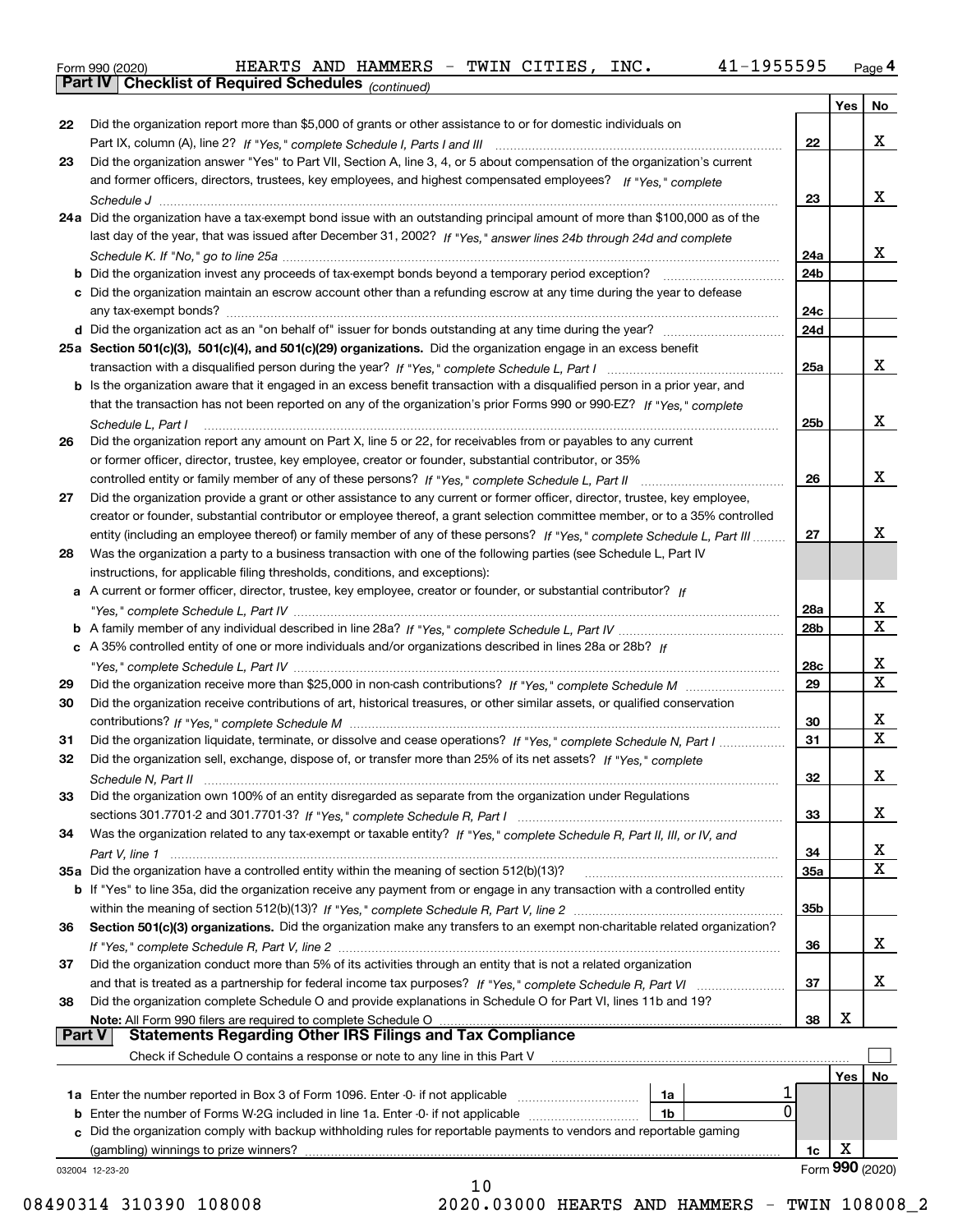|               |                                                                                                  | HEARTS AND HAMMERS - TWIN CITIES, INC.<br>41-1955595<br>Form 990 (2020)                                                                         |                |     | $_{\text{Page}}$ 5 |  |  |  |
|---------------|--------------------------------------------------------------------------------------------------|-------------------------------------------------------------------------------------------------------------------------------------------------|----------------|-----|--------------------|--|--|--|
| <b>Part V</b> |                                                                                                  | Statements Regarding Other IRS Filings and Tax Compliance (continued)                                                                           |                |     |                    |  |  |  |
|               |                                                                                                  |                                                                                                                                                 |                | Yes | No                 |  |  |  |
|               |                                                                                                  | 2a Enter the number of employees reported on Form W-3, Transmittal of Wage and Tax Statements,                                                  |                |     |                    |  |  |  |
|               |                                                                                                  | 3<br>filed for the calendar year ending with or within the year covered by this return <i>manumumumum</i><br>2a                                 |                | X   |                    |  |  |  |
|               |                                                                                                  |                                                                                                                                                 |                |     |                    |  |  |  |
|               |                                                                                                  |                                                                                                                                                 |                |     |                    |  |  |  |
|               | 3a Did the organization have unrelated business gross income of \$1,000 or more during the year? |                                                                                                                                                 |                |     |                    |  |  |  |
| b             |                                                                                                  |                                                                                                                                                 | 3b             |     |                    |  |  |  |
|               |                                                                                                  | 4a At any time during the calendar year, did the organization have an interest in, or a signature or other authority over, a                    |                |     |                    |  |  |  |
|               |                                                                                                  |                                                                                                                                                 | 4a             |     | х                  |  |  |  |
|               |                                                                                                  | <b>b</b> If "Yes," enter the name of the foreign country $\blacktriangleright$                                                                  |                |     |                    |  |  |  |
|               |                                                                                                  | See instructions for filing requirements for FinCEN Form 114, Report of Foreign Bank and Financial Accounts (FBAR).                             |                |     |                    |  |  |  |
| 5a            |                                                                                                  | Was the organization a party to a prohibited tax shelter transaction at any time during the tax year?                                           | 5а             |     | х                  |  |  |  |
| b             |                                                                                                  |                                                                                                                                                 | 5 <sub>b</sub> |     | X                  |  |  |  |
| c             |                                                                                                  |                                                                                                                                                 | 5c             |     |                    |  |  |  |
|               |                                                                                                  | 6a Does the organization have annual gross receipts that are normally greater than \$100,000, and did the organization solicit                  |                |     |                    |  |  |  |
|               |                                                                                                  | any contributions that were not tax deductible as charitable contributions? [[[[[[[[[[[[[[[[[[[[[[[]]]]]]]]]]]                                  | 6a             | x   |                    |  |  |  |
|               |                                                                                                  | <b>b</b> If "Yes," did the organization include with every solicitation an express statement that such contributions or gifts                   |                |     |                    |  |  |  |
|               |                                                                                                  |                                                                                                                                                 | 6b             | x   |                    |  |  |  |
| 7             |                                                                                                  | Organizations that may receive deductible contributions under section 170(c).                                                                   |                |     |                    |  |  |  |
| а             |                                                                                                  | Did the organization receive a payment in excess of \$75 made partly as a contribution and partly for goods and services provided to the payor? | 7a             | x   |                    |  |  |  |
| b             |                                                                                                  | If "Yes," did the organization notify the donor of the value of the goods or services provided?                                                 | 7b             | X   |                    |  |  |  |
| с             |                                                                                                  | Did the organization sell, exchange, or otherwise dispose of tangible personal property for which it was required                               |                |     |                    |  |  |  |
|               |                                                                                                  |                                                                                                                                                 | 7c             |     | х                  |  |  |  |
| d             |                                                                                                  | 7d                                                                                                                                              |                |     |                    |  |  |  |
| е             |                                                                                                  | Did the organization receive any funds, directly or indirectly, to pay premiums on a personal benefit contract?                                 | 7e             |     |                    |  |  |  |
| f             |                                                                                                  | Did the organization, during the year, pay premiums, directly or indirectly, on a personal benefit contract?                                    | 7f             |     |                    |  |  |  |
| g             |                                                                                                  | If the organization received a contribution of qualified intellectual property, did the organization file Form 8899 as required?                | 7g             |     |                    |  |  |  |
| h             |                                                                                                  | If the organization received a contribution of cars, boats, airplanes, or other vehicles, did the organization file a Form 1098-C?              | 7h             |     |                    |  |  |  |
| 8             |                                                                                                  | Sponsoring organizations maintaining donor advised funds. Did a donor advised fund maintained by the                                            |                |     |                    |  |  |  |
|               |                                                                                                  | sponsoring organization have excess business holdings at any time during the year?                                                              | 8              |     |                    |  |  |  |
| 9             |                                                                                                  | Sponsoring organizations maintaining donor advised funds.                                                                                       |                |     |                    |  |  |  |
| а             |                                                                                                  | Did the sponsoring organization make any taxable distributions under section 4966?                                                              | 9а             |     |                    |  |  |  |
| b             |                                                                                                  | Did the sponsoring organization make a distribution to a donor, donor advisor, or related person?                                               | 9b             |     |                    |  |  |  |
| 10            |                                                                                                  | Section 501(c)(7) organizations. Enter:                                                                                                         |                |     |                    |  |  |  |
|               |                                                                                                  | 10a                                                                                                                                             |                |     |                    |  |  |  |
|               |                                                                                                  |                                                                                                                                                 |                |     |                    |  |  |  |
| 11            |                                                                                                  | Section 501(c)(12) organizations. Enter:                                                                                                        |                |     |                    |  |  |  |
| а             |                                                                                                  | 11a                                                                                                                                             |                |     |                    |  |  |  |
| b             |                                                                                                  | Gross income from other sources (Do not net amounts due or paid to other sources against                                                        |                |     |                    |  |  |  |
|               |                                                                                                  | 11b                                                                                                                                             |                |     |                    |  |  |  |
|               |                                                                                                  | 12a Section 4947(a)(1) non-exempt charitable trusts. Is the organization filing Form 990 in lieu of Form 1041?                                  | 12a            |     |                    |  |  |  |
|               |                                                                                                  | 12b<br><b>b</b> If "Yes," enter the amount of tax-exempt interest received or accrued during the year                                           |                |     |                    |  |  |  |
| 13            |                                                                                                  | Section 501(c)(29) qualified nonprofit health insurance issuers.                                                                                |                |     |                    |  |  |  |
| а             |                                                                                                  | Is the organization licensed to issue qualified health plans in more than one state?                                                            | 13a            |     |                    |  |  |  |
|               |                                                                                                  | Note: See the instructions for additional information the organization must report on Schedule O.                                               |                |     |                    |  |  |  |
| b             |                                                                                                  | Enter the amount of reserves the organization is required to maintain by the states in which the                                                |                |     |                    |  |  |  |
|               |                                                                                                  | 13 <sub>b</sub>                                                                                                                                 |                |     |                    |  |  |  |
| c             |                                                                                                  | 13 <sub>c</sub>                                                                                                                                 |                |     |                    |  |  |  |
| 14a           |                                                                                                  | Did the organization receive any payments for indoor tanning services during the tax year?                                                      | 14a            |     | х                  |  |  |  |
|               |                                                                                                  | <b>b</b> If "Yes," has it filed a Form 720 to report these payments? If "No," provide an explanation on Schedule O                              | 14b            |     |                    |  |  |  |
| 15            |                                                                                                  | Is the organization subject to the section 4960 tax on payment(s) of more than \$1,000,000 in remuneration or                                   |                |     |                    |  |  |  |
|               |                                                                                                  |                                                                                                                                                 | 15             |     | х                  |  |  |  |
|               |                                                                                                  | If "Yes," see instructions and file Form 4720, Schedule N.                                                                                      |                |     |                    |  |  |  |
| 16            |                                                                                                  | Is the organization an educational institution subject to the section 4968 excise tax on net investment income?                                 | 16             |     | х                  |  |  |  |
|               |                                                                                                  | If "Yes," complete Form 4720, Schedule O.                                                                                                       |                |     |                    |  |  |  |

Form (2020) **990**

032005 12-23-20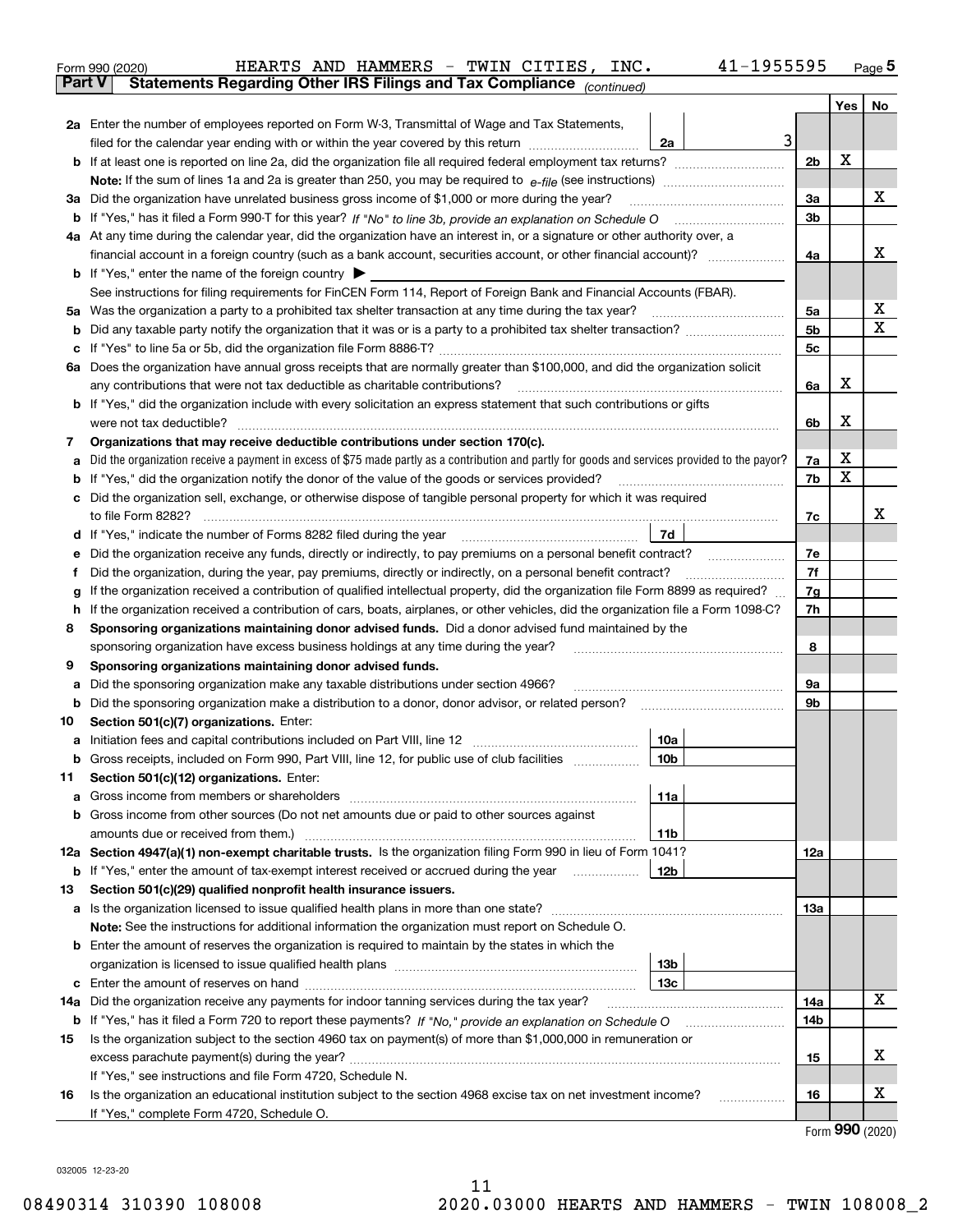|    | Check if Schedule O contains a response or note to any line in this Part VI                                                                                             |   |                 |                 | $\overline{\mathbf{X}}$ |
|----|-------------------------------------------------------------------------------------------------------------------------------------------------------------------------|---|-----------------|-----------------|-------------------------|
|    | <b>Section A. Governing Body and Management</b>                                                                                                                         |   |                 |                 |                         |
|    |                                                                                                                                                                         |   |                 | Yes             | No                      |
|    | <b>1a</b> Enter the number of voting members of the governing body at the end of the tax year<br>1a                                                                     | 9 |                 |                 |                         |
|    | If there are material differences in voting rights among members of the governing body, or if the governing                                                             |   |                 |                 |                         |
|    | body delegated broad authority to an executive committee or similar committee, explain on Schedule O.                                                                   |   |                 |                 |                         |
| b  | Enter the number of voting members included on line 1a, above, who are independent <i>manumum</i><br>1b                                                                 | 9 |                 |                 |                         |
| 2  | Did any officer, director, trustee, or key employee have a family relationship or a business relationship with any other                                                |   |                 |                 |                         |
|    | officer, director, trustee, or key employee?                                                                                                                            |   | $\mathbf{2}$    |                 | X                       |
| 3  | Did the organization delegate control over management duties customarily performed by or under the direct supervision                                                   |   |                 |                 |                         |
|    | of officers, directors, trustees, or key employees to a management company or other person?                                                                             |   | 3               |                 | х                       |
| 4  | Did the organization make any significant changes to its governing documents since the prior Form 990 was filed?                                                        |   | 4               |                 | $\mathbf X$             |
| 5  |                                                                                                                                                                         |   | 5               |                 | X                       |
| 6  | Did the organization have members or stockholders?                                                                                                                      |   | 6               |                 | $\mathbf X$             |
| 7a | Did the organization have members, stockholders, or other persons who had the power to elect or appoint one or                                                          |   |                 |                 |                         |
|    |                                                                                                                                                                         |   | 7a              |                 | х                       |
|    | <b>b</b> Are any governance decisions of the organization reserved to (or subject to approval by) members, stockholders, or                                             |   |                 |                 |                         |
|    | persons other than the governing body?                                                                                                                                  |   | 7b              |                 | x                       |
| 8  | Did the organization contemporaneously document the meetings held or written actions undertaken during the year by the following:                                       |   |                 |                 |                         |
|    |                                                                                                                                                                         |   |                 | X               |                         |
| a  | The governing body?                                                                                                                                                     |   | 8a              | $\mathbf X$     |                         |
| b  |                                                                                                                                                                         |   | 8b              |                 |                         |
| 9  | Is there any officer, director, trustee, or key employee listed in Part VII, Section A, who cannot be reached at the                                                    |   |                 |                 | х                       |
|    |                                                                                                                                                                         |   | 9               |                 |                         |
|    | Section B. Policies (This Section B requests information about policies not required by the Internal Revenue Code.)                                                     |   |                 |                 |                         |
|    |                                                                                                                                                                         |   |                 | Yes             | No                      |
|    |                                                                                                                                                                         |   | <b>10a</b>      |                 | X                       |
|    | <b>b</b> If "Yes," did the organization have written policies and procedures governing the activities of such chapters, affiliates,                                     |   |                 |                 |                         |
|    | and branches to ensure their operations are consistent with the organization's exempt purposes?                                                                         |   | 10b             |                 |                         |
|    | 11a Has the organization provided a complete copy of this Form 990 to all members of its governing body before filing the form?                                         |   | 11a             | X               |                         |
|    | <b>b</b> Describe in Schedule O the process, if any, used by the organization to review this Form 990.                                                                  |   |                 |                 |                         |
|    |                                                                                                                                                                         |   | 12a             | X               |                         |
| b  |                                                                                                                                                                         |   | 12 <sub>b</sub> | X               |                         |
| c  | Did the organization regularly and consistently monitor and enforce compliance with the policy? If "Yes." describe                                                      |   |                 |                 |                         |
|    | in Schedule O how this was done measured and contained a state of the state of the state of the state of the s                                                          |   | 12c             | X               |                         |
| 13 | Did the organization have a written whistleblower policy?                                                                                                               |   | 13              |                 | X                       |
| 14 |                                                                                                                                                                         |   | 14              |                 | $\mathbf X$             |
| 15 | Did the process for determining compensation of the following persons include a review and approval by independent                                                      |   |                 |                 |                         |
|    | persons, comparability data, and contemporaneous substantiation of the deliberation and decision?                                                                       |   |                 |                 |                         |
|    | a The organization's CEO, Executive Director, or top management official manufactured content of the organization's CEO, Executive Director, or top management official |   | 15a             | х               |                         |
|    |                                                                                                                                                                         |   | 15b             | X               |                         |
|    | If "Yes" to line 15a or 15b, describe the process in Schedule O (see instructions).                                                                                     |   |                 |                 |                         |
|    | 16a Did the organization invest in, contribute assets to, or participate in a joint venture or similar arrangement with a                                               |   |                 |                 |                         |
|    | taxable entity during the year?                                                                                                                                         |   | 16a             |                 | x                       |
|    | b If "Yes," did the organization follow a written policy or procedure requiring the organization to evaluate its participation                                          |   |                 |                 |                         |
|    | in joint venture arrangements under applicable federal tax law, and take steps to safeguard the organization's                                                          |   |                 |                 |                         |
|    | exempt status with respect to such arrangements?                                                                                                                        |   | 16b             |                 |                         |
|    | <b>Section C. Disclosure</b>                                                                                                                                            |   |                 |                 |                         |
|    |                                                                                                                                                                         |   |                 |                 |                         |
| 17 | List the states with which a copy of this Form 990 is required to be filed $\blacktriangleright MN$                                                                     |   |                 |                 |                         |
| 18 | Section 6104 requires an organization to make its Forms 1023 (1024 or 1024-A, if applicable), 990, and 990-T (Section 501(c)(3)s only) available                        |   |                 |                 |                         |
|    | for public inspection. Indicate how you made these available. Check all that apply.                                                                                     |   |                 |                 |                         |
|    | $X$ Own website<br>$X$ Upon request<br>Another's website<br>Other (explain on Schedule O)                                                                               |   |                 |                 |                         |
| 19 | Describe on Schedule O whether (and if so, how) the organization made its governing documents, conflict of interest policy, and financial                               |   |                 |                 |                         |
|    | statements available to the public during the tax year.                                                                                                                 |   |                 |                 |                         |
| 20 | State the name, address, and telephone number of the person who possesses the organization's books and records                                                          |   |                 |                 |                         |
|    | TONY YANKAUSKAS - 651-636-0797                                                                                                                                          |   |                 |                 |                         |
|    | 55113<br>2603 FAIRVIEW AVENUE NORTH, ROSEVILLE,<br>ΜN                                                                                                                   |   |                 |                 |                         |
|    | 032006 12-23-20                                                                                                                                                         |   |                 | Form 990 (2020) |                         |
|    | 12<br>2020 02000 UEADEC AND UAMERC - FUTN 10000                                                                                                                         |   |                 |                 |                         |

*to line 8a, 8b, or 10b below, describe the circumstances, processes, or changes on Schedule O. See instructions.*

Form 990 (2020) **Form 990 (2020)** HEARTS AND HAMMERS - TWIN CITIES, INC. 41-1955595 Page 6<br>**Part VI Governance, Management, and Disclosure** For each "Yes" response to lines 2 through 7b below, and for a "No" response

HEARTS AND HAMMERS - TWIN CITIES, INC. 41-1955595

08490314 310390 108008 2020.03000 HEARTS AND HAMMERS - TWIN 108008\_2

*For each "Yes" response to lines 2 through 7b below, and for a "No" response*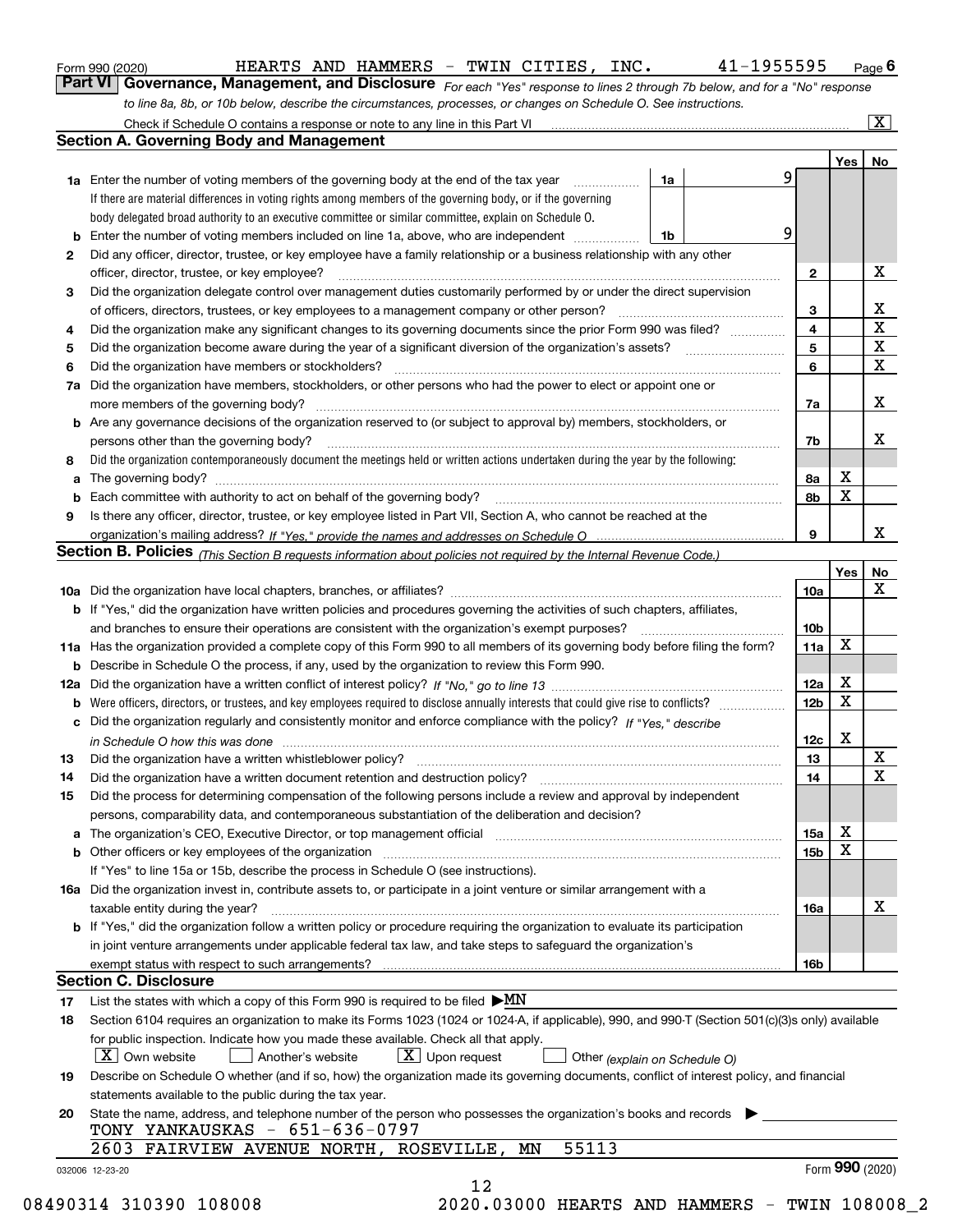| Form 990 (2020) |                                                                                                    |  |  |  | HEARTS AND HAMMERS - TWIN CITIES. | INC. | 41-1955595 | Page |  |  |
|-----------------|----------------------------------------------------------------------------------------------------|--|--|--|-----------------------------------|------|------------|------|--|--|
|                 | <b>Part VIII Compensation of Officers, Directors, Trustees, Key Employees, Highest Compensated</b> |  |  |  |                                   |      |            |      |  |  |
|                 | <b>Employees, and Independent Contractors</b>                                                      |  |  |  |                                   |      |            |      |  |  |
|                 | Check if Schedule O contains a response or note to any line in this Part VII                       |  |  |  |                                   |      |            |      |  |  |
|                 |                                                                                                    |  |  |  |                                   |      |            |      |  |  |

**Section A. Officers, Directors, Trustees, Key Employees, and Highest Compensated Employees**

**1a**  Complete this table for all persons required to be listed. Report compensation for the calendar year ending with or within the organization's tax year. **•** List all of the organization's current officers, directors, trustees (whether individuals or organizations), regardless of amount of compensation.

Enter -0- in columns (D), (E), and (F) if no compensation was paid.

 $\bullet$  List all of the organization's  $\,$ current key employees, if any. See instructions for definition of "key employee."

**•** List the organization's five current highest compensated employees (other than an officer, director, trustee, or key employee) who received reportable compensation (Box 5 of Form W-2 and/or Box 7 of Form 1099-MISC) of more than \$100,000 from the organization and any related organizations.

**•** List all of the organization's former officers, key employees, and highest compensated employees who received more than \$100,000 of reportable compensation from the organization and any related organizations.

**former directors or trustees**  ¥ List all of the organization's that received, in the capacity as a former director or trustee of the organization, more than \$10,000 of reportable compensation from the organization and any related organizations.

See instructions for the order in which to list the persons above.

Check this box if neither the organization nor any related organization compensated any current officer, director, or trustee.  $\mathcal{L}^{\text{max}}$ 

| (A)                        | (B)                                                                  |                                | (C)                                                                                                         |                         | (D)          | (E)                               | (F)                                |                                            |                                  |                                                                          |
|----------------------------|----------------------------------------------------------------------|--------------------------------|-------------------------------------------------------------------------------------------------------------|-------------------------|--------------|-----------------------------------|------------------------------------|--------------------------------------------|----------------------------------|--------------------------------------------------------------------------|
| Name and title             | Average<br>hours per<br>week                                         |                                | Position<br>(do not check more than one<br>box, unless person is both an<br>officer and a director/trustee) |                         |              |                                   | Reportable<br>compensation<br>from | Reportable<br>compensation<br>from related | Estimated<br>amount of<br>other  |                                                                          |
|                            | (list any<br>hours for<br>related<br>organizations<br>below<br>line) | Individual trustee or director | Institutional trustee                                                                                       | Officer                 | Key employee | Highest compensated<br>  employee | Former                             | the<br>organization<br>(W-2/1099-MISC)     | organizations<br>(W-2/1099-MISC) | compensation<br>from the<br>organization<br>and related<br>organizations |
| RANDI PREBIL<br>(1)        | $\overline{25.00}$                                                   |                                |                                                                                                             |                         |              |                                   |                                    |                                            |                                  |                                                                          |
| EXECUTIVE DIR.             |                                                                      |                                |                                                                                                             | $\mathbf X$             |              |                                   |                                    | 77,743.                                    | 0.                               | $0_{\cdot}$                                                              |
| (2)<br>TERRY COLEMAN       | 1.00                                                                 |                                |                                                                                                             |                         |              |                                   |                                    |                                            |                                  |                                                                          |
| <b>DIRECTOR</b>            |                                                                      | $\mathbf X$                    |                                                                                                             |                         |              |                                   |                                    | 0.                                         | 0.                               | $0_{.}$                                                                  |
| AMBER KOEHLER<br>(3)       | 1.00                                                                 |                                |                                                                                                             |                         |              |                                   |                                    |                                            |                                  |                                                                          |
| <b>CHAIR</b>               |                                                                      | $\mathbf X$                    |                                                                                                             | $\mathbf X$             |              |                                   |                                    | 0.                                         | 0.                               | 0.                                                                       |
| ELLING OLSON<br>(4)        | 1.00                                                                 |                                |                                                                                                             |                         |              |                                   |                                    |                                            |                                  |                                                                          |
| <b>DIRECTOR</b>            |                                                                      | $\mathbf X$                    |                                                                                                             |                         |              |                                   |                                    | 0.                                         | 0.                               | $0_{\cdot}$                                                              |
| <b>TERRY SHIDLA</b><br>(5) | 1.00                                                                 |                                |                                                                                                             |                         |              |                                   |                                    |                                            |                                  |                                                                          |
| <b>DIRECTOR</b>            |                                                                      | $\mathbf X$                    |                                                                                                             |                         |              |                                   |                                    | 0.                                         | 0.                               | 0.                                                                       |
| AMY THOMPSON<br>(6)        | 1.00                                                                 |                                |                                                                                                             |                         |              |                                   |                                    |                                            |                                  |                                                                          |
| <b>SECRETARY</b>           |                                                                      | $\mathbf X$                    |                                                                                                             | $\mathbf X$             |              |                                   |                                    | 0.                                         | 0.                               | $\mathbf 0$ .                                                            |
| KARL WEISSENBORN<br>(7)    | 1.00                                                                 |                                |                                                                                                             |                         |              |                                   |                                    |                                            |                                  |                                                                          |
| <b>DIRECTOR</b>            |                                                                      | $\mathbf X$                    |                                                                                                             |                         |              |                                   |                                    | 0.                                         | 0.                               | $0_{.}$                                                                  |
| <b>JOE PRITZKOW</b><br>(8) | 1.00                                                                 |                                |                                                                                                             |                         |              |                                   |                                    |                                            |                                  |                                                                          |
| VICE CHAIR                 |                                                                      | $\mathbf X$                    |                                                                                                             | $\overline{\textbf{X}}$ |              |                                   |                                    | $\mathbf 0$ .                              | 0.                               | $0_{\cdot}$                                                              |
| TONY YANKAUSKAS<br>(9)     | 1.00                                                                 |                                |                                                                                                             |                         |              |                                   |                                    |                                            |                                  |                                                                          |
| <b>TREASURER</b>           |                                                                      | $\mathbf X$                    |                                                                                                             | $\mathbf X$             |              |                                   |                                    | $\mathbf 0$ .                              | 0.                               | $0_{.}$                                                                  |
| (10) KAREN BACH            | 1.00                                                                 |                                |                                                                                                             |                         |              |                                   |                                    |                                            |                                  |                                                                          |
| <b>DIRECTOR</b>            |                                                                      | $\mathbf x$                    |                                                                                                             |                         |              |                                   |                                    | $\mathbf 0$ .                              | 0.                               | $0_{.}$                                                                  |
| (11) JOSH CARR             | 1.00                                                                 |                                |                                                                                                             |                         |              |                                   |                                    |                                            |                                  |                                                                          |
| <b>DIRECTOR</b>            |                                                                      | $\mathbf X$                    |                                                                                                             |                         |              |                                   |                                    | 0.                                         | 0.                               | $0_{.}$                                                                  |
| (12) COURTNEY ERNSTON      | 1.00                                                                 |                                |                                                                                                             |                         |              |                                   |                                    |                                            |                                  |                                                                          |
| <b>DIRECTOR</b>            |                                                                      | $\mathbf x$                    |                                                                                                             |                         |              |                                   |                                    | 0.                                         | 0.                               | 0.                                                                       |
|                            |                                                                      |                                |                                                                                                             |                         |              |                                   |                                    |                                            |                                  |                                                                          |
|                            |                                                                      |                                |                                                                                                             |                         |              |                                   |                                    |                                            |                                  |                                                                          |
|                            |                                                                      |                                |                                                                                                             |                         |              |                                   |                                    |                                            |                                  |                                                                          |
|                            |                                                                      |                                |                                                                                                             |                         |              |                                   |                                    |                                            |                                  |                                                                          |
|                            |                                                                      |                                |                                                                                                             |                         |              |                                   |                                    |                                            |                                  |                                                                          |
|                            |                                                                      |                                |                                                                                                             |                         |              |                                   |                                    |                                            |                                  |                                                                          |
|                            |                                                                      |                                |                                                                                                             |                         |              |                                   |                                    |                                            |                                  |                                                                          |
|                            |                                                                      |                                |                                                                                                             |                         |              |                                   |                                    |                                            |                                  |                                                                          |

13

032007 12-23-20

Form (2020) **990**

08490314 310390 108008 2020.03000 HEARTS AND HAMMERS - TWIN 108008\_2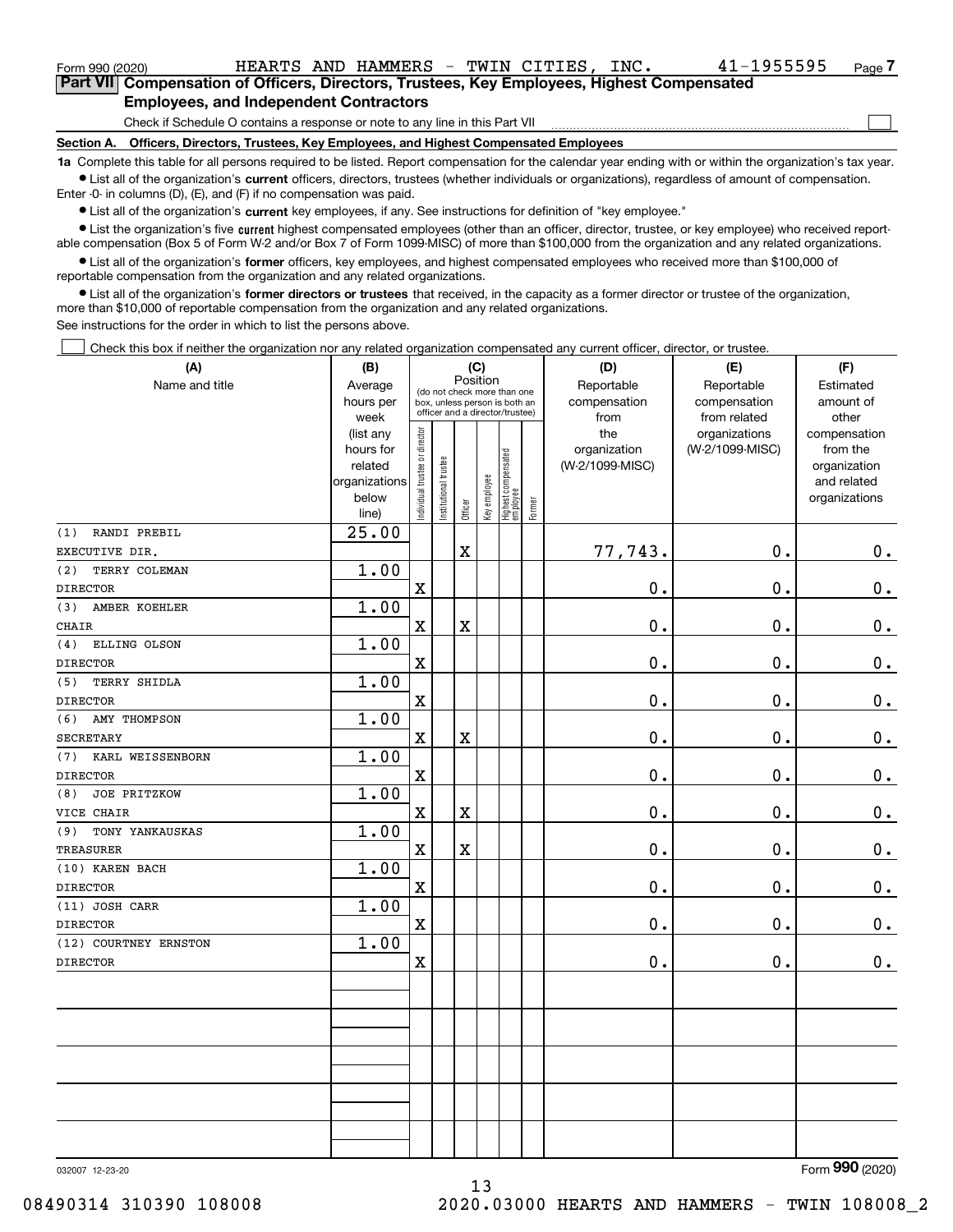|                 | Form 990 (2020)                                                                                                                                                                                                                                        |                                                                                                      |                                |                       |                                                                                                                                                                                                                                    |              |                                  |        | HEARTS AND HAMMERS - TWIN CITIES, INC.                                       | 41-1955595                                                                     |                     |                         |                                                                                                             | Page 8           |
|-----------------|--------------------------------------------------------------------------------------------------------------------------------------------------------------------------------------------------------------------------------------------------------|------------------------------------------------------------------------------------------------------|--------------------------------|-----------------------|------------------------------------------------------------------------------------------------------------------------------------------------------------------------------------------------------------------------------------|--------------|----------------------------------|--------|------------------------------------------------------------------------------|--------------------------------------------------------------------------------|---------------------|-------------------------|-------------------------------------------------------------------------------------------------------------|------------------|
| <b>Part VII</b> | Section A. Officers, Directors, Trustees, Key Employees, and Highest Compensated Employees (continued)<br>(A)                                                                                                                                          | (B)                                                                                                  |                                |                       | (C)                                                                                                                                                                                                                                |              |                                  |        | (D)                                                                          | (E)                                                                            |                     |                         | (F)                                                                                                         |                  |
|                 | Name and title                                                                                                                                                                                                                                         | Average<br>hours per<br>week<br>(list any<br>hours for<br>related<br>organizations<br>below<br>line) | Individual trustee or director | Institutional trustee | Position<br>(do not check more than one<br>box, unless person is both an<br>officer and a director/trustee)<br>Officer                                                                                                             | Key employee | Highest compensated<br> employee | Former | Reportable<br>compensation<br>from<br>the<br>organization<br>(W-2/1099-MISC) | Reportable<br>compensation<br>from related<br>organizations<br>(W-2/1099-MISC) |                     |                         | Estimated<br>amount of<br>other<br>compensation<br>from the<br>organization<br>and related<br>organizations |                  |
|                 |                                                                                                                                                                                                                                                        |                                                                                                      |                                |                       |                                                                                                                                                                                                                                    |              |                                  |        |                                                                              |                                                                                |                     |                         |                                                                                                             |                  |
|                 |                                                                                                                                                                                                                                                        |                                                                                                      |                                |                       |                                                                                                                                                                                                                                    |              |                                  |        |                                                                              |                                                                                |                     |                         |                                                                                                             |                  |
|                 |                                                                                                                                                                                                                                                        |                                                                                                      |                                |                       |                                                                                                                                                                                                                                    |              |                                  |        |                                                                              |                                                                                |                     |                         |                                                                                                             |                  |
|                 |                                                                                                                                                                                                                                                        |                                                                                                      |                                |                       |                                                                                                                                                                                                                                    |              |                                  |        |                                                                              |                                                                                |                     |                         |                                                                                                             |                  |
|                 |                                                                                                                                                                                                                                                        |                                                                                                      |                                |                       |                                                                                                                                                                                                                                    |              |                                  |        |                                                                              |                                                                                |                     |                         |                                                                                                             |                  |
|                 |                                                                                                                                                                                                                                                        |                                                                                                      |                                |                       |                                                                                                                                                                                                                                    |              |                                  |        |                                                                              |                                                                                |                     |                         |                                                                                                             |                  |
|                 |                                                                                                                                                                                                                                                        |                                                                                                      |                                |                       |                                                                                                                                                                                                                                    |              |                                  |        |                                                                              |                                                                                |                     |                         |                                                                                                             |                  |
|                 |                                                                                                                                                                                                                                                        |                                                                                                      |                                |                       |                                                                                                                                                                                                                                    |              |                                  |        |                                                                              |                                                                                |                     |                         |                                                                                                             |                  |
|                 |                                                                                                                                                                                                                                                        |                                                                                                      |                                |                       |                                                                                                                                                                                                                                    |              |                                  |        |                                                                              |                                                                                |                     |                         |                                                                                                             |                  |
|                 | 1b Subtotal<br>c Total from continuation sheets to Part VII, Section A                                                                                                                                                                                 |                                                                                                      |                                |                       | <u>experience</u> and the state of the state of the state of the state of the state of the state of the state of the state of the state of the state of the state of the state of the state of the state of the state of the state |              |                                  |        | 77,743.<br>0.                                                                |                                                                                | 0.<br>$\mathbf 0$ . |                         |                                                                                                             | 0.<br>$0$ .      |
| $\mathbf{2}$    | Total number of individuals (including but not limited to those listed above) who received more than \$100,000 of reportable                                                                                                                           |                                                                                                      |                                |                       |                                                                                                                                                                                                                                    |              |                                  |        | 77,743.                                                                      |                                                                                | $\overline{0}$ .    |                         |                                                                                                             | $\overline{0}$ . |
|                 | compensation from the organization                                                                                                                                                                                                                     |                                                                                                      |                                |                       |                                                                                                                                                                                                                                    |              |                                  |        |                                                                              |                                                                                |                     |                         | Yes                                                                                                         | 0<br>No          |
| 3               | Did the organization list any former officer, director, trustee, key employee, or highest compensated employee on                                                                                                                                      |                                                                                                      |                                |                       |                                                                                                                                                                                                                                    |              |                                  |        |                                                                              |                                                                                |                     | 3                       |                                                                                                             | х                |
| 4               | For any individual listed on line 1a, is the sum of reportable compensation and other compensation from the organization                                                                                                                               |                                                                                                      |                                |                       |                                                                                                                                                                                                                                    |              |                                  |        |                                                                              |                                                                                |                     | 4                       |                                                                                                             | х                |
| 5               | Did any person listed on line 1a receive or accrue compensation from any unrelated organization or individual for services                                                                                                                             |                                                                                                      |                                |                       |                                                                                                                                                                                                                                    |              |                                  |        |                                                                              |                                                                                |                     | $\overline{\mathbf{5}}$ |                                                                                                             | x                |
|                 | <b>Section B. Independent Contractors</b>                                                                                                                                                                                                              |                                                                                                      |                                |                       |                                                                                                                                                                                                                                    |              |                                  |        |                                                                              |                                                                                |                     |                         |                                                                                                             |                  |
| 1               | Complete this table for your five highest compensated independent contractors that received more than \$100,000 of compensation from<br>the organization. Report compensation for the calendar year ending with or within the organization's tax year. |                                                                                                      |                                |                       |                                                                                                                                                                                                                                    |              |                                  |        |                                                                              |                                                                                |                     |                         |                                                                                                             |                  |
|                 | (A)<br>Name and business address                                                                                                                                                                                                                       |                                                                                                      |                                | <b>NONE</b>           |                                                                                                                                                                                                                                    |              |                                  |        | (B)<br>Description of services                                               |                                                                                |                     | (C)                     | Compensation                                                                                                |                  |
|                 |                                                                                                                                                                                                                                                        |                                                                                                      |                                |                       |                                                                                                                                                                                                                                    |              |                                  |        |                                                                              |                                                                                |                     |                         |                                                                                                             |                  |
|                 |                                                                                                                                                                                                                                                        |                                                                                                      |                                |                       |                                                                                                                                                                                                                                    |              |                                  |        |                                                                              |                                                                                |                     |                         |                                                                                                             |                  |
|                 |                                                                                                                                                                                                                                                        |                                                                                                      |                                |                       |                                                                                                                                                                                                                                    |              |                                  |        |                                                                              |                                                                                |                     |                         |                                                                                                             |                  |
|                 |                                                                                                                                                                                                                                                        |                                                                                                      |                                |                       |                                                                                                                                                                                                                                    |              |                                  |        |                                                                              |                                                                                |                     |                         |                                                                                                             |                  |
|                 |                                                                                                                                                                                                                                                        |                                                                                                      |                                |                       |                                                                                                                                                                                                                                    |              |                                  |        |                                                                              |                                                                                |                     |                         |                                                                                                             |                  |
| 2               | Total number of independent contractors (including but not limited to those listed above) who received more than<br>\$100,000 of compensation from the organization                                                                                    |                                                                                                      |                                |                       |                                                                                                                                                                                                                                    | Ü            |                                  |        |                                                                              |                                                                                |                     |                         | Form 990 (2020)                                                                                             |                  |

032008 12-23-20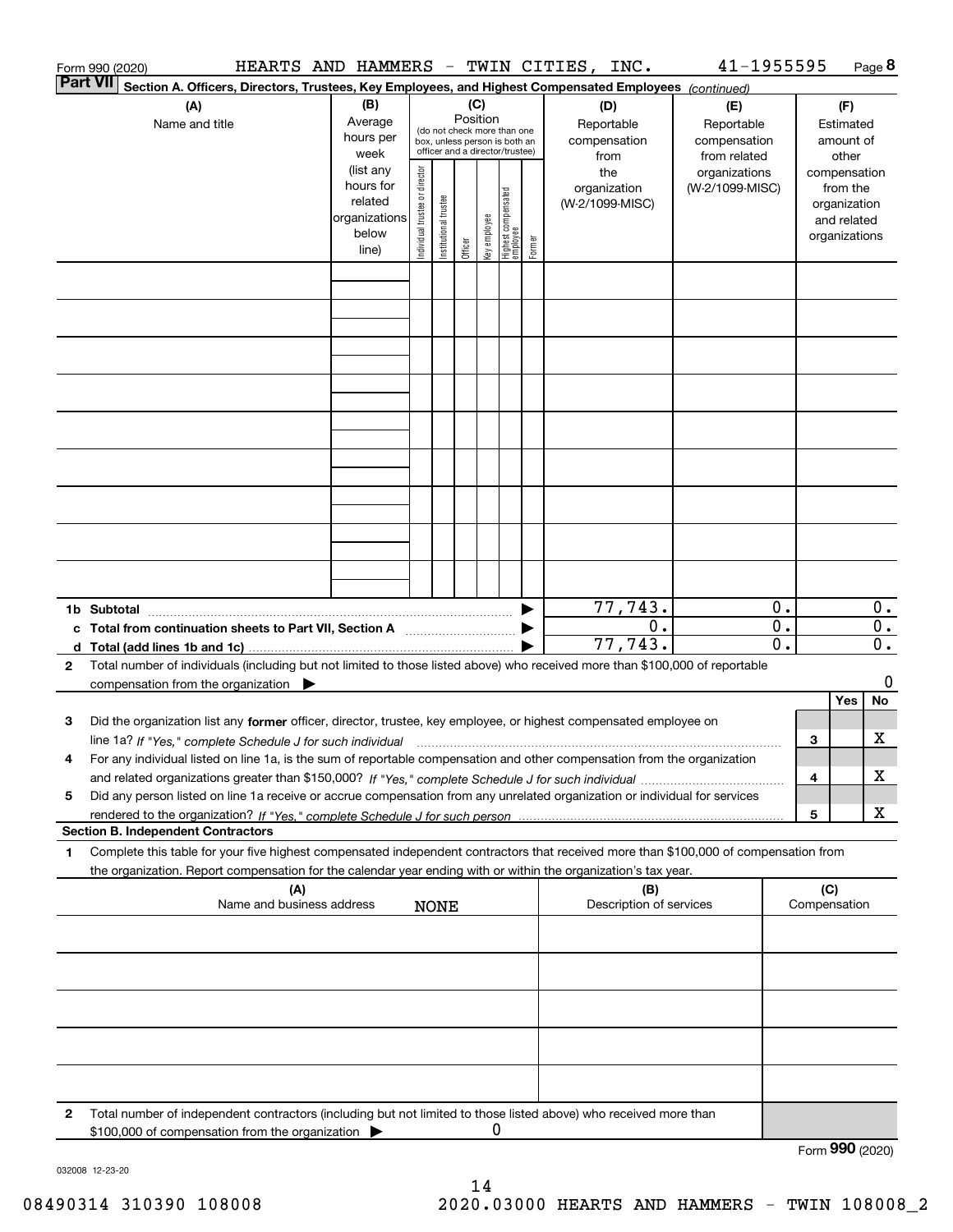|                                                           |      |    | HEARTS AND HAMMERS - TWIN CITIES,<br>Form 990 (2020)                                                                  |                       |                      | INC.                                         | 41-1955595                                      | Page 9                                                          |
|-----------------------------------------------------------|------|----|-----------------------------------------------------------------------------------------------------------------------|-----------------------|----------------------|----------------------------------------------|-------------------------------------------------|-----------------------------------------------------------------|
| <b>Part VIII</b>                                          |      |    | <b>Statement of Revenue</b>                                                                                           |                       |                      |                                              |                                                 |                                                                 |
|                                                           |      |    | Check if Schedule O contains a response or note to any line in this Part VIII                                         |                       |                      |                                              |                                                 |                                                                 |
|                                                           |      |    |                                                                                                                       |                       | (A)<br>Total revenue | (B)<br>Related or exempt<br>function revenue | $\overline{C}$<br>Unrelated<br>business revenue | (D)<br>Revenue excluded<br>from tax under<br>sections 512 - 514 |
|                                                           |      |    | 1 a Federated campaigns<br>1a                                                                                         |                       |                      |                                              |                                                 |                                                                 |
| Contributions, Gifts, Grants<br>and Other Similar Amounts |      |    | 1 <sub>b</sub><br><b>b</b> Membership dues                                                                            |                       |                      |                                              |                                                 |                                                                 |
|                                                           |      |    | 1c<br>c Fundraising events                                                                                            |                       |                      |                                              |                                                 |                                                                 |
|                                                           |      |    | 1 <sub>d</sub><br>d Related organizations                                                                             |                       |                      |                                              |                                                 |                                                                 |
|                                                           |      |    | e Government grants (contributions)<br>1e                                                                             |                       |                      |                                              |                                                 |                                                                 |
|                                                           |      |    | f All other contributions, gifts, grants, and                                                                         |                       |                      |                                              |                                                 |                                                                 |
|                                                           |      |    | similar amounts not included above<br>1f                                                                              | 164,736.              |                      |                                              |                                                 |                                                                 |
|                                                           |      |    | $1g$ \$<br>g Noncash contributions included in lines 1a-1f                                                            |                       |                      |                                              |                                                 |                                                                 |
|                                                           |      |    |                                                                                                                       |                       | 164,736.             |                                              |                                                 |                                                                 |
|                                                           |      |    |                                                                                                                       | <b>Business Code</b>  |                      |                                              |                                                 |                                                                 |
|                                                           |      | 2a | <u> 1989 - Johann Stein, marwolaethau a bhann an t-Amhair an t-Amhair an t-Amhair an t-Amhair an t-Amhair an t-A</u>  |                       |                      |                                              |                                                 |                                                                 |
|                                                           |      | b  | <u> 1989 - Johann Stein, marwolaethau a bhann an t-Amhainn an t-Amhainn an t-Amhainn an t-Amhainn an t-Amhainn an</u> |                       |                      |                                              |                                                 |                                                                 |
|                                                           |      | с  | <u> 1989 - Johann Barn, amerikansk politiker (</u>                                                                    |                       |                      |                                              |                                                 |                                                                 |
|                                                           |      | d  | the control of the control of the control of the control of the control of the control of                             |                       |                      |                                              |                                                 |                                                                 |
| Program Service<br>Revenue                                |      | е  |                                                                                                                       |                       |                      |                                              |                                                 |                                                                 |
|                                                           |      |    | f All other program service revenue                                                                                   |                       |                      |                                              |                                                 |                                                                 |
|                                                           |      | a  |                                                                                                                       |                       |                      |                                              |                                                 |                                                                 |
|                                                           | 3    |    | Investment income (including dividends, interest, and                                                                 |                       |                      |                                              |                                                 |                                                                 |
|                                                           |      |    |                                                                                                                       | ▶                     | 10.                  |                                              |                                                 | 10.                                                             |
|                                                           | 4    |    | Income from investment of tax-exempt bond proceeds                                                                    |                       |                      |                                              |                                                 |                                                                 |
|                                                           | 5    |    |                                                                                                                       |                       |                      |                                              |                                                 |                                                                 |
|                                                           |      |    | (i) Real                                                                                                              | (ii) Personal         |                      |                                              |                                                 |                                                                 |
|                                                           |      |    | 6 a Gross rents<br>l 6a                                                                                               |                       |                      |                                              |                                                 |                                                                 |
|                                                           |      |    | 6 <sub>b</sub><br><b>b</b> Less: rental expenses                                                                      |                       |                      |                                              |                                                 |                                                                 |
|                                                           |      |    | c Rental income or (loss)<br>6c                                                                                       |                       |                      |                                              |                                                 |                                                                 |
|                                                           |      |    | d Net rental income or (loss)                                                                                         |                       |                      |                                              |                                                 |                                                                 |
|                                                           |      |    | (i) Securities<br>7 a Gross amount from sales of                                                                      | (ii) Other            |                      |                                              |                                                 |                                                                 |
|                                                           |      |    | assets other than inventory<br>7a                                                                                     |                       |                      |                                              |                                                 |                                                                 |
|                                                           |      |    | <b>b</b> Less: cost or other basis                                                                                    |                       |                      |                                              |                                                 |                                                                 |
| evenue                                                    |      |    | 7b<br>and sales expenses                                                                                              |                       |                      |                                              |                                                 |                                                                 |
|                                                           |      |    | 7c<br>c Gain or (loss)                                                                                                |                       |                      |                                              |                                                 |                                                                 |
| Œ<br>Other                                                |      |    | 8 a Gross income from fundraising events (not                                                                         |                       |                      |                                              |                                                 |                                                                 |
|                                                           |      |    | including \$<br><u>______________________</u> of                                                                      |                       |                      |                                              |                                                 |                                                                 |
|                                                           |      |    | contributions reported on line 1c). See                                                                               |                       |                      |                                              |                                                 |                                                                 |
|                                                           |      |    |                                                                                                                       | $ a_1 $ 45,414.       |                      |                                              |                                                 |                                                                 |
|                                                           |      |    | l 8b l<br><b>b</b> Less: direct expenses                                                                              | 7,152.                |                      |                                              |                                                 |                                                                 |
|                                                           |      |    | c Net income or (loss) from fundraising events                                                                        | ▶                     | 38,262.              |                                              |                                                 | 38,262.                                                         |
|                                                           |      |    | 9 a Gross income from gaming activities. See                                                                          |                       |                      |                                              |                                                 |                                                                 |
|                                                           |      |    | 9a<br>l 9b                                                                                                            |                       |                      |                                              |                                                 |                                                                 |
|                                                           |      |    | <b>b</b> Less: direct expenses <b>manually</b>                                                                        | ▶                     |                      |                                              |                                                 |                                                                 |
|                                                           |      |    | c Net income or (loss) from gaming activities<br>10 a Gross sales of inventory, less returns                          | .                     |                      |                                              |                                                 |                                                                 |
|                                                           |      |    | 10a                                                                                                                   |                       |                      |                                              |                                                 |                                                                 |
|                                                           |      |    | 10b<br><b>b</b> Less: cost of goods sold                                                                              |                       |                      |                                              |                                                 |                                                                 |
|                                                           |      |    | c Net income or (loss) from sales of inventory                                                                        |                       |                      |                                              |                                                 |                                                                 |
|                                                           |      |    |                                                                                                                       | <b>Business Code</b>  |                      |                                              |                                                 |                                                                 |
|                                                           | 11 a |    | <u> 1989 - Johann Stoff, amerikansk politiker (</u>                                                                   |                       |                      |                                              |                                                 |                                                                 |
|                                                           |      | b  | <u> 2000 - Jan James James Barnett, amerikansk politik (</u>                                                          |                       |                      |                                              |                                                 |                                                                 |
|                                                           |      | c  | the control of the control of the control of the control of the control of the control of                             |                       |                      |                                              |                                                 |                                                                 |
| Miscellaneous<br>Revenue                                  |      |    |                                                                                                                       |                       |                      |                                              |                                                 |                                                                 |
|                                                           |      |    |                                                                                                                       | $\blacktriangleright$ |                      |                                              |                                                 |                                                                 |
|                                                           | 12   |    |                                                                                                                       | ▶                     | 203,008.             | 0.                                           | $0$ .                                           | 38,272.                                                         |
| 032009 12-23-20                                           |      |    |                                                                                                                       |                       |                      |                                              |                                                 | Form 990 (2020)                                                 |

032009 12-23-20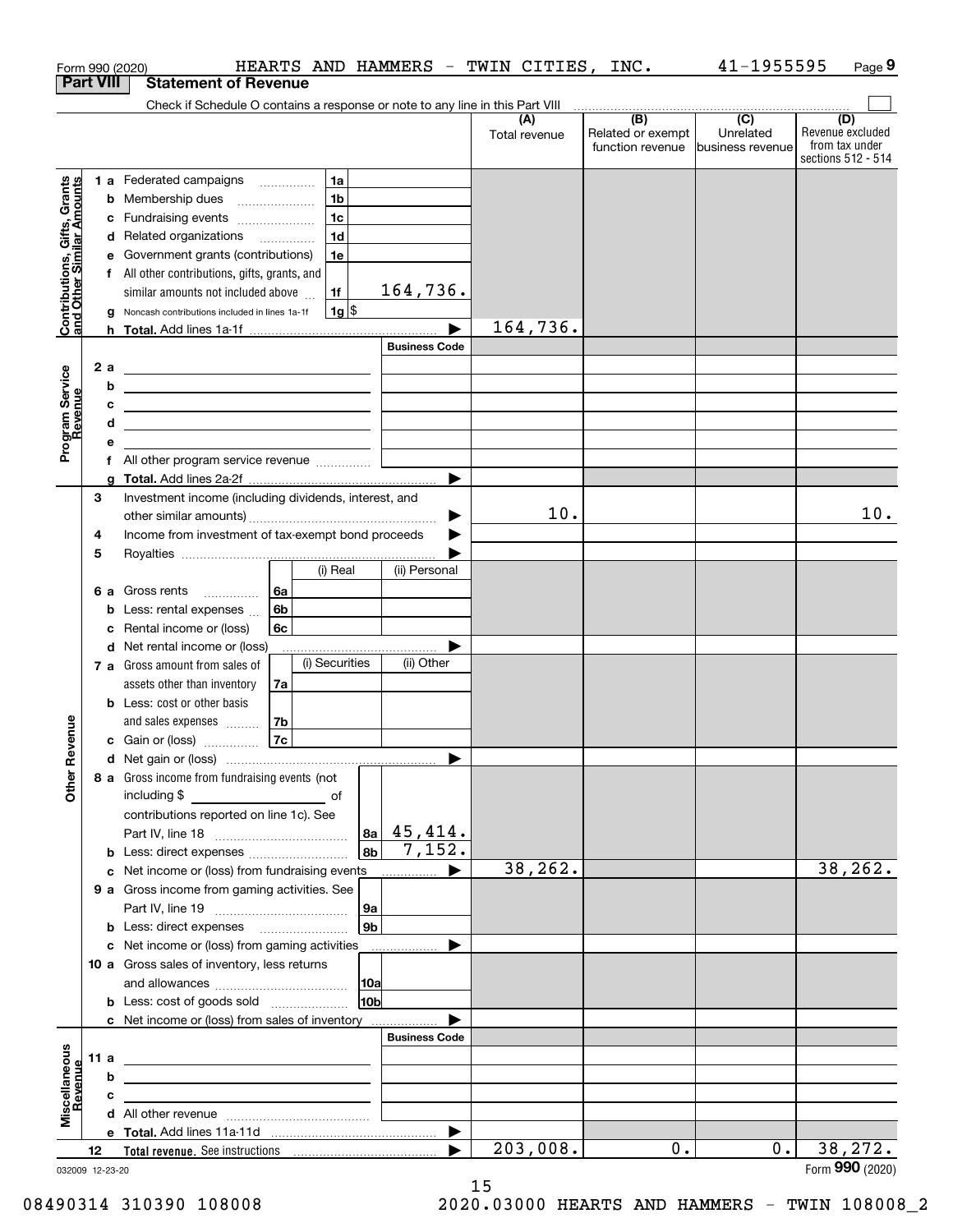|              | <b>Part IX   Statement of Functional Expenses</b>                                                                                                                                                                                    |                       |                                    |                                           |                                |  |  |  |  |  |  |
|--------------|--------------------------------------------------------------------------------------------------------------------------------------------------------------------------------------------------------------------------------------|-----------------------|------------------------------------|-------------------------------------------|--------------------------------|--|--|--|--|--|--|
|              | Section 501(c)(3) and 501(c)(4) organizations must complete all columns. All other organizations must complete column (A).                                                                                                           |                       |                                    |                                           |                                |  |  |  |  |  |  |
|              | Check if Schedule O contains a response or note to any line in this Part IX                                                                                                                                                          |                       |                                    |                                           |                                |  |  |  |  |  |  |
|              | Do not include amounts reported on lines 6b,<br>7b, 8b, 9b, and 10b of Part VIII.                                                                                                                                                    | (A)<br>Total expenses | (B)<br>Program service<br>expenses | (C)<br>Management and<br>general expenses | (D)<br>Fundraising<br>expenses |  |  |  |  |  |  |
| 1            | Grants and other assistance to domestic organizations                                                                                                                                                                                |                       |                                    |                                           |                                |  |  |  |  |  |  |
|              | and domestic governments. See Part IV, line 21                                                                                                                                                                                       |                       |                                    |                                           |                                |  |  |  |  |  |  |
| $\mathbf{2}$ | Grants and other assistance to domestic                                                                                                                                                                                              |                       |                                    |                                           |                                |  |  |  |  |  |  |
|              | individuals. See Part IV, line 22                                                                                                                                                                                                    |                       |                                    |                                           |                                |  |  |  |  |  |  |
| 3            | Grants and other assistance to foreign                                                                                                                                                                                               |                       |                                    |                                           |                                |  |  |  |  |  |  |
|              | organizations, foreign governments, and foreign                                                                                                                                                                                      |                       |                                    |                                           |                                |  |  |  |  |  |  |
|              | individuals. See Part IV, lines 15 and 16                                                                                                                                                                                            |                       |                                    |                                           |                                |  |  |  |  |  |  |
| 4            | Benefits paid to or for members                                                                                                                                                                                                      |                       |                                    |                                           |                                |  |  |  |  |  |  |
| 5            | Compensation of current officers, directors,                                                                                                                                                                                         |                       |                                    |                                           |                                |  |  |  |  |  |  |
|              |                                                                                                                                                                                                                                      | 77,742.               | 51,006.                            | 7,774.                                    | 18,962.                        |  |  |  |  |  |  |
| 6            | Compensation not included above to disqualified                                                                                                                                                                                      |                       |                                    |                                           |                                |  |  |  |  |  |  |
|              | persons (as defined under section $4958(f)(1)$ ) and                                                                                                                                                                                 |                       |                                    |                                           |                                |  |  |  |  |  |  |
| 7            | persons described in section $4958(c)(3)(B)$                                                                                                                                                                                         | 23,808.               | 15,620.                            | 2,381.                                    | 5,807.                         |  |  |  |  |  |  |
| 8            | Pension plan accruals and contributions (include                                                                                                                                                                                     |                       |                                    |                                           |                                |  |  |  |  |  |  |
|              | section 401(k) and 403(b) employer contributions)                                                                                                                                                                                    |                       |                                    |                                           |                                |  |  |  |  |  |  |
| 9            |                                                                                                                                                                                                                                      |                       |                                    |                                           |                                |  |  |  |  |  |  |
| 10           |                                                                                                                                                                                                                                      |                       |                                    |                                           |                                |  |  |  |  |  |  |
| 11           | Fees for services (nonemployees):                                                                                                                                                                                                    |                       |                                    |                                           |                                |  |  |  |  |  |  |
| a            |                                                                                                                                                                                                                                      |                       |                                    |                                           |                                |  |  |  |  |  |  |
| b            |                                                                                                                                                                                                                                      |                       |                                    |                                           |                                |  |  |  |  |  |  |
| c            |                                                                                                                                                                                                                                      |                       |                                    |                                           |                                |  |  |  |  |  |  |
| d            |                                                                                                                                                                                                                                      |                       |                                    |                                           |                                |  |  |  |  |  |  |
| е            | Professional fundraising services. See Part IV, line 17                                                                                                                                                                              |                       |                                    |                                           |                                |  |  |  |  |  |  |
| f            | Investment management fees                                                                                                                                                                                                           |                       |                                    |                                           |                                |  |  |  |  |  |  |
|              | g Other. (If line 11g amount exceeds 10% of line 25,                                                                                                                                                                                 |                       |                                    |                                           |                                |  |  |  |  |  |  |
|              | column (A) amount, list line 11g expenses on Sch 0.)                                                                                                                                                                                 | 4,640.                | 3,712.                             | 464.                                      | 464.                           |  |  |  |  |  |  |
| 12           |                                                                                                                                                                                                                                      |                       |                                    |                                           |                                |  |  |  |  |  |  |
| 13           |                                                                                                                                                                                                                                      | 10,995.               | 8,795.                             | 1,100.                                    | 1,100.                         |  |  |  |  |  |  |
| 14           |                                                                                                                                                                                                                                      |                       |                                    |                                           |                                |  |  |  |  |  |  |
| 15           |                                                                                                                                                                                                                                      |                       |                                    |                                           |                                |  |  |  |  |  |  |
| 16           |                                                                                                                                                                                                                                      | 43,792.               | 35,034.                            | 4,379.                                    | 4,379.                         |  |  |  |  |  |  |
| 17           | Travel                                                                                                                                                                                                                               |                       |                                    |                                           |                                |  |  |  |  |  |  |
| 18           | Payments of travel or entertainment expenses                                                                                                                                                                                         |                       |                                    |                                           |                                |  |  |  |  |  |  |
|              | for any federal, state, or local public officials<br>Conferences, conventions, and meetings                                                                                                                                          |                       |                                    |                                           |                                |  |  |  |  |  |  |
| 19<br>20     | Interest                                                                                                                                                                                                                             |                       |                                    |                                           |                                |  |  |  |  |  |  |
| 21           |                                                                                                                                                                                                                                      |                       |                                    |                                           |                                |  |  |  |  |  |  |
| 22           | Depreciation, depletion, and amortization                                                                                                                                                                                            | 3,232.                | 3,232.                             |                                           |                                |  |  |  |  |  |  |
| 23           |                                                                                                                                                                                                                                      | 8,648.                | 6,918.                             | 865.                                      | 865.                           |  |  |  |  |  |  |
| 24           | Other expenses. Itemize expenses not covered                                                                                                                                                                                         |                       |                                    |                                           |                                |  |  |  |  |  |  |
|              | above (List miscellaneous expenses on line 24e. If<br>line 24e amount exceeds 10% of line 25, column (A)                                                                                                                             |                       |                                    |                                           |                                |  |  |  |  |  |  |
|              | amount, list line 24e expenses on Schedule O.)                                                                                                                                                                                       |                       |                                    |                                           |                                |  |  |  |  |  |  |
| a            | PROJECT EXPENSE                                                                                                                                                                                                                      | 10,909.               | 10,909.                            |                                           |                                |  |  |  |  |  |  |
|              | MARKETING                                                                                                                                                                                                                            | 1,800.                | 1,440.                             | 180.                                      | 180.                           |  |  |  |  |  |  |
| с            | <u>and the state of the state of the state of the state of the state of the state of the state of the state of the state of the state of the state of the state of the state of the state of the state of the state of the state</u> |                       |                                    |                                           |                                |  |  |  |  |  |  |
| d            |                                                                                                                                                                                                                                      |                       |                                    |                                           |                                |  |  |  |  |  |  |
|              | e All other expenses and the All other expenses                                                                                                                                                                                      |                       |                                    |                                           |                                |  |  |  |  |  |  |
| 25           | Total functional expenses. Add lines 1 through 24e                                                                                                                                                                                   | 185,566.              | 136,666.                           | 17, 143.                                  | 31,757.                        |  |  |  |  |  |  |
| 26           | Joint costs. Complete this line only if the organization                                                                                                                                                                             |                       |                                    |                                           |                                |  |  |  |  |  |  |
|              | reported in column (B) joint costs from a combined                                                                                                                                                                                   |                       |                                    |                                           |                                |  |  |  |  |  |  |
|              | educational campaign and fundraising solicitation.                                                                                                                                                                                   |                       |                                    |                                           |                                |  |  |  |  |  |  |
|              | Check here $\blacktriangleright$<br>if following SOP 98-2 (ASC 958-720)                                                                                                                                                              |                       |                                    |                                           |                                |  |  |  |  |  |  |

16

<code>Form</code> 990 (2020) HEARTS AND HAMMERS - TWIN CITIES, INC.  $41\text{--}1955595$  <code>Page</code>

032010 12-23-20

Form (2020) **990**

**10**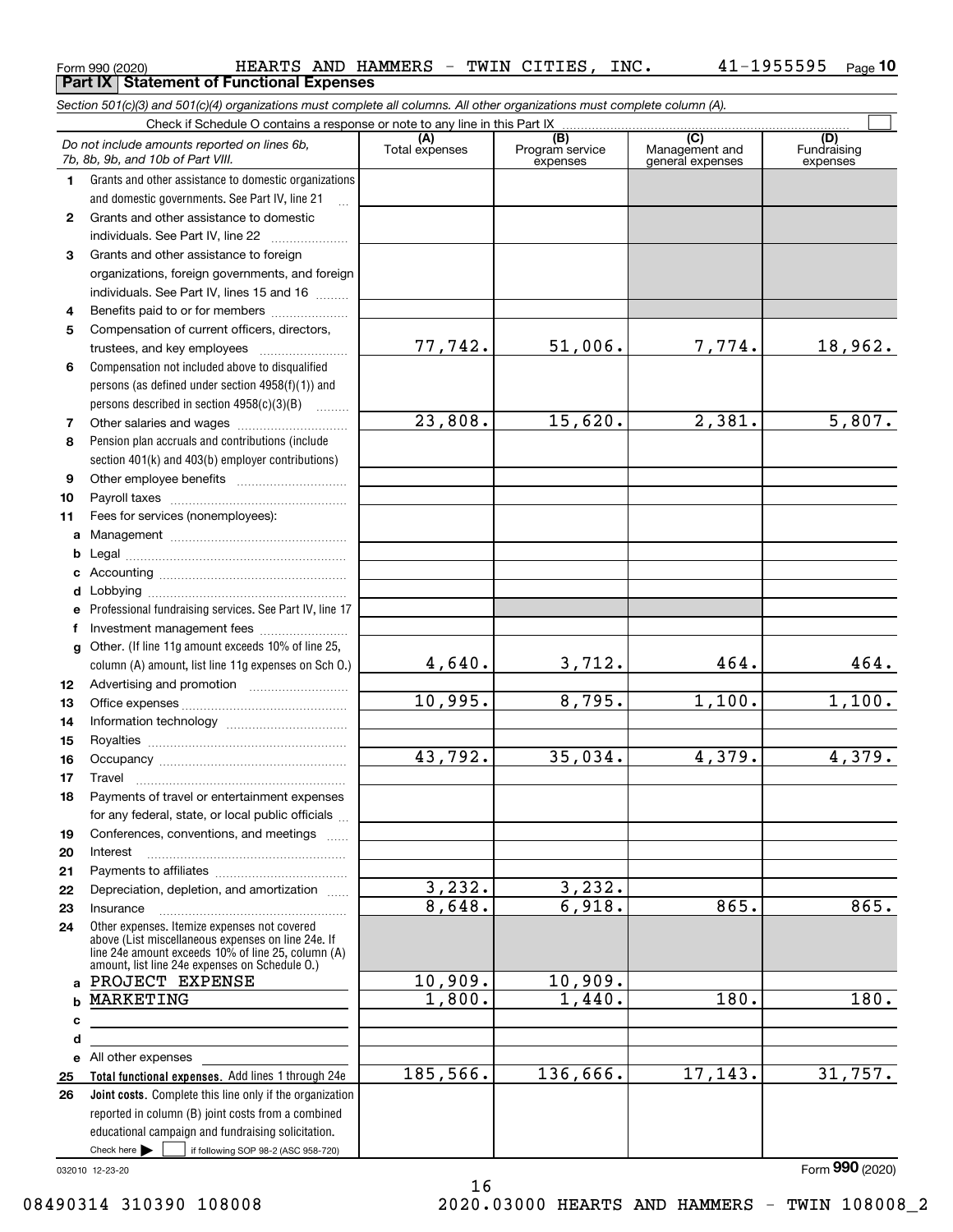17 08490314 310390 108008 2020.03000 HEARTS AND HAMMERS - TWIN 108008\_2

 $130,024.$   $32$  147,466.  $135,665.$   $33$  153,105.

Form (2020) **990**

|                             | 4   |                                                                                            |        |          |          | 4               |                    |
|-----------------------------|-----|--------------------------------------------------------------------------------------------|--------|----------|----------|-----------------|--------------------|
|                             | 5   | Loans and other receivables from any current or former officer, director,                  |        |          |          |                 |                    |
|                             |     | trustee, key employee, creator or founder, substantial contributor, or 35%                 |        |          |          |                 |                    |
|                             |     | controlled entity or family member of any of these persons                                 |        |          |          | 5               |                    |
|                             | 6   | Loans and other receivables from other disqualified persons (as defined                    |        |          |          |                 |                    |
|                             |     | under section $4958(f)(1)$ , and persons described in section $4958(c)(3)(B)$              | $\sim$ |          | 6        |                 |                    |
|                             | 7   |                                                                                            |        |          |          | $\overline{7}$  |                    |
| Assets                      | 8   |                                                                                            |        |          |          | 8               |                    |
|                             | 9   | Prepaid expenses and deferred charges                                                      |        |          | 9,854.   | 9               | 8,669.             |
|                             | 10a | Land, buildings, and equipment: cost or other                                              |        |          |          |                 |                    |
|                             |     | basis. Complete Part VI of Schedule D  10a                                                 |        | 15,500.  |          |                 |                    |
|                             |     | $\frac{10b}{2}$<br><b>b</b> Less: accumulated depreciation                                 |        | 10,604.  | 9,177.   | 10 <sub>c</sub> | 4,896.             |
|                             | 11  |                                                                                            |        |          |          | 11              |                    |
|                             | 12  |                                                                                            |        |          |          | 12              |                    |
|                             | 13  |                                                                                            |        |          |          | 13              |                    |
|                             | 14  |                                                                                            |        |          | 14       |                 |                    |
|                             | 15  |                                                                                            |        |          | 15       |                 |                    |
|                             | 16  |                                                                                            |        |          | 135,665. | 16              | 153,105.           |
|                             | 17  |                                                                                            |        |          | 5,641.   | 17              | 5,639.             |
|                             | 18  |                                                                                            |        |          |          | 18              |                    |
|                             | 19  |                                                                                            |        |          |          | 19              |                    |
|                             | 20  |                                                                                            |        |          |          | 20              |                    |
|                             | 21  | Escrow or custodial account liability. Complete Part IV of Schedule D                      |        | 21       |          |                 |                    |
|                             | 22  | Loans and other payables to any current or former officer, director,                       |        |          |          |                 |                    |
|                             |     | trustee, key employee, creator or founder, substantial contributor, or 35%                 |        |          |          |                 |                    |
| Liabilities                 |     | controlled entity or family member of any of these persons                                 |        |          | 22       |                 |                    |
|                             | 23  | Secured mortgages and notes payable to unrelated third parties                             |        |          |          | 23              |                    |
|                             | 24  |                                                                                            |        |          |          | 24              |                    |
|                             | 25  | Other liabilities (including federal income tax, payables to related third                 |        |          |          |                 |                    |
|                             |     | parties, and other liabilities not included on lines 17-24). Complete Part X               |        |          |          |                 |                    |
|                             |     | of Schedule D                                                                              |        |          |          | 25              |                    |
|                             | 26  | Total liabilities. Add lines 17 through 25                                                 |        |          | 5,641.   | 26              | $\overline{5,639}$ |
|                             |     | Organizations that follow FASB ASC 958, check here $\blacktriangleright \lfloor X \rfloor$ |        |          |          |                 |                    |
|                             |     | and complete lines 27, 28, 32, and 33.                                                     |        |          |          |                 |                    |
|                             | 27  |                                                                                            |        |          | 84,367.  | 27              | 101,788.           |
|                             | 28  |                                                                                            |        |          | 45,657.  | 28              | 45,678.            |
|                             |     | Organizations that do not follow FASB ASC 958, check here $\blacktriangleright \lfloor$    |        |          |          |                 |                    |
|                             |     | and complete lines 29 through 33.                                                          |        |          |          |                 |                    |
|                             | 29  |                                                                                            |        |          | 29       |                 |                    |
|                             | 30  | Paid-in or capital surplus, or land, building, or equipment fund <i>www.www.www.</i>       |        |          | 30       |                 |                    |
| Net Assets or Fund Balances | 31  | Retained earnings, endowment, accumulated income, or other funds                           |        |          | 31       |                 |                    |
|                             | 32  |                                                                                            |        | 130,024. | 32       | 147,466.        |                    |

<code>Form</code> 990 (2020) HEARTS AND HAMMERS - TWIN CITIES, INC.  $41\text{--}1955595$  <code>Page</code>

Check if Schedule O contains a response or note to any line in this Part X

Cash - non-interest-bearing ~~~~~~~~~~~~~~~~~~~~~~~~~ Savings and temporary cash investments ~~~~~~~~~~~~~~~~~~ Pledges and grants receivable, net ~~~~~~~~~~~~~~~~~~~~~

Total net assets or fund balances ~~~~~~~~~~~~~~~~~~~~~~

Total liabilities and net assets/fund balances

**11**

 $\mathcal{L}^{\text{max}}$ 

**(A) (B)**

Beginning of year | | End of year

**123**

 $67,966.$  1 93,812.

45,668. 45,678.

 $3,000.$   $3$  50.

**Part X** | Balance Sheet

**123**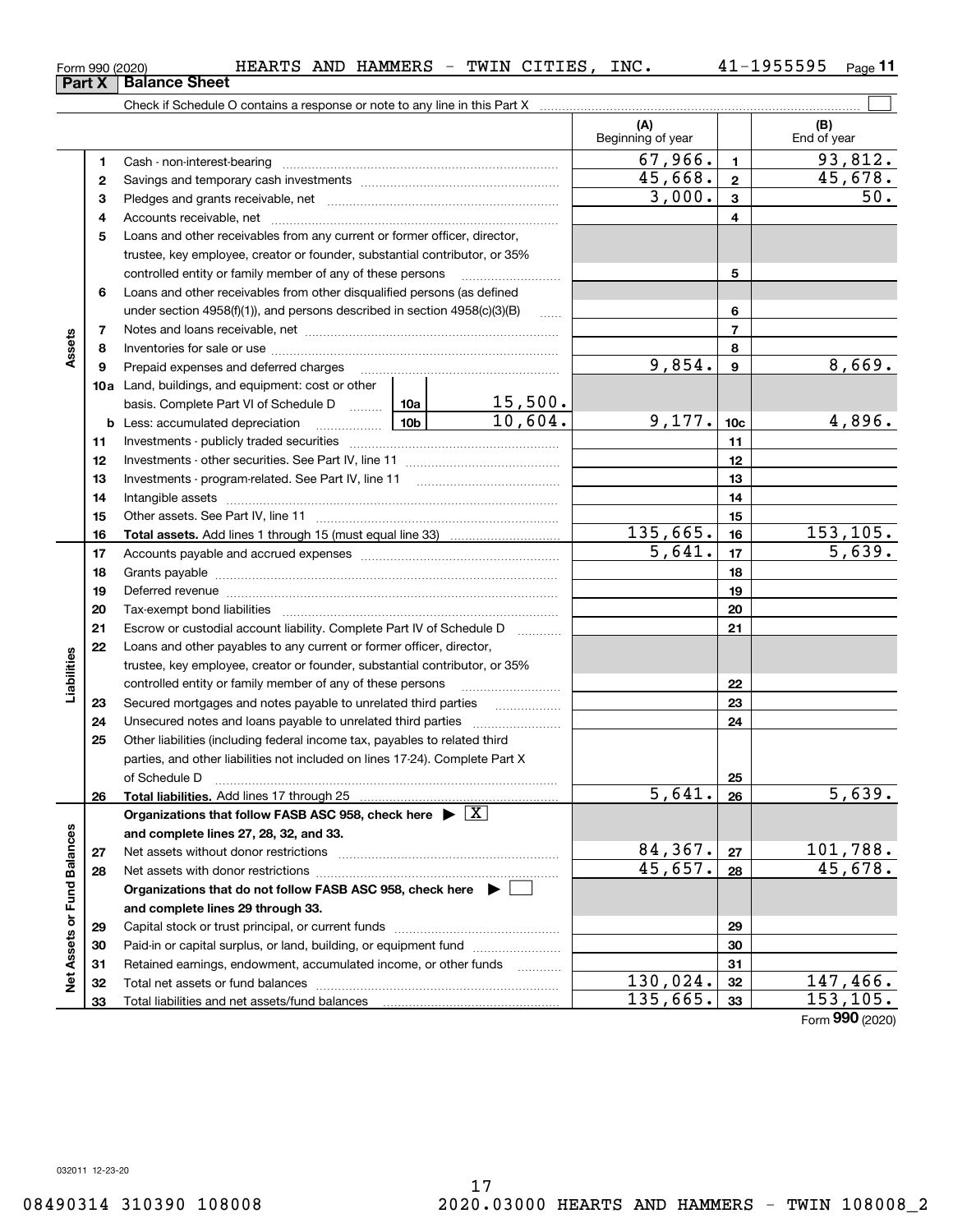|                                                                                                                           | HEARTS AND HAMMERS - TWIN CITIES, INC.<br>Form 990 (2020)                                                                       | 41-1955595              |                |     | $_{\text{Page}}$ 12 |  |  |
|---------------------------------------------------------------------------------------------------------------------------|---------------------------------------------------------------------------------------------------------------------------------|-------------------------|----------------|-----|---------------------|--|--|
|                                                                                                                           | <b>Reconciliation of Net Assets</b><br>Part XI                                                                                  |                         |                |     |                     |  |  |
|                                                                                                                           |                                                                                                                                 |                         |                |     |                     |  |  |
|                                                                                                                           |                                                                                                                                 |                         |                |     |                     |  |  |
| 1                                                                                                                         | Total revenue (must equal Part VIII, column (A), line 12)                                                                       | 1.                      |                |     | 203,008.            |  |  |
| 2                                                                                                                         | Total expenses (must equal Part IX, column (A), line 25) maturing content content content content content conte                 | $\overline{2}$          |                |     | 185, 566.           |  |  |
| 3                                                                                                                         | Revenue less expenses. Subtract line 2 from line 1                                                                              | 3                       |                |     | 17,442.             |  |  |
| 4                                                                                                                         |                                                                                                                                 | $\overline{\mathbf{4}}$ |                |     | 130,024.            |  |  |
| 5                                                                                                                         |                                                                                                                                 | 5                       |                |     |                     |  |  |
| 6                                                                                                                         |                                                                                                                                 | 6                       |                |     |                     |  |  |
| 7                                                                                                                         | Investment expenses www.communication.com/www.communication.com/www.communication.com/www.com                                   | $\overline{7}$          |                |     |                     |  |  |
| 8                                                                                                                         | Prior period adjustments                                                                                                        | 8                       |                |     |                     |  |  |
| 9                                                                                                                         | Other changes in net assets or fund balances (explain on Schedule O)                                                            | 9                       |                |     | 0.                  |  |  |
| 10                                                                                                                        | Net assets or fund balances at end of year. Combine lines 3 through 9 (must equal Part X, line 32,                              |                         |                |     |                     |  |  |
|                                                                                                                           | column (B))                                                                                                                     | 10                      |                |     | 147,466.            |  |  |
|                                                                                                                           | Part XII Financial Statements and Reporting                                                                                     |                         |                |     |                     |  |  |
|                                                                                                                           |                                                                                                                                 |                         |                |     |                     |  |  |
|                                                                                                                           |                                                                                                                                 |                         |                | Yes | No                  |  |  |
| 1                                                                                                                         | $\boxed{\mathbf{X}}$ Accrual<br>Accounting method used to prepare the Form 990: <u>[</u> Cash<br>Other                          |                         |                |     |                     |  |  |
|                                                                                                                           | If the organization changed its method of accounting from a prior year or checked "Other," explain in Schedule O.               |                         |                |     |                     |  |  |
|                                                                                                                           | 2a Were the organization's financial statements compiled or reviewed by an independent accountant?                              |                         | 2a             |     | x                   |  |  |
|                                                                                                                           | If "Yes," check a box below to indicate whether the financial statements for the year were compiled or reviewed on a            |                         |                |     |                     |  |  |
|                                                                                                                           | separate basis, consolidated basis, or both:                                                                                    |                         |                |     |                     |  |  |
|                                                                                                                           | Separate basis<br>Consolidated basis<br>Both consolidated and separate basis                                                    |                         |                |     |                     |  |  |
|                                                                                                                           | <b>b</b> Were the organization's financial statements audited by an independent accountant?                                     |                         | 2 <sub>b</sub> | х   |                     |  |  |
|                                                                                                                           | If "Yes," check a box below to indicate whether the financial statements for the year were audited on a separate basis,         |                         |                |     |                     |  |  |
|                                                                                                                           | consolidated basis, or both:                                                                                                    |                         |                |     |                     |  |  |
|                                                                                                                           | $ \mathbf{X} $ Separate basis<br><b>Consolidated basis</b><br>Both consolidated and separate basis                              |                         |                |     |                     |  |  |
|                                                                                                                           | c If "Yes" to line 2a or 2b, does the organization have a committee that assumes responsibility for oversight of the audit,     |                         |                |     |                     |  |  |
|                                                                                                                           |                                                                                                                                 |                         | 2c             | x   |                     |  |  |
| If the organization changed either its oversight process or selection process during the tax year, explain on Schedule O. |                                                                                                                                 |                         |                |     |                     |  |  |
|                                                                                                                           | 3a As a result of a federal award, was the organization required to undergo an audit or audits as set forth in the Single Audit |                         |                |     |                     |  |  |
|                                                                                                                           |                                                                                                                                 |                         | 3a             |     | x                   |  |  |
|                                                                                                                           | b If "Yes," did the organization undergo the required audit or audits? If the organization did not undergo the required audit   |                         |                |     |                     |  |  |
|                                                                                                                           |                                                                                                                                 |                         | 3b             |     |                     |  |  |

Form (2020) **990**

032012 12-23-20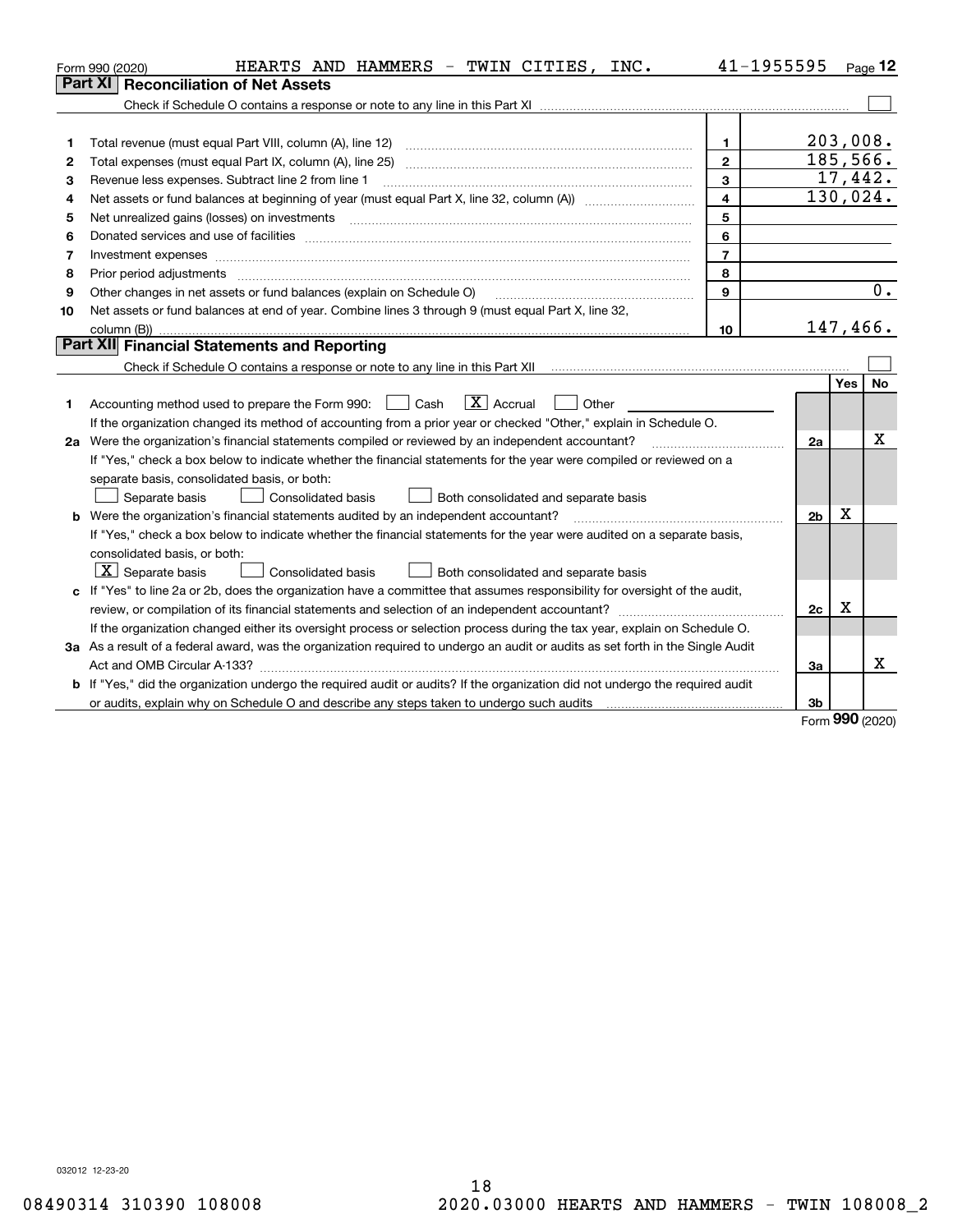Department of the Treasury Internal Revenue Service

**(Form 990 or 990-EZ)**

# **Public Charity Status and Public Support**

**Complete if the organization is a section 501(c)(3) organization or a section 4947(a)(1) nonexempt charitable trust. | Attach to Form 990 or Form 990-EZ.** 

**| Go to www.irs.gov/Form990 for instructions and the latest information.**

|                | OMB No. 1545-0047                   |  |  |  |  |  |  |  |
|----------------|-------------------------------------|--|--|--|--|--|--|--|
|                | 2020                                |  |  |  |  |  |  |  |
|                | <b>Open to Public</b><br>Inspection |  |  |  |  |  |  |  |
| ontification n |                                     |  |  |  |  |  |  |  |

|  | Name of the organization |
|--|--------------------------|
|  |                          |

|       |                                                                                                                | Name of the organization                                                                                                                                                                                                                           |          |                                                       |                             |                                 |                            |  | <b>Employer identification number</b> |  |  |
|-------|----------------------------------------------------------------------------------------------------------------|----------------------------------------------------------------------------------------------------------------------------------------------------------------------------------------------------------------------------------------------------|----------|-------------------------------------------------------|-----------------------------|---------------------------------|----------------------------|--|---------------------------------------|--|--|
|       |                                                                                                                |                                                                                                                                                                                                                                                    |          | HEARTS AND HAMMERS - TWIN CITIES, INC.                |                             |                                 |                            |  | 41-1955595                            |  |  |
|       | Part I                                                                                                         | Reason for Public Charity Status. (All organizations must complete this part.) See instructions.                                                                                                                                                   |          |                                                       |                             |                                 |                            |  |                                       |  |  |
|       |                                                                                                                | The organization is not a private foundation because it is: (For lines 1 through 12, check only one box.)                                                                                                                                          |          |                                                       |                             |                                 |                            |  |                                       |  |  |
| 1     |                                                                                                                | A church, convention of churches, or association of churches described in section 170(b)(1)(A)(i).                                                                                                                                                 |          |                                                       |                             |                                 |                            |  |                                       |  |  |
| 2     |                                                                                                                | A school described in section 170(b)(1)(A)(ii). (Attach Schedule E (Form 990 or 990-EZ).)                                                                                                                                                          |          |                                                       |                             |                                 |                            |  |                                       |  |  |
| з     |                                                                                                                | A hospital or a cooperative hospital service organization described in section $170(b)(1)(A)(iii)$ .                                                                                                                                               |          |                                                       |                             |                                 |                            |  |                                       |  |  |
|       |                                                                                                                | A medical research organization operated in conjunction with a hospital described in section 170(b)(1)(A)(iii). Enter the hospital's name,                                                                                                         |          |                                                       |                             |                                 |                            |  |                                       |  |  |
|       |                                                                                                                | city, and state:                                                                                                                                                                                                                                   |          |                                                       |                             |                                 |                            |  |                                       |  |  |
| 5     |                                                                                                                | An organization operated for the benefit of a college or university owned or operated by a governmental unit described in                                                                                                                          |          |                                                       |                             |                                 |                            |  |                                       |  |  |
|       |                                                                                                                | section 170(b)(1)(A)(iv). (Complete Part II.)                                                                                                                                                                                                      |          |                                                       |                             |                                 |                            |  |                                       |  |  |
| 6     |                                                                                                                | A federal, state, or local government or governmental unit described in section 170(b)(1)(A)(v).                                                                                                                                                   |          |                                                       |                             |                                 |                            |  |                                       |  |  |
| 7     | $\lfloor x \rfloor$                                                                                            | An organization that normally receives a substantial part of its support from a governmental unit or from the general public described in                                                                                                          |          |                                                       |                             |                                 |                            |  |                                       |  |  |
|       |                                                                                                                | section 170(b)(1)(A)(vi). (Complete Part II.)                                                                                                                                                                                                      |          |                                                       |                             |                                 |                            |  |                                       |  |  |
| 8     |                                                                                                                | A community trust described in section 170(b)(1)(A)(vi). (Complete Part II.)                                                                                                                                                                       |          |                                                       |                             |                                 |                            |  |                                       |  |  |
| 9     |                                                                                                                | An agricultural research organization described in section 170(b)(1)(A)(ix) operated in conjunction with a land-grant college                                                                                                                      |          |                                                       |                             |                                 |                            |  |                                       |  |  |
|       |                                                                                                                | or university or a non-land-grant college of agriculture (see instructions). Enter the name, city, and state of the college or                                                                                                                     |          |                                                       |                             |                                 |                            |  |                                       |  |  |
|       |                                                                                                                | university:                                                                                                                                                                                                                                        |          |                                                       |                             |                                 |                            |  |                                       |  |  |
| 10    |                                                                                                                | An organization that normally receives (1) more than 33 1/3% of its support from contributions, membership fees, and gross receipts from                                                                                                           |          |                                                       |                             |                                 |                            |  |                                       |  |  |
|       |                                                                                                                | activities related to its exempt functions, subject to certain exceptions; and (2) no more than 33 1/3% of its support from gross investment                                                                                                       |          |                                                       |                             |                                 |                            |  |                                       |  |  |
|       |                                                                                                                | income and unrelated business taxable income (less section 511 tax) from businesses acquired by the organization after June 30, 1975.                                                                                                              |          |                                                       |                             |                                 |                            |  |                                       |  |  |
|       |                                                                                                                | See section 509(a)(2). (Complete Part III.)                                                                                                                                                                                                        |          |                                                       |                             |                                 |                            |  |                                       |  |  |
| 11    |                                                                                                                |                                                                                                                                                                                                                                                    |          |                                                       |                             |                                 |                            |  |                                       |  |  |
| 12    |                                                                                                                | An organization organized and operated exclusively to test for public safety. See section 509(a)(4).<br>An organization organized and operated exclusively for the benefit of, to perform the functions of, or to carry out the purposes of one or |          |                                                       |                             |                                 |                            |  |                                       |  |  |
|       |                                                                                                                | more publicly supported organizations described in section 509(a)(1) or section 509(a)(2). See section 509(a)(3). Check the box in                                                                                                                 |          |                                                       |                             |                                 |                            |  |                                       |  |  |
|       | lines 12a through 12d that describes the type of supporting organization and complete lines 12e, 12f, and 12g. |                                                                                                                                                                                                                                                    |          |                                                       |                             |                                 |                            |  |                                       |  |  |
| a     |                                                                                                                | Type I. A supporting organization operated, supervised, or controlled by its supported organization(s), typically by giving                                                                                                                        |          |                                                       |                             |                                 |                            |  |                                       |  |  |
|       |                                                                                                                | the supported organization(s) the power to regularly appoint or elect a majority of the directors or trustees of the supporting                                                                                                                    |          |                                                       |                             |                                 |                            |  |                                       |  |  |
|       |                                                                                                                | organization. You must complete Part IV, Sections A and B.                                                                                                                                                                                         |          |                                                       |                             |                                 |                            |  |                                       |  |  |
| b     |                                                                                                                | Type II. A supporting organization supervised or controlled in connection with its supported organization(s), by having                                                                                                                            |          |                                                       |                             |                                 |                            |  |                                       |  |  |
|       |                                                                                                                | control or management of the supporting organization vested in the same persons that control or manage the supported                                                                                                                               |          |                                                       |                             |                                 |                            |  |                                       |  |  |
|       |                                                                                                                | organization(s). You must complete Part IV, Sections A and C.                                                                                                                                                                                      |          |                                                       |                             |                                 |                            |  |                                       |  |  |
| c     |                                                                                                                | Type III functionally integrated. A supporting organization operated in connection with, and functionally integrated with,                                                                                                                         |          |                                                       |                             |                                 |                            |  |                                       |  |  |
|       |                                                                                                                | its supported organization(s) (see instructions). You must complete Part IV, Sections A, D, and E.                                                                                                                                                 |          |                                                       |                             |                                 |                            |  |                                       |  |  |
| d     |                                                                                                                | Type III non-functionally integrated. A supporting organization operated in connection with its supported organization(s)                                                                                                                          |          |                                                       |                             |                                 |                            |  |                                       |  |  |
|       |                                                                                                                | that is not functionally integrated. The organization generally must satisfy a distribution requirement and an attentiveness                                                                                                                       |          |                                                       |                             |                                 |                            |  |                                       |  |  |
|       |                                                                                                                | requirement (see instructions). You must complete Part IV, Sections A and D, and Part V.                                                                                                                                                           |          |                                                       |                             |                                 |                            |  |                                       |  |  |
|       |                                                                                                                | Check this box if the organization received a written determination from the IRS that it is a Type I, Type II, Type III                                                                                                                            |          |                                                       |                             |                                 |                            |  |                                       |  |  |
|       |                                                                                                                | functionally integrated, or Type III non-functionally integrated supporting organization.                                                                                                                                                          |          |                                                       |                             |                                 |                            |  |                                       |  |  |
|       |                                                                                                                | f Enter the number of supported organizations                                                                                                                                                                                                      |          |                                                       |                             |                                 |                            |  |                                       |  |  |
|       |                                                                                                                | g Provide the following information about the supported organization(s).                                                                                                                                                                           |          |                                                       |                             |                                 |                            |  |                                       |  |  |
|       |                                                                                                                | (i) Name of supported                                                                                                                                                                                                                              | (ii) EIN | (iii) Type of organization                            | in your governing document? | (iv) Is the organization listed | (v) Amount of monetary     |  | (vi) Amount of other                  |  |  |
|       |                                                                                                                | organization                                                                                                                                                                                                                                       |          | (described on lines 1-10<br>above (see instructions)) | Yes                         | No                              | support (see instructions) |  | support (see instructions)            |  |  |
|       |                                                                                                                |                                                                                                                                                                                                                                                    |          |                                                       |                             |                                 |                            |  |                                       |  |  |
|       |                                                                                                                |                                                                                                                                                                                                                                                    |          |                                                       |                             |                                 |                            |  |                                       |  |  |
|       |                                                                                                                |                                                                                                                                                                                                                                                    |          |                                                       |                             |                                 |                            |  |                                       |  |  |
|       |                                                                                                                |                                                                                                                                                                                                                                                    |          |                                                       |                             |                                 |                            |  |                                       |  |  |
|       |                                                                                                                |                                                                                                                                                                                                                                                    |          |                                                       |                             |                                 |                            |  |                                       |  |  |
|       |                                                                                                                |                                                                                                                                                                                                                                                    |          |                                                       |                             |                                 |                            |  |                                       |  |  |
|       |                                                                                                                |                                                                                                                                                                                                                                                    |          |                                                       |                             |                                 |                            |  |                                       |  |  |
|       |                                                                                                                |                                                                                                                                                                                                                                                    |          |                                                       |                             |                                 |                            |  |                                       |  |  |
|       |                                                                                                                |                                                                                                                                                                                                                                                    |          |                                                       |                             |                                 |                            |  |                                       |  |  |
|       |                                                                                                                |                                                                                                                                                                                                                                                    |          |                                                       |                             |                                 |                            |  |                                       |  |  |
| Total |                                                                                                                |                                                                                                                                                                                                                                                    |          |                                                       |                             |                                 |                            |  |                                       |  |  |

LHA For Paperwork Reduction Act Notice, see the Instructions for Form 990 or 990-EZ. <sub>032021</sub> o1-25-21 Schedule A (Form 990 or 990-EZ) 2020 19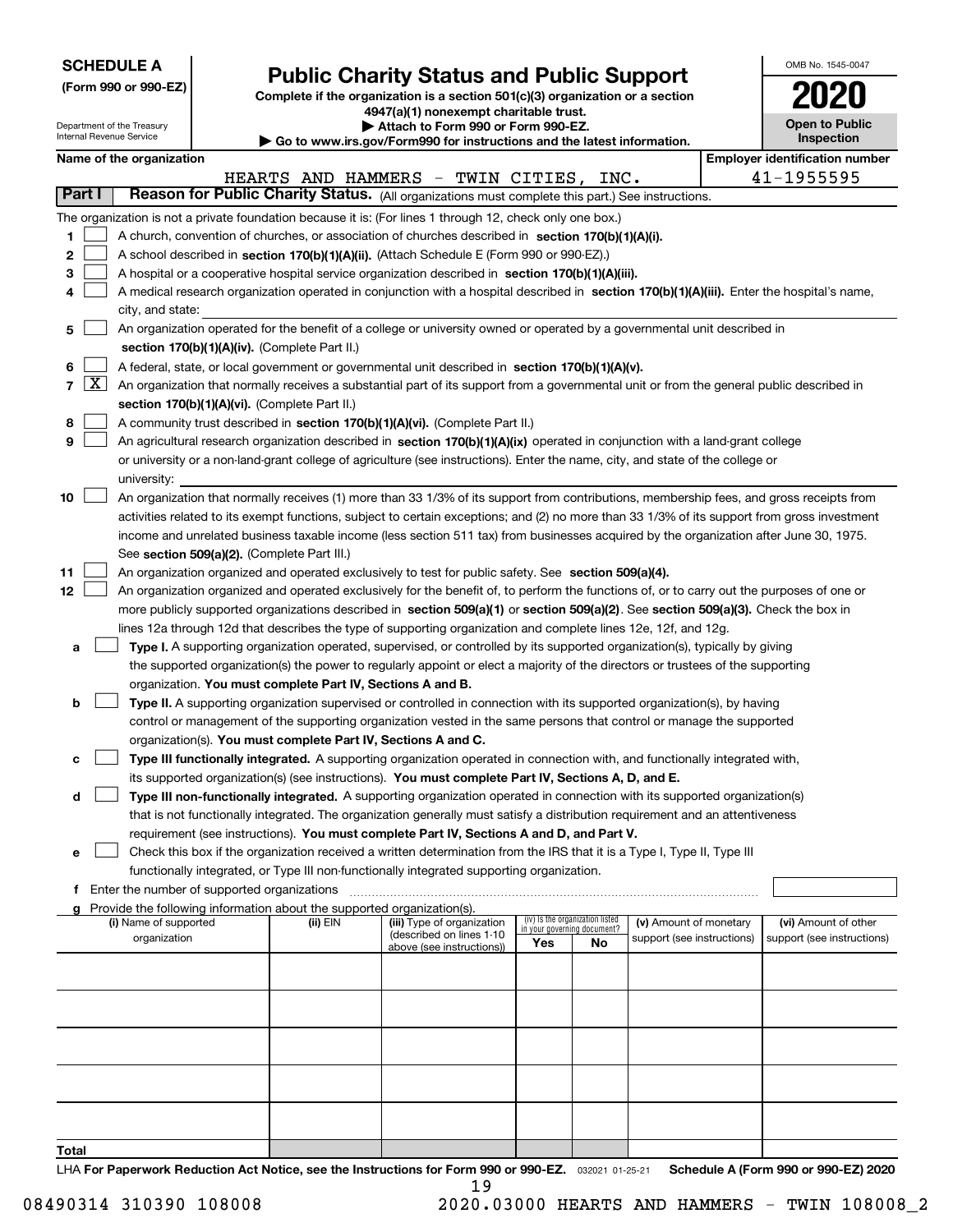### **2** Schedule A (Form 990 or 990-EZ) 2020 <code>HEARTS AND HAMMERS – TWIN CITIES, INC.  $41\text{--}1955595$  Page</code> **Part II** Support Schedule for Organizations Described in Sections 170(b)(1)(A)(iv) and 170(b)(1)(A)(vi)

(Complete only if you checked the box on line 5, 7, or 8 of Part I or if the organization failed to qualify under Part III. If the organization fails to qualify under the tests listed below, please complete Part III.)

|    | <b>Section A. Public Support</b>                                                                                                               |                        |           |            |            |                                      |                                          |  |  |  |
|----|------------------------------------------------------------------------------------------------------------------------------------------------|------------------------|-----------|------------|------------|--------------------------------------|------------------------------------------|--|--|--|
|    | Calendar year (or fiscal year beginning in) $\blacktriangleright$                                                                              | (a) 2016               | (b) 2017  | $(c)$ 2018 | $(d)$ 2019 | (e) 2020                             | (f) Total                                |  |  |  |
|    | <b>1</b> Gifts, grants, contributions, and                                                                                                     |                        |           |            |            |                                      |                                          |  |  |  |
|    | membership fees received. (Do not                                                                                                              |                        |           |            |            |                                      |                                          |  |  |  |
|    | include any "unusual grants.")                                                                                                                 | 247,824.               | 236, 289. | 307,341.   | 306, 711.  | 164,736.                             | 1262901.                                 |  |  |  |
|    | 2 Tax revenues levied for the organ-                                                                                                           |                        |           |            |            |                                      |                                          |  |  |  |
|    | ization's benefit and either paid to                                                                                                           |                        |           |            |            |                                      |                                          |  |  |  |
|    | or expended on its behalf                                                                                                                      |                        |           |            |            |                                      |                                          |  |  |  |
|    | 3 The value of services or facilities                                                                                                          |                        |           |            |            |                                      |                                          |  |  |  |
|    | furnished by a governmental unit to                                                                                                            |                        |           |            |            |                                      |                                          |  |  |  |
|    | the organization without charge                                                                                                                |                        |           |            |            |                                      |                                          |  |  |  |
|    | 4 Total. Add lines 1 through 3                                                                                                                 | $\overline{247,824}$ . | 236, 289. | 307, 341.  | 306, 711.  | 164,736.                             | 1262901.                                 |  |  |  |
|    | 5 The portion of total contributions                                                                                                           |                        |           |            |            |                                      |                                          |  |  |  |
|    | by each person (other than a                                                                                                                   |                        |           |            |            |                                      |                                          |  |  |  |
|    | governmental unit or publicly                                                                                                                  |                        |           |            |            |                                      |                                          |  |  |  |
|    | supported organization) included                                                                                                               |                        |           |            |            |                                      |                                          |  |  |  |
|    | on line 1 that exceeds 2% of the                                                                                                               |                        |           |            |            |                                      |                                          |  |  |  |
|    | amount shown on line 11,                                                                                                                       |                        |           |            |            |                                      |                                          |  |  |  |
|    | column (f)                                                                                                                                     |                        |           |            |            |                                      | 88,980.                                  |  |  |  |
|    | 6 Public support. Subtract line 5 from line 4.                                                                                                 |                        |           |            |            |                                      | 1173921.                                 |  |  |  |
|    | <b>Section B. Total Support</b>                                                                                                                |                        |           |            |            |                                      |                                          |  |  |  |
|    | Calendar year (or fiscal year beginning in)                                                                                                    | (a) 2016               | (b) 2017  | $(c)$ 2018 | $(d)$ 2019 | (e) 2020                             | (f) Total                                |  |  |  |
|    | <b>7</b> Amounts from line 4                                                                                                                   | 247,824.               | 236, 289. | 307, 341.  | 306, 711.  | 164,736.                             | 1262901.                                 |  |  |  |
|    | 8 Gross income from interest,                                                                                                                  |                        |           |            |            |                                      |                                          |  |  |  |
|    |                                                                                                                                                |                        |           |            |            |                                      |                                          |  |  |  |
|    | dividends, payments received on                                                                                                                |                        |           |            |            |                                      |                                          |  |  |  |
|    | securities loans, rents, royalties,                                                                                                            | 41.                    | 40.       | 90.        | 111.       | 10.                                  | 292.                                     |  |  |  |
|    | and income from similar sources                                                                                                                |                        |           |            |            |                                      |                                          |  |  |  |
|    | 9 Net income from unrelated business                                                                                                           |                        |           |            |            |                                      |                                          |  |  |  |
|    | activities, whether or not the                                                                                                                 |                        |           |            |            |                                      |                                          |  |  |  |
|    | business is regularly carried on                                                                                                               |                        |           |            |            |                                      |                                          |  |  |  |
|    | <b>10</b> Other income. Do not include gain                                                                                                    |                        |           |            |            |                                      |                                          |  |  |  |
|    | or loss from the sale of capital                                                                                                               |                        |           |            |            |                                      |                                          |  |  |  |
|    | assets (Explain in Part VI.)                                                                                                                   | 1,481.                 | 176.      | 57,065.    |            |                                      | 58,722.                                  |  |  |  |
|    | <b>11 Total support.</b> Add lines 7 through 10                                                                                                |                        |           |            |            |                                      | 1321915.                                 |  |  |  |
|    | <b>12</b> Gross receipts from related activities, etc. (see instructions)                                                                      |                        |           |            |            | 12                                   |                                          |  |  |  |
|    | 13 First 5 years. If the Form 990 is for the organization's first, second, third, fourth, or fifth tax year as a section 501(c)(3)             |                        |           |            |            |                                      |                                          |  |  |  |
|    | organization, check this box and stop here                                                                                                     |                        |           |            |            |                                      |                                          |  |  |  |
|    | <b>Section C. Computation of Public Support Percentage</b>                                                                                     |                        |           |            |            |                                      |                                          |  |  |  |
|    |                                                                                                                                                |                        |           |            |            | 14                                   | 88.80<br>%                               |  |  |  |
|    |                                                                                                                                                |                        |           |            |            | 15                                   | 85.87<br>$\%$                            |  |  |  |
|    | 16a 33 1/3% support test - 2020. If the organization did not check the box on line 13, and line 14 is 33 1/3% or more, check this box and      |                        |           |            |            |                                      |                                          |  |  |  |
|    | stop here. The organization qualifies as a publicly supported organization                                                                     |                        |           |            |            |                                      | $\blacktriangleright$ $\boxed{\text{X}}$ |  |  |  |
|    | b 33 1/3% support test - 2019. If the organization did not check a box on line 13 or 16a, and line 15 is 33 1/3% or more, check this box       |                        |           |            |            |                                      |                                          |  |  |  |
|    | and stop here. The organization qualifies as a publicly supported organization                                                                 |                        |           |            |            |                                      |                                          |  |  |  |
|    | 17a 10% -facts-and-circumstances test - 2020. If the organization did not check a box on line 13, 16a, or 16b, and line 14 is 10% or more,     |                        |           |            |            |                                      |                                          |  |  |  |
|    | and if the organization meets the facts-and-circumstances test, check this box and stop here. Explain in Part VI how the organization          |                        |           |            |            |                                      |                                          |  |  |  |
|    | meets the facts-and-circumstances test. The organization qualifies as a publicly supported organization                                        |                        |           |            |            |                                      |                                          |  |  |  |
|    | <b>b 10% -facts-and-circumstances test - 2019.</b> If the organization did not check a box on line 13, 16a, 16b, or 17a, and line 15 is 10% or |                        |           |            |            |                                      |                                          |  |  |  |
|    | more, and if the organization meets the facts-and-circumstances test, check this box and stop here. Explain in Part VI how the                 |                        |           |            |            |                                      |                                          |  |  |  |
|    | organization meets the facts-and-circumstances test. The organization qualifies as a publicly supported organization                           |                        |           |            |            |                                      |                                          |  |  |  |
| 18 | Private foundation. If the organization did not check a box on line 13, 16a, 16b, 17a, or 17b, check this box and see instructions             |                        |           |            |            |                                      |                                          |  |  |  |
|    |                                                                                                                                                |                        |           |            |            | Schedule A (Form 990 or 990-F7) 2020 |                                          |  |  |  |

**Schedule A (Form 990 or 990-EZ) 2020**

032022 01-25-21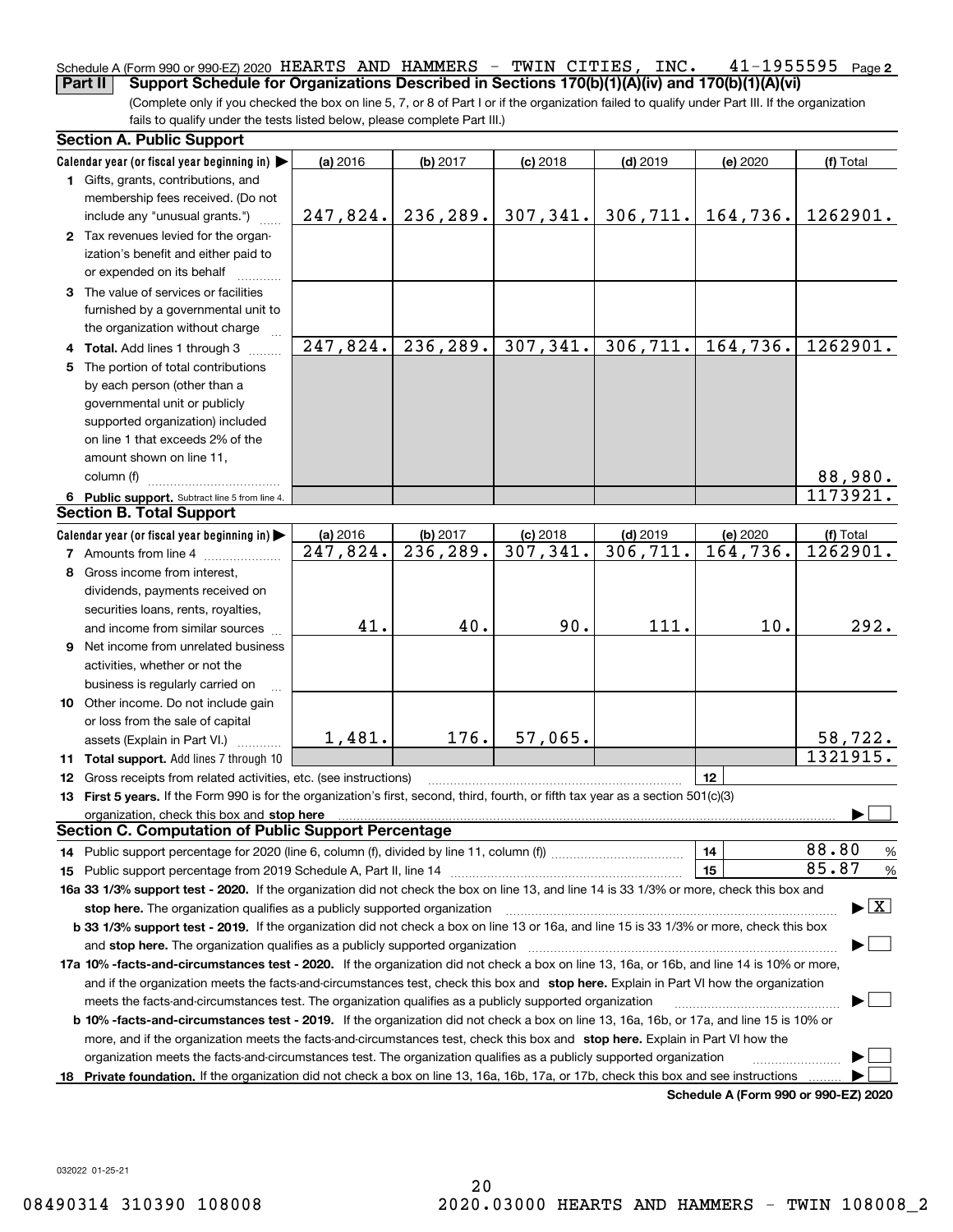### Schedule A (Form 990 or 990-EZ) 2020 <code>HEARTS AND HAMMERS – TWIN CITIES</code> , <code>INC. 41–1955595</code> <code>Page 3</code> **Part III Support Schedule for Organizations Described in Section 509(a)(2)**

(Complete only if you checked the box on line 10 of Part I or if the organization failed to qualify under Part II. If the organization fails to qualify under the tests listed below, please complete Part II.)

|    | <b>Section A. Public Support</b>                                                                                                                                                                                              |          |          |            |            |          |                                      |
|----|-------------------------------------------------------------------------------------------------------------------------------------------------------------------------------------------------------------------------------|----------|----------|------------|------------|----------|--------------------------------------|
|    | Calendar year (or fiscal year beginning in) $\blacktriangleright$                                                                                                                                                             | (a) 2016 | (b) 2017 | $(c)$ 2018 | $(d)$ 2019 | (e) 2020 | (f) Total                            |
|    | 1 Gifts, grants, contributions, and                                                                                                                                                                                           |          |          |            |            |          |                                      |
|    | membership fees received. (Do not                                                                                                                                                                                             |          |          |            |            |          |                                      |
|    | include any "unusual grants.")                                                                                                                                                                                                |          |          |            |            |          |                                      |
|    | 2 Gross receipts from admissions,<br>merchandise sold or services per-<br>formed, or facilities furnished in<br>any activity that is related to the<br>organization's tax-exempt purpose                                      |          |          |            |            |          |                                      |
|    | 3 Gross receipts from activities that<br>are not an unrelated trade or bus-                                                                                                                                                   |          |          |            |            |          |                                      |
|    | iness under section 513                                                                                                                                                                                                       |          |          |            |            |          |                                      |
|    | 4 Tax revenues levied for the organ-                                                                                                                                                                                          |          |          |            |            |          |                                      |
|    | ization's benefit and either paid to<br>or expended on its behalf<br>.                                                                                                                                                        |          |          |            |            |          |                                      |
|    | 5 The value of services or facilities                                                                                                                                                                                         |          |          |            |            |          |                                      |
|    | furnished by a governmental unit to                                                                                                                                                                                           |          |          |            |            |          |                                      |
|    | the organization without charge                                                                                                                                                                                               |          |          |            |            |          |                                      |
|    | <b>6 Total.</b> Add lines 1 through 5                                                                                                                                                                                         |          |          |            |            |          |                                      |
|    | 7a Amounts included on lines 1, 2, and<br>3 received from disqualified persons                                                                                                                                                |          |          |            |            |          |                                      |
|    | <b>b</b> Amounts included on lines 2 and 3 received<br>from other than disqualified persons that<br>exceed the greater of \$5,000 or 1% of the<br>amount on line 13 for the year                                              |          |          |            |            |          |                                      |
|    | c Add lines 7a and 7b                                                                                                                                                                                                         |          |          |            |            |          |                                      |
|    | 8 Public support. (Subtract line 7c from line 6.)                                                                                                                                                                             |          |          |            |            |          |                                      |
|    | <b>Section B. Total Support</b>                                                                                                                                                                                               |          |          |            |            |          |                                      |
|    | Calendar year (or fiscal year beginning in) $\blacktriangleright$                                                                                                                                                             | (a) 2016 | (b) 2017 | $(c)$ 2018 | $(d)$ 2019 | (e) 2020 | (f) Total                            |
|    | 9 Amounts from line 6                                                                                                                                                                                                         |          |          |            |            |          |                                      |
|    | 10a Gross income from interest,<br>dividends, payments received on<br>securities loans, rents, royalties,<br>and income from similar sources                                                                                  |          |          |            |            |          |                                      |
|    | <b>b</b> Unrelated business taxable income<br>(less section 511 taxes) from businesses                                                                                                                                        |          |          |            |            |          |                                      |
|    | acquired after June 30, 1975                                                                                                                                                                                                  |          |          |            |            |          |                                      |
|    | c Add lines 10a and 10b<br>11 Net income from unrelated business<br>activities not included in line 10b,<br>whether or not the business is<br>regularly carried on                                                            |          |          |            |            |          |                                      |
|    | 12 Other income. Do not include gain<br>or loss from the sale of capital<br>assets (Explain in Part VI.)                                                                                                                      |          |          |            |            |          |                                      |
|    | <b>13</b> Total support. (Add lines 9, 10c, 11, and 12.)                                                                                                                                                                      |          |          |            |            |          |                                      |
|    | 14 First 5 years. If the Form 990 is for the organization's first, second, third, fourth, or fifth tax year as a section 501(c)(3) organization,                                                                              |          |          |            |            |          |                                      |
|    | check this box and stop here with the continuum control to the control of the state of the state of the control of the state of the control of the control of the control of the control of the control of the control of the |          |          |            |            |          |                                      |
|    | Section C. Computation of Public Support Percentage                                                                                                                                                                           |          |          |            |            |          |                                      |
|    | 15 Public support percentage for 2020 (line 8, column (f), divided by line 13, column (f))                                                                                                                                    |          |          |            |            | 15       | %                                    |
|    | 16 Public support percentage from 2019 Schedule A, Part III, line 15                                                                                                                                                          |          |          |            |            | 16       | %                                    |
|    | <b>Section D. Computation of Investment Income Percentage</b>                                                                                                                                                                 |          |          |            |            |          |                                      |
|    | 17 Investment income percentage for 2020 (line 10c, column (f), divided by line 13, column (f))                                                                                                                               |          |          |            |            | 17       | %                                    |
|    | <b>18</b> Investment income percentage from <b>2019</b> Schedule A, Part III, line 17                                                                                                                                         |          |          |            |            | 18       | %                                    |
|    | 19a 33 1/3% support tests - 2020. If the organization did not check the box on line 14, and line 15 is more than 33 1/3%, and line 17 is not                                                                                  |          |          |            |            |          |                                      |
|    | more than 33 1/3%, check this box and stop here. The organization qualifies as a publicly supported organization                                                                                                              |          |          |            |            |          | ▶                                    |
|    | b 33 1/3% support tests - 2019. If the organization did not check a box on line 14 or line 19a, and line 16 is more than 33 1/3%, and                                                                                         |          |          |            |            |          |                                      |
|    | line 18 is not more than 33 1/3%, check this box and stop here. The organization qualifies as a publicly supported organization                                                                                               |          |          |            |            |          |                                      |
| 20 | <b>Private foundation.</b> If the organization did not check a box on line 14, 19a, or 19b, check this box and see instructions                                                                                               |          |          |            |            |          |                                      |
|    | 032023 01-25-21                                                                                                                                                                                                               |          | 21       |            |            |          | Schedule A (Form 990 or 990-EZ) 2020 |

<sup>08490314 310390 108008 2020.03000</sup> HEARTS AND HAMMERS - TWIN 108008\_2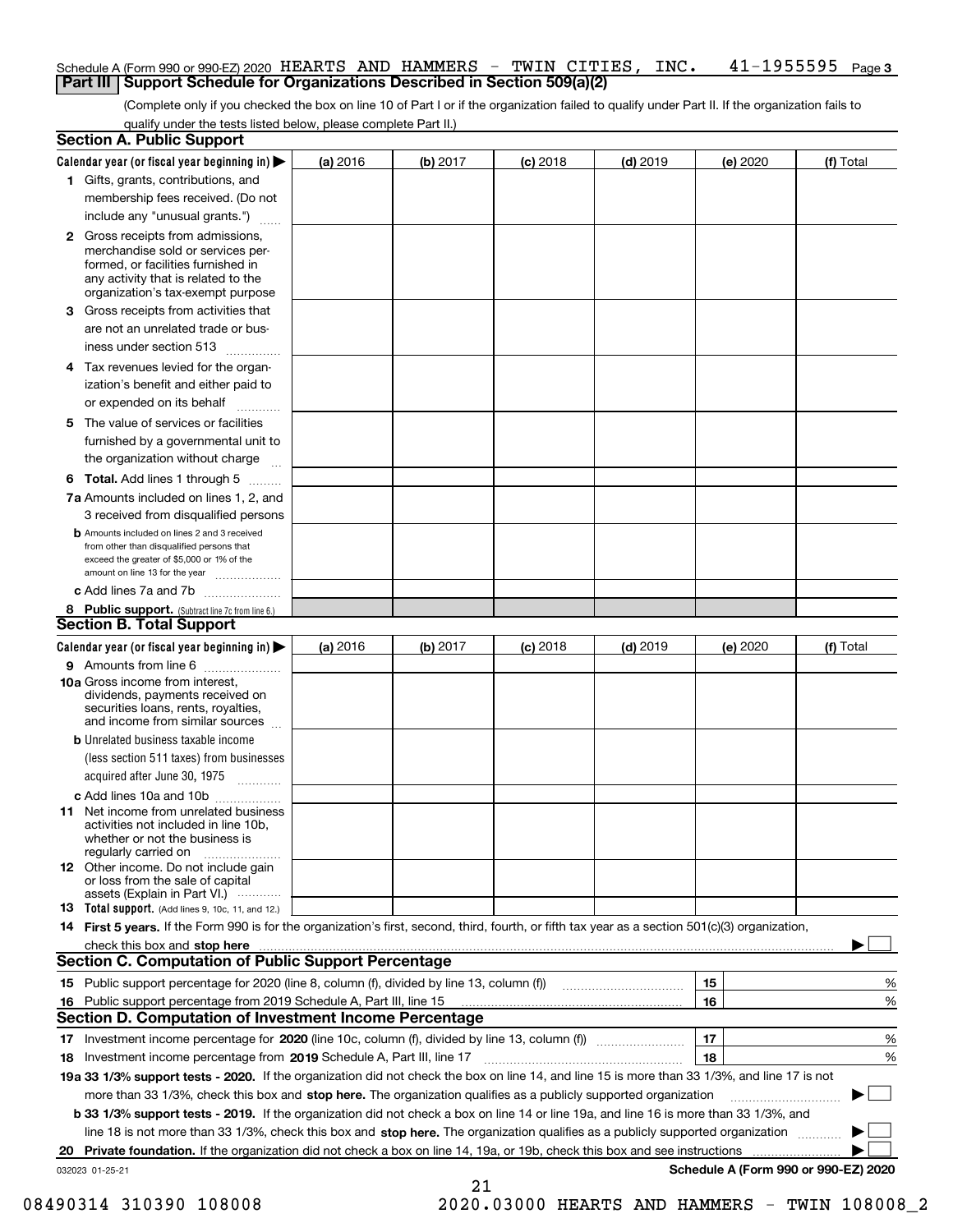|    | Schedule A (Form 990 or 990-EZ) 2020 HEARTS AND HAMMERS |  |  | TWIN CITIES, | INC. | 41-1955595 | Page 4 |
|----|---------------------------------------------------------|--|--|--------------|------|------------|--------|
| __ |                                                         |  |  |              |      |            |        |

## **Part IV** | Supporting Organizations

(Complete only if you checked a box in line 12 on Part I. If you checked box 12a, Part I, complete Sections A and B. If you checked box 12b, Part I, complete Sections A and C. If you checked box 12c, Part I, complete Sections A, D, and E. If you checked box 12d, Part I, complete Sections A and D, and complete Part V.)

## **Section A. All Supporting Organizations**

- **1** Are all of the organization's supported organizations listed by name in the organization's governing documents? If "No," describe in **Part VI** how the supported organizations are designated. If designated by *class or purpose, describe the designation. If historic and continuing relationship, explain.*
- **2** Did the organization have any supported organization that does not have an IRS determination of status under section 509(a)(1) or (2)? If "Yes," explain in Part VI how the organization determined that the supported *organization was described in section 509(a)(1) or (2).*
- **3a** Did the organization have a supported organization described in section 501(c)(4), (5), or (6)? If "Yes," answer *lines 3b and 3c below.*
- **b** Did the organization confirm that each supported organization qualified under section 501(c)(4), (5), or (6) and satisfied the public support tests under section 509(a)(2)? If "Yes," describe in **Part VI** when and how the *organization made the determination.*
- **c**Did the organization ensure that all support to such organizations was used exclusively for section 170(c)(2)(B) purposes? If "Yes," explain in **Part VI** what controls the organization put in place to ensure such use.
- **4a***If* Was any supported organization not organized in the United States ("foreign supported organization")? *"Yes," and if you checked box 12a or 12b in Part I, answer lines 4b and 4c below.*
- **b** Did the organization have ultimate control and discretion in deciding whether to make grants to the foreign supported organization? If "Yes," describe in **Part VI** how the organization had such control and discretion *despite being controlled or supervised by or in connection with its supported organizations.*
- **c** Did the organization support any foreign supported organization that does not have an IRS determination under sections 501(c)(3) and 509(a)(1) or (2)? If "Yes," explain in **Part VI** what controls the organization used *to ensure that all support to the foreign supported organization was used exclusively for section 170(c)(2)(B) purposes.*
- **5a** Did the organization add, substitute, or remove any supported organizations during the tax year? If "Yes," answer lines 5b and 5c below (if applicable). Also, provide detail in **Part VI,** including (i) the names and EIN *numbers of the supported organizations added, substituted, or removed; (ii) the reasons for each such action; (iii) the authority under the organization's organizing document authorizing such action; and (iv) how the action was accomplished (such as by amendment to the organizing document).*
- **b** Type I or Type II only. Was any added or substituted supported organization part of a class already designated in the organization's organizing document?
- **cSubstitutions only.**  Was the substitution the result of an event beyond the organization's control?
- **6** Did the organization provide support (whether in the form of grants or the provision of services or facilities) to **Part VI.** *If "Yes," provide detail in* support or benefit one or more of the filing organization's supported organizations? anyone other than (i) its supported organizations, (ii) individuals that are part of the charitable class benefited by one or more of its supported organizations, or (iii) other supporting organizations that also
- **7**Did the organization provide a grant, loan, compensation, or other similar payment to a substantial contributor *If "Yes," complete Part I of Schedule L (Form 990 or 990-EZ).* regard to a substantial contributor? (as defined in section 4958(c)(3)(C)), a family member of a substantial contributor, or a 35% controlled entity with
- **8** Did the organization make a loan to a disqualified person (as defined in section 4958) not described in line 7? *If "Yes," complete Part I of Schedule L (Form 990 or 990-EZ).*
- **9a** Was the organization controlled directly or indirectly at any time during the tax year by one or more in section 509(a)(1) or (2))? If "Yes," *provide detail in* <code>Part VI.</code> disqualified persons, as defined in section 4946 (other than foundation managers and organizations described
- **b**the supporting organization had an interest? If "Yes," provide detail in P**art VI**. Did one or more disqualified persons (as defined in line 9a) hold a controlling interest in any entity in which
- **c**Did a disqualified person (as defined in line 9a) have an ownership interest in, or derive any personal benefit from, assets in which the supporting organization also had an interest? If "Yes," provide detail in P**art VI.**
- **10a** Was the organization subject to the excess business holdings rules of section 4943 because of section supporting organizations)? If "Yes," answer line 10b below. 4943(f) (regarding certain Type II supporting organizations, and all Type III non-functionally integrated
- **b** Did the organization have any excess business holdings in the tax year? (Use Schedule C, Form 4720, to *determine whether the organization had excess business holdings.)*

22

032024 01-25-21

**Schedule A (Form 990 or 990-EZ) 2020**

**YesNo**

**1**

**2**

**3a**

**3b**

**3c**

**4a**

**4b**

**4c**

**5a**

**5b5c**

**6**

**7**

**8**

**9a**

**9b**

**9c**

**10a**

**10b**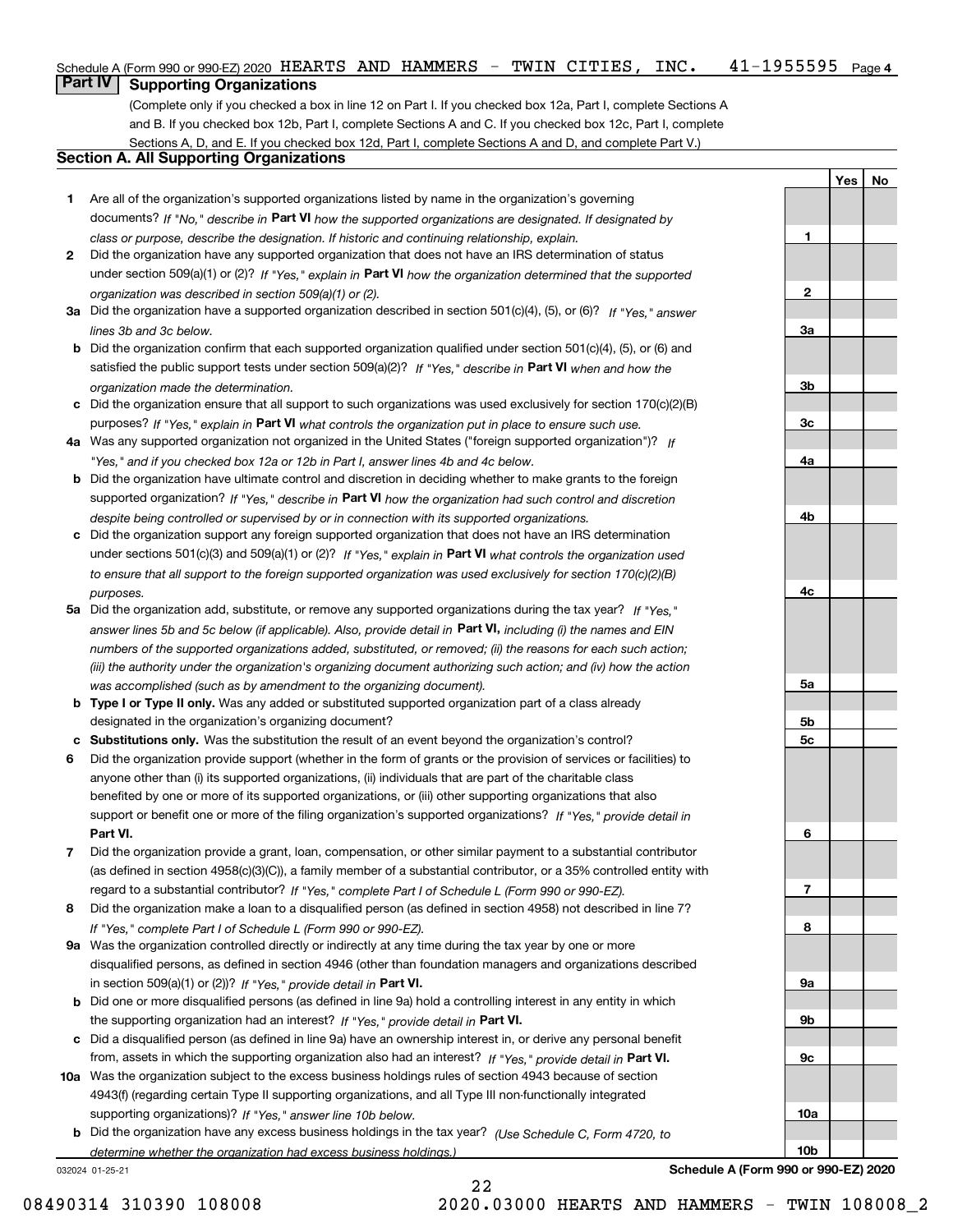### 41-1955595 Page 5 Schedule A (Form 990 or 990-EZ) 2020 <code>HEARTS AND HAMMERS – TWIN CITIES, INC.  $41\text{--}1955595$  Page</code> **Part IV Supporting Organizations** *(continued)*

|    |                                                                                                                      |                 | Yes | No |
|----|----------------------------------------------------------------------------------------------------------------------|-----------------|-----|----|
| 11 | Has the organization accepted a gift or contribution from any of the following persons?                              |                 |     |    |
|    | a A person who directly or indirectly controls, either alone or together with persons described in lines 11b and     |                 |     |    |
|    | 11c below, the governing body of a supported organization?                                                           | 11a             |     |    |
|    | <b>b</b> A family member of a person described in line 11a above?                                                    | 11 <sub>b</sub> |     |    |
|    | c A 35% controlled entity of a person described in line 11a or 11b above? If "Yes" to line 11a, 11b, or 11c, provide |                 |     |    |
|    | detail in Part VI.                                                                                                   | 11c             |     |    |
|    | <b>Section B. Type I Supporting Organizations</b>                                                                    |                 |     |    |
|    |                                                                                                                      |                 | Yes |    |
|    |                                                                                                                      |                 |     |    |

|   | Did the governing body, members of the governing body, officers acting in their official capacity, or membership of one or<br>more supported organizations have the power to regularly appoint or elect at least a majority of the organization's officers,<br>directors, or trustees at all times during the tax year? If "No," describe in Part VI how the supported organization(s)<br>effectively operated, supervised, or controlled the organization's activities. If the organization had more than one supported<br>organization, describe how the powers to appoint and/or remove officers, directors, or trustees were allocated among the |  |  |
|---|------------------------------------------------------------------------------------------------------------------------------------------------------------------------------------------------------------------------------------------------------------------------------------------------------------------------------------------------------------------------------------------------------------------------------------------------------------------------------------------------------------------------------------------------------------------------------------------------------------------------------------------------------|--|--|
|   | supported organizations and what conditions or restrictions, if any, applied to such powers during the tax year.                                                                                                                                                                                                                                                                                                                                                                                                                                                                                                                                     |  |  |
| 2 | Did the organization operate for the benefit of any supported organization other than the supported                                                                                                                                                                                                                                                                                                                                                                                                                                                                                                                                                  |  |  |
|   | organization(s) that operated, supervised, or controlled the supporting organization? If "Yes," explain in                                                                                                                                                                                                                                                                                                                                                                                                                                                                                                                                           |  |  |
|   | Dort VI have acceptance and handle compatible and the account of the companied accountation (a) that accounts d                                                                                                                                                                                                                                                                                                                                                                                                                                                                                                                                      |  |  |

**Part VI**  *how providing such benefit carried out the purposes of the supported organization(s) that operated, supervised, or controlled the supporting organization.*

| supervised, or controlled the supporting organization. |  |
|--------------------------------------------------------|--|
| <b>Section C. Type II Supporting Organizations</b>     |  |

**Yes No 1**or trustees of each of the organization's supported organization(s)? If "No," describe in **Part VI** how control **1***or management of the supporting organization was vested in the same persons that controlled or managed the supported organization(s).* Were a majority of the organization's directors or trustees during the tax year also a majority of the directors

| <b>Section D. All Type III Supporting Organizations</b> |  |
|---------------------------------------------------------|--|
|                                                         |  |

|              |                                                                                                                        |   | Tesi No |  |
|--------------|------------------------------------------------------------------------------------------------------------------------|---|---------|--|
|              | Did the organization provide to each of its supported organizations, by the last day of the fifth month of the         |   |         |  |
|              | organization's tax year, (i) a written notice describing the type and amount of support provided during the prior tax  |   |         |  |
|              | year, (ii) a copy of the Form 990 that was most recently filed as of the date of notification, and (iii) copies of the |   |         |  |
|              | organization's governing documents in effect on the date of notification, to the extent not previously provided?       |   |         |  |
| $\mathbf{2}$ | Were any of the organization's officers, directors, or trustees either (i) appointed or elected by the supported       |   |         |  |
|              | organization(s) or (ii) serving on the governing body of a supported organization? If "No," explain in Part VI how     |   |         |  |
|              | the organization maintained a close and continuous working relationship with the supported organization(s).            | 2 |         |  |
| 3            | By reason of the relationship described in line 2, above, did the organization's supported organizations have a        |   |         |  |
|              | significant voice in the organization's investment policies and in directing the use of the organization's             |   |         |  |
|              | income or assets at all times during the tax year? If "Yes," describe in Part VI the role the organization's           |   |         |  |
|              | supported organizations played in this regard.                                                                         | 3 |         |  |

# *supported organizations played in this regard.* **Section E. Type III Functionally Integrated Supporting Organizations**

- **1**Check the box next to the method that the organization used to satisfy the Integral Part Test during the year (see instructions).
- **alinupy** The organization satisfied the Activities Test. Complete line 2 below.
- **bThe organization is the parent of each of its supported organizations. Complete line 3 below.**

|  |  | c $\Box$ The organization supported a governmental entity. Describe in Part VI how you supported a governmental entity (see instructions). |  |
|--|--|--------------------------------------------------------------------------------------------------------------------------------------------|--|
|--|--|--------------------------------------------------------------------------------------------------------------------------------------------|--|

23

- **2Answer lines 2a and 2b below. Yes No** Activities Test.
- **a** Did substantially all of the organization's activities during the tax year directly further the exempt purposes of the supported organization(s) to which the organization was responsive? If "Yes," then in **Part VI identify those supported organizations and explain**  *how these activities directly furthered their exempt purposes, how the organization was responsive to those supported organizations, and how the organization determined that these activities constituted substantially all of its activities.*
- **b** Did the activities described in line 2a, above, constitute activities that, but for the organization's involvement, **Part VI**  *the reasons for the organization's position that its supported organization(s) would have engaged in* one or more of the organization's supported organization(s) would have been engaged in? If "Yes," e*xplain in these activities but for the organization's involvement.*
- **3** Parent of Supported Organizations. Answer lines 3a and 3b below.

**a** Did the organization have the power to regularly appoint or elect a majority of the officers, directors, or trustees of each of the supported organizations? If "Yes" or "No" provide details in **Part VI.** 

**b** Did the organization exercise a substantial degree of direction over the policies, programs, and activities of each of its supported organizations? If "Yes," describe in Part VI the role played by the organization in this regard.

032025 01-25-21

**Schedule A (Form 990 or 990-EZ) 2020**

**2a**

**2b**

**3a**

**3b**

**2**

**Yes**

**No**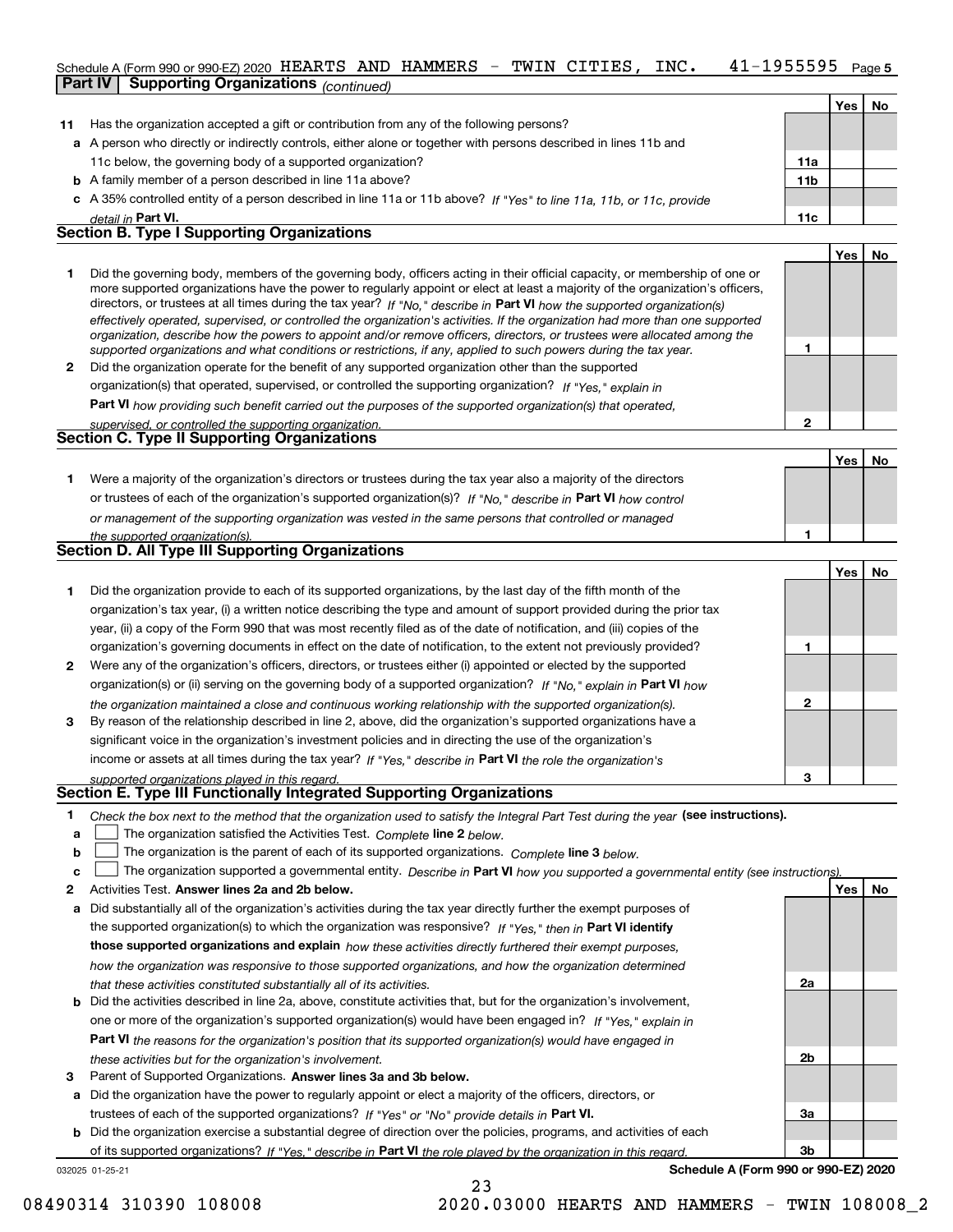|               | Schedule A (Form 990 or 990-EZ) 2020 HEARTS AND HAMMERS - TWIN CITIES, INC.                                                                    |                |                | $41 - 1955595$ Page 6          |
|---------------|------------------------------------------------------------------------------------------------------------------------------------------------|----------------|----------------|--------------------------------|
| <b>Part V</b> | Type III Non-Functionally Integrated 509(a)(3) Supporting Organizations                                                                        |                |                |                                |
| 1.            | Check here if the organization satisfied the Integral Part Test as a qualifying trust on Nov. 20, 1970 (explain in Part VI). See instructions. |                |                |                                |
|               | All other Type III non-functionally integrated supporting organizations must complete Sections A through E.                                    |                |                |                                |
|               | Section A - Adjusted Net Income                                                                                                                |                | (A) Prior Year | (B) Current Year<br>(optional) |
| 1             | Net short-term capital gain                                                                                                                    | 1              |                |                                |
| $\mathbf{2}$  | Recoveries of prior-year distributions                                                                                                         | $\mathbf{2}$   |                |                                |
| 3             | Other gross income (see instructions)                                                                                                          | 3              |                |                                |
| 4             | Add lines 1 through 3.                                                                                                                         | 4              |                |                                |
| 5             | Depreciation and depletion                                                                                                                     | 5              |                |                                |
| 6             | Portion of operating expenses paid or incurred for production or                                                                               |                |                |                                |
|               | collection of gross income or for management, conservation, or                                                                                 |                |                |                                |
|               | maintenance of property held for production of income (see instructions)                                                                       | 6              |                |                                |
| 7             | Other expenses (see instructions)                                                                                                              | $\overline{7}$ |                |                                |
| 8             | Adjusted Net Income (subtract lines 5, 6, and 7 from line 4)                                                                                   | 8              |                |                                |
|               | <b>Section B - Minimum Asset Amount</b>                                                                                                        |                | (A) Prior Year | (B) Current Year<br>(optional) |
| 1             | Aggregate fair market value of all non-exempt-use assets (see                                                                                  |                |                |                                |
|               | instructions for short tax year or assets held for part of year):                                                                              |                |                |                                |
|               | <b>a</b> Average monthly value of securities                                                                                                   | 1a             |                |                                |
|               | <b>b</b> Average monthly cash balances                                                                                                         | 1b             |                |                                |
|               | c Fair market value of other non-exempt-use assets                                                                                             | 1c             |                |                                |
|               | <b>d</b> Total (add lines 1a, 1b, and 1c)                                                                                                      | 1d             |                |                                |
|               | e Discount claimed for blockage or other factors                                                                                               |                |                |                                |
|               | (explain in detail in Part VI):                                                                                                                |                |                |                                |
| $\mathbf{2}$  | Acquisition indebtedness applicable to non-exempt-use assets                                                                                   | $\mathbf{2}$   |                |                                |
| 3             | Subtract line 2 from line 1d.                                                                                                                  | 3              |                |                                |
| 4             | Cash deemed held for exempt use. Enter 0.015 of line 3 (for greater amount,                                                                    |                |                |                                |
|               | see instructions).                                                                                                                             | 4              |                |                                |
| 5             | Net value of non-exempt-use assets (subtract line 4 from line 3)                                                                               | 5              |                |                                |
| 6             | Multiply line 5 by 0.035.                                                                                                                      | 6              |                |                                |
| 7             | Recoveries of prior-year distributions                                                                                                         | $\overline{7}$ |                |                                |
| 8             | Minimum Asset Amount (add line 7 to line 6)                                                                                                    | 8              |                |                                |
|               | <b>Section C - Distributable Amount</b>                                                                                                        |                |                | <b>Current Year</b>            |
| 1.            | Adjusted net income for prior year (from Section A, line 8, column A)                                                                          | 1              |                |                                |
| 2             | Enter 0.85 of line 1.                                                                                                                          | 2              |                |                                |
| 3             | Minimum asset amount for prior year (from Section B, line 8, column A)                                                                         | 3              |                |                                |
| 4             | Enter greater of line 2 or line 3.                                                                                                             | 4              |                |                                |
| 5             | Income tax imposed in prior year                                                                                                               | 5              |                |                                |
| 6             | Distributable Amount. Subtract line 5 from line 4, unless subject to                                                                           |                |                |                                |
|               | emergency temporary reduction (see instructions).                                                                                              | 6              |                |                                |
| 7             | Check here if the current year is the organization's first as a non-functionally integrated Type III supporting organization (see              |                |                |                                |

instructions).

**Schedule A (Form 990 or 990-EZ) 2020**

032026 01-25-21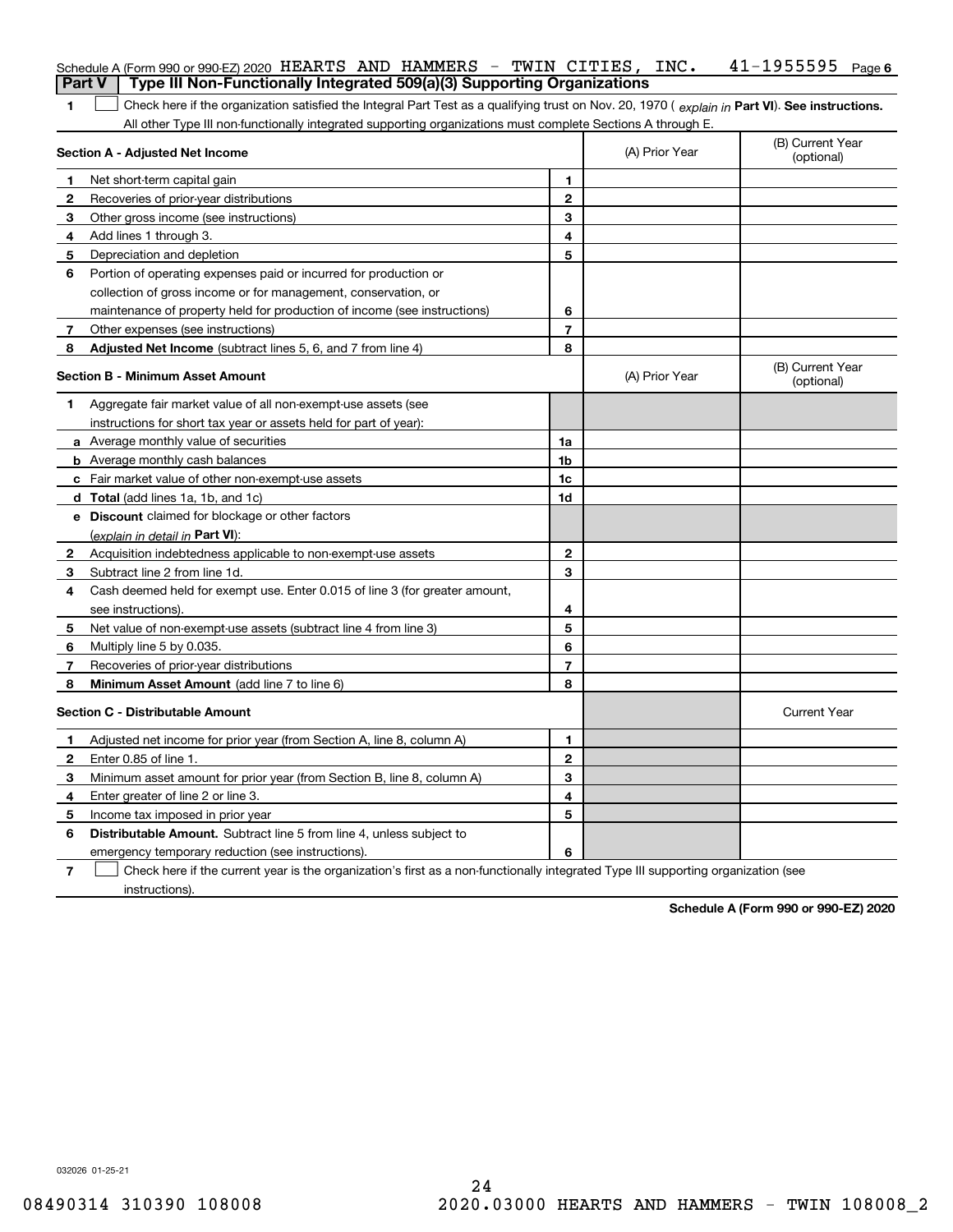# Schedule A (Form 990 or 990-EZ) 2020 <code>HEARTS AND HAMMERS – TWIN CITIES</code> , <code>INC</code> . 41-1955595 <code>Page 7</code>

| <b>Part V</b> | Type III Non-Functionally Integrated 509(a)(3) Supporting Organizations $ _{\text{continued}} $ |                             |                                       |                |                                         |
|---------------|-------------------------------------------------------------------------------------------------|-----------------------------|---------------------------------------|----------------|-----------------------------------------|
|               | <b>Section D - Distributions</b>                                                                |                             |                                       |                | <b>Current Year</b>                     |
| 1             | Amounts paid to supported organizations to accomplish exempt purposes                           |                             |                                       | 1              |                                         |
| 2             | Amounts paid to perform activity that directly furthers exempt purposes of supported            |                             |                                       |                |                                         |
|               | organizations, in excess of income from activity                                                |                             |                                       | 2              |                                         |
| 3             | Administrative expenses paid to accomplish exempt purposes of supported organizations           |                             |                                       | 3              |                                         |
| 4             | Amounts paid to acquire exempt-use assets                                                       |                             |                                       | 4              |                                         |
| 5             | Qualified set-aside amounts (prior IRS approval required - <i>provide details in</i> Part VI)   |                             |                                       | 5              |                                         |
| 6             | Other distributions ( <i>describe in</i> Part VI). See instructions.                            |                             |                                       | 6              |                                         |
| 7             | Total annual distributions. Add lines 1 through 6.                                              |                             |                                       | $\overline{7}$ |                                         |
| 8             | Distributions to attentive supported organizations to which the organization is responsive      |                             |                                       |                |                                         |
|               | (provide details in Part VI). See instructions.                                                 |                             |                                       | 8              |                                         |
| 9             | Distributable amount for 2020 from Section C, line 6                                            |                             |                                       | 9              |                                         |
| 10            | Line 8 amount divided by line 9 amount                                                          |                             |                                       | 10             |                                         |
|               |                                                                                                 | (i)                         | (ii)                                  |                | (iii)                                   |
|               | <b>Section E - Distribution Allocations</b> (see instructions)                                  | <b>Excess Distributions</b> | <b>Underdistributions</b><br>Pre-2020 |                | <b>Distributable</b><br>Amount for 2020 |
| 1             | Distributable amount for 2020 from Section C, line 6                                            |                             |                                       |                |                                         |
| 2             | Underdistributions, if any, for years prior to 2020 (reason-                                    |                             |                                       |                |                                         |
|               | able cause required - explain in Part VI). See instructions.                                    |                             |                                       |                |                                         |
| 3             | Excess distributions carryover, if any, to 2020                                                 |                             |                                       |                |                                         |
|               | a From 2015                                                                                     |                             |                                       |                |                                         |
|               | <b>b</b> From 2016                                                                              |                             |                                       |                |                                         |
|               | $c$ From 2017                                                                                   |                             |                                       |                |                                         |
|               | d From 2018                                                                                     |                             |                                       |                |                                         |
|               | e From 2019                                                                                     |                             |                                       |                |                                         |
|               | f Total of lines 3a through 3e                                                                  |                             |                                       |                |                                         |
|               | g Applied to underdistributions of prior years                                                  |                             |                                       |                |                                         |
|               | <b>h</b> Applied to 2020 distributable amount                                                   |                             |                                       |                |                                         |
|               | Carryover from 2015 not applied (see instructions)                                              |                             |                                       |                |                                         |
|               | Remainder. Subtract lines 3g, 3h, and 3i from line 3f.                                          |                             |                                       |                |                                         |
| 4             | Distributions for 2020 from Section D,                                                          |                             |                                       |                |                                         |
|               | line $7:$                                                                                       |                             |                                       |                |                                         |
|               | a Applied to underdistributions of prior years                                                  |                             |                                       |                |                                         |
|               | <b>b</b> Applied to 2020 distributable amount                                                   |                             |                                       |                |                                         |
|               | c Remainder. Subtract lines 4a and 4b from line 4.                                              |                             |                                       |                |                                         |
| 5.            | Remaining underdistributions for years prior to 2020, if                                        |                             |                                       |                |                                         |
|               | any. Subtract lines 3g and 4a from line 2. For result greater                                   |                             |                                       |                |                                         |
|               | than zero, explain in Part VI. See instructions.                                                |                             |                                       |                |                                         |
| 6             | Remaining underdistributions for 2020. Subtract lines 3h                                        |                             |                                       |                |                                         |
|               | and 4b from line 1. For result greater than zero, explain in                                    |                             |                                       |                |                                         |
|               | Part VI. See instructions.                                                                      |                             |                                       |                |                                         |
| 7             | Excess distributions carryover to 2021. Add lines 3j                                            |                             |                                       |                |                                         |
|               | and 4c.                                                                                         |                             |                                       |                |                                         |
| 8             | Breakdown of line 7:                                                                            |                             |                                       |                |                                         |
|               | a Excess from 2016                                                                              |                             |                                       |                |                                         |
|               | <b>b</b> Excess from 2017                                                                       |                             |                                       |                |                                         |
|               | c Excess from 2018                                                                              |                             |                                       |                |                                         |
|               | d Excess from 2019                                                                              |                             |                                       |                |                                         |
|               | e Excess from 2020                                                                              |                             |                                       |                |                                         |

**Schedule A (Form 990 or 990-EZ) 2020**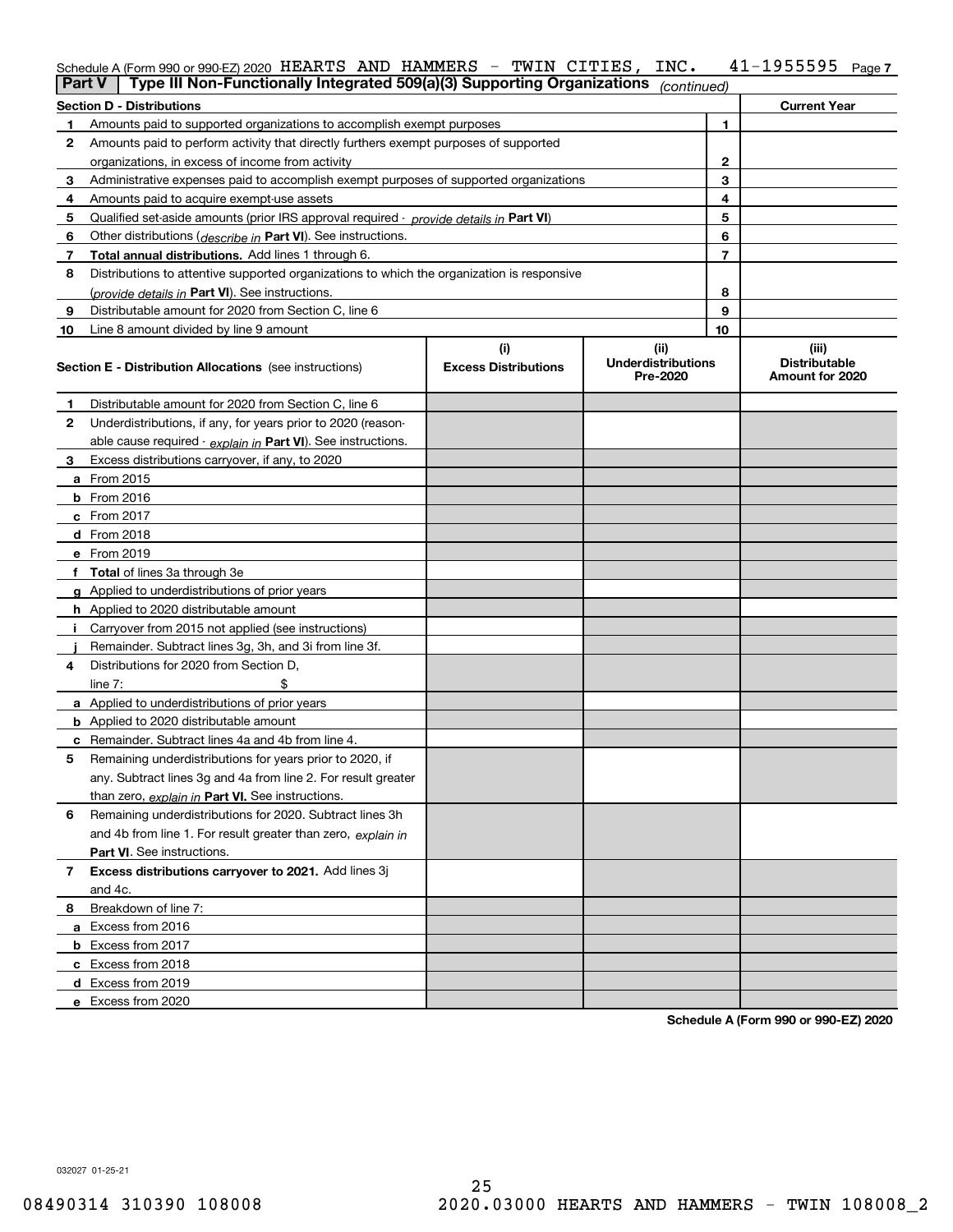| <b>Part VI</b>  | Schedule A (Form 990 or 990-EZ) 2020 HEARTS AND HAMMERS - TWIN CITIES, INC.<br>Section D, lines 5, 6, and 8; and Part V, Section E, lines 2, 5, and 6. Also complete this part for any additional information. |  |  |    |  |  | $41 - 1955595$ Page 8<br>Supplemental Information. Provide the explanations required by Part II, line 10; Part II, line 17a or 17b; Part III, line 12;<br>Part IV, Section A, lines 1, 2, 3b, 3c, 4b, 4c, 5a, 6, 9a, 9b, 9c, 11a, 11b, and 11c; Part IV, Section B, lines 1 and 2; Part IV, Section C,<br>line 1; Part IV, Section D, lines 2 and 3; Part IV, Section E, lines 1c, 2a, 2b, 3a, and 3b; Part V, line 1; Part V, Section B, line 1e; Part V, |  |
|-----------------|----------------------------------------------------------------------------------------------------------------------------------------------------------------------------------------------------------------|--|--|----|--|--|------------------------------------------------------------------------------------------------------------------------------------------------------------------------------------------------------------------------------------------------------------------------------------------------------------------------------------------------------------------------------------------------------------------------------------------------------------|--|
|                 | (See instructions.)                                                                                                                                                                                            |  |  |    |  |  |                                                                                                                                                                                                                                                                                                                                                                                                                                                            |  |
|                 |                                                                                                                                                                                                                |  |  |    |  |  |                                                                                                                                                                                                                                                                                                                                                                                                                                                            |  |
|                 |                                                                                                                                                                                                                |  |  |    |  |  |                                                                                                                                                                                                                                                                                                                                                                                                                                                            |  |
|                 |                                                                                                                                                                                                                |  |  |    |  |  |                                                                                                                                                                                                                                                                                                                                                                                                                                                            |  |
|                 |                                                                                                                                                                                                                |  |  |    |  |  |                                                                                                                                                                                                                                                                                                                                                                                                                                                            |  |
|                 |                                                                                                                                                                                                                |  |  |    |  |  |                                                                                                                                                                                                                                                                                                                                                                                                                                                            |  |
|                 |                                                                                                                                                                                                                |  |  |    |  |  |                                                                                                                                                                                                                                                                                                                                                                                                                                                            |  |
|                 |                                                                                                                                                                                                                |  |  |    |  |  |                                                                                                                                                                                                                                                                                                                                                                                                                                                            |  |
|                 |                                                                                                                                                                                                                |  |  |    |  |  |                                                                                                                                                                                                                                                                                                                                                                                                                                                            |  |
|                 |                                                                                                                                                                                                                |  |  |    |  |  |                                                                                                                                                                                                                                                                                                                                                                                                                                                            |  |
|                 |                                                                                                                                                                                                                |  |  |    |  |  |                                                                                                                                                                                                                                                                                                                                                                                                                                                            |  |
|                 |                                                                                                                                                                                                                |  |  |    |  |  |                                                                                                                                                                                                                                                                                                                                                                                                                                                            |  |
|                 |                                                                                                                                                                                                                |  |  |    |  |  |                                                                                                                                                                                                                                                                                                                                                                                                                                                            |  |
|                 |                                                                                                                                                                                                                |  |  |    |  |  |                                                                                                                                                                                                                                                                                                                                                                                                                                                            |  |
|                 |                                                                                                                                                                                                                |  |  |    |  |  |                                                                                                                                                                                                                                                                                                                                                                                                                                                            |  |
|                 |                                                                                                                                                                                                                |  |  |    |  |  |                                                                                                                                                                                                                                                                                                                                                                                                                                                            |  |
|                 |                                                                                                                                                                                                                |  |  |    |  |  |                                                                                                                                                                                                                                                                                                                                                                                                                                                            |  |
|                 |                                                                                                                                                                                                                |  |  |    |  |  |                                                                                                                                                                                                                                                                                                                                                                                                                                                            |  |
|                 |                                                                                                                                                                                                                |  |  |    |  |  |                                                                                                                                                                                                                                                                                                                                                                                                                                                            |  |
|                 |                                                                                                                                                                                                                |  |  |    |  |  |                                                                                                                                                                                                                                                                                                                                                                                                                                                            |  |
|                 |                                                                                                                                                                                                                |  |  |    |  |  |                                                                                                                                                                                                                                                                                                                                                                                                                                                            |  |
|                 |                                                                                                                                                                                                                |  |  |    |  |  |                                                                                                                                                                                                                                                                                                                                                                                                                                                            |  |
|                 |                                                                                                                                                                                                                |  |  |    |  |  |                                                                                                                                                                                                                                                                                                                                                                                                                                                            |  |
|                 |                                                                                                                                                                                                                |  |  |    |  |  |                                                                                                                                                                                                                                                                                                                                                                                                                                                            |  |
|                 |                                                                                                                                                                                                                |  |  |    |  |  |                                                                                                                                                                                                                                                                                                                                                                                                                                                            |  |
|                 |                                                                                                                                                                                                                |  |  |    |  |  |                                                                                                                                                                                                                                                                                                                                                                                                                                                            |  |
|                 |                                                                                                                                                                                                                |  |  |    |  |  |                                                                                                                                                                                                                                                                                                                                                                                                                                                            |  |
|                 |                                                                                                                                                                                                                |  |  |    |  |  |                                                                                                                                                                                                                                                                                                                                                                                                                                                            |  |
|                 |                                                                                                                                                                                                                |  |  |    |  |  |                                                                                                                                                                                                                                                                                                                                                                                                                                                            |  |
|                 |                                                                                                                                                                                                                |  |  |    |  |  |                                                                                                                                                                                                                                                                                                                                                                                                                                                            |  |
|                 |                                                                                                                                                                                                                |  |  |    |  |  |                                                                                                                                                                                                                                                                                                                                                                                                                                                            |  |
| 032028 01-25-21 |                                                                                                                                                                                                                |  |  | 26 |  |  | Schedule A (Form 990 or 990-EZ) 2020                                                                                                                                                                                                                                                                                                                                                                                                                       |  |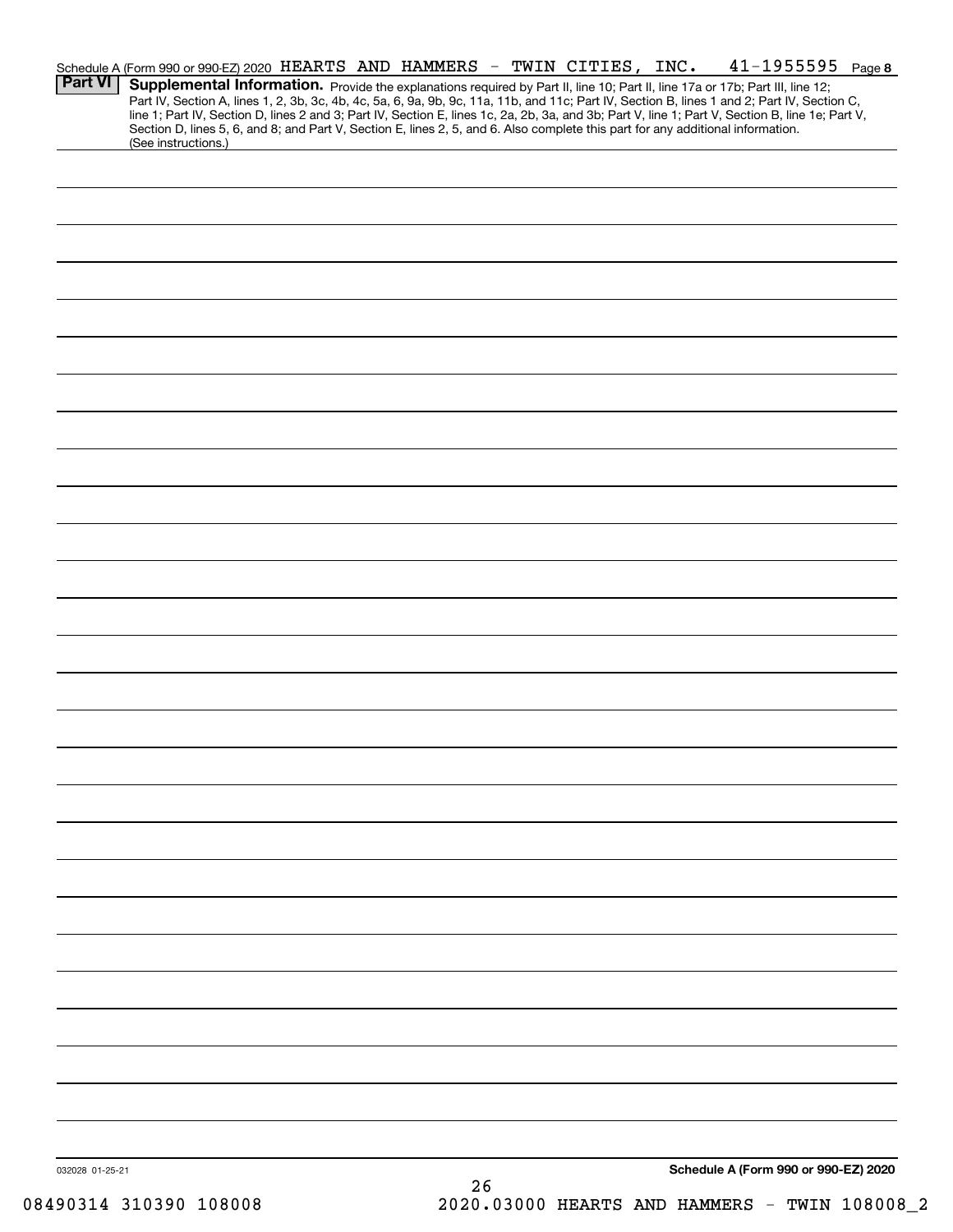| <b>SCHEDULE D</b> |
|-------------------|
|-------------------|

# **SCHEDULE D Supplemental Financial Statements**

**(Form 990)** (**Form 990,**<br>Part IV, line 6, 7, 8, 9, 10, 11a, 11b, 11c, 11d, 11e, 11f, 12a, or 12b.<br>Department of the Treasury **and Exercise Connect Connect Connect Connect Connect Connect Connect Connect Connect** 

HEARTS AND HAMMERS - TWIN CITIES, INC. 41-1955595



Complete if the

Department of the Treasury Internal Revenue Service **Name of the organization Employer identification number**

**|Go to www.irs.gov/Form990 for instructions and the latest information.**

**Part I Organizations Maintaining Donor Advised Funds or Other Similar Funds or Accounts.** 

**Held at the End of the Tax Year** (a) Donor advised funds **123456Yes No Yes**<u>es \_\_\_\_\_\_\_\_ No</u> **12**Complete lines 2a through 2d if the organization held a qualified conservation contribution in the form of a conservation easement on the last **3456789abc** Number of conservation easements on a certified historic structure included in (a) www.communically **d2a2b2c2dYes No Yes No 1a** If the organization elected, as permitted under FASB ASC 958, not to report in its revenue statement and balance sheet works **2**If the organization received or held works of art, historical treasures, or other similar assets for financial gain, provide **b** If the organization elected, as permitted under FASB ASC 958, to report in its revenue statement and balance sheet works of **(i)** Revenue included on Form 990, Part VIII, line 1 ~~~~~~~~~~~~~~~~~~~~~~~~~~~~ | \$ **(ii)** Assets included in Form 990, Part X ~~~~~~~~~~~~~~~~~~~~~~~~~~~~~~~~~ | \$ **a**Revenue included on Form 990, Part VIII, line 1 ~~~~~~~~~~~~~~~~~~~~~~~~~~~~~~**b**organization answered "Yes" on Form 990, Part IV, line 6. (b) Funds and other accounts Total number at end of year ~~~~~~~~~~~~~~~ Aggregate value of contributions to (during year)  $\quad \quad \ldots \ldots \ldots$ Aggregate value of grants from (during year) www.community Aggregate value at end of year ~~~~~~~~~~~~~ Did the organization inform all donors and donor advisors in writing that the assets held in donor advised funds are the organization's property, subject to the organization's exclusive legal control? ~~~~~~~~~~~~~~~~~~ Did the organization inform all grantees, donors, and donor advisors in writing that grant funds can be used only for charitable purposes and not for the benefit of the donor or donor advisor, or for any other purpose conferring impermissible private benefit? **Part II | Conservation Easements.** Complete if the organization answered "Yes" on Form 990, Part IV, line 7. Purpose(s) of conservation easements held by the organization (check all that apply). Preservation of land for public use (for example, recreation or education) **Protection of natural habitat Example 2014** Preservation of open space Preservation of a historically important land area Preservation of a certified historic structure day of the tax year. Total number of conservation easements ~~~~~~~~~~~~~~~~~~~~~~~~~~~~~~~~Total acreage restricted by conservation easements ~~~~~~~~~~~~~~~~~~~~~~~~~~Number of conservation easements included in (c) acquired after 7/25/06, and not on a historic structure listed in the National Register ~~~~~~~~~~~~~~~~~~~~~~~~~~~~~~~~~~~~~~ Number of conservation easements modified, transferred, released, extinguished, or terminated by the organization during the tax  $\vee$ ear $\blacktriangleright$ Number of states where property subject to conservation easement is located  $\blacktriangleright$ Does the organization have a written policy regarding the periodic monitoring, inspection, handling of violations, and enforcement of the conservation easements it holds?  $\Box$   $\Box$   $\Box$   $\Box$ Staff and volunteer hours devoted to monitoring, inspecting, handling of violations, and enforcing conservation easements during the year  $\blacktriangleright$ Amount of expenses incurred in monitoring, inspecting, handling of violations, and enforcing conservation easements during the year  $\blacktriangleright$  \$ Does each conservation easement reported on line 2(d) above satisfy the requirements of section 170(h)(4)(B)(i) and section 170(h)(4)(B)(ii)? ~~~~~~~~~~~~~~~~~~~~~~~~~~~~~~~~~~~~~~~~~~~~~~ In Part XIII, describe how the organization reports conservation easements in its revenue and expense statement and balance sheet, and include, if applicable, the text of the footnote to the organization's financial statements that describes the organization's accounting for conservation easements. Complete if the organization answered "Yes" on Form 990, Part IV, line 8. of art, historical treasures, or other similar assets held for public exhibition, education, or research in furtherance of public service, provide in Part XIII the text of the footnote to its financial statements that describes these items. art, historical treasures, or other similar assets held for public exhibition, education, or research in furtherance of public service, provide the following amounts relating to these items: the following amounts required to be reported under FASB ASC 958 relating to these items: Assets included in Form 990, Part X  $\blacktriangleright$  \$  $\ldots$   $\blacktriangleright$  \$ **Part III Organizations Maintaining Collections of Art, Historical Treasures, or Other Similar Assets.**  $\mathcal{L}^{\text{max}}$  $\mathcal{L}^{\text{max}}$  $\Box$  Yes  $\Box$  $\mathcal{L}^{\text{max}}$  $\mathcal{L}^{\text{max}}$  $\mathcal{L}^{\text{max}}$ 

032051 12-01-20 **For Paperwork Reduction Act Notice, see the Instructions for Form 990. Schedule D (Form 990) 2020** LHA

27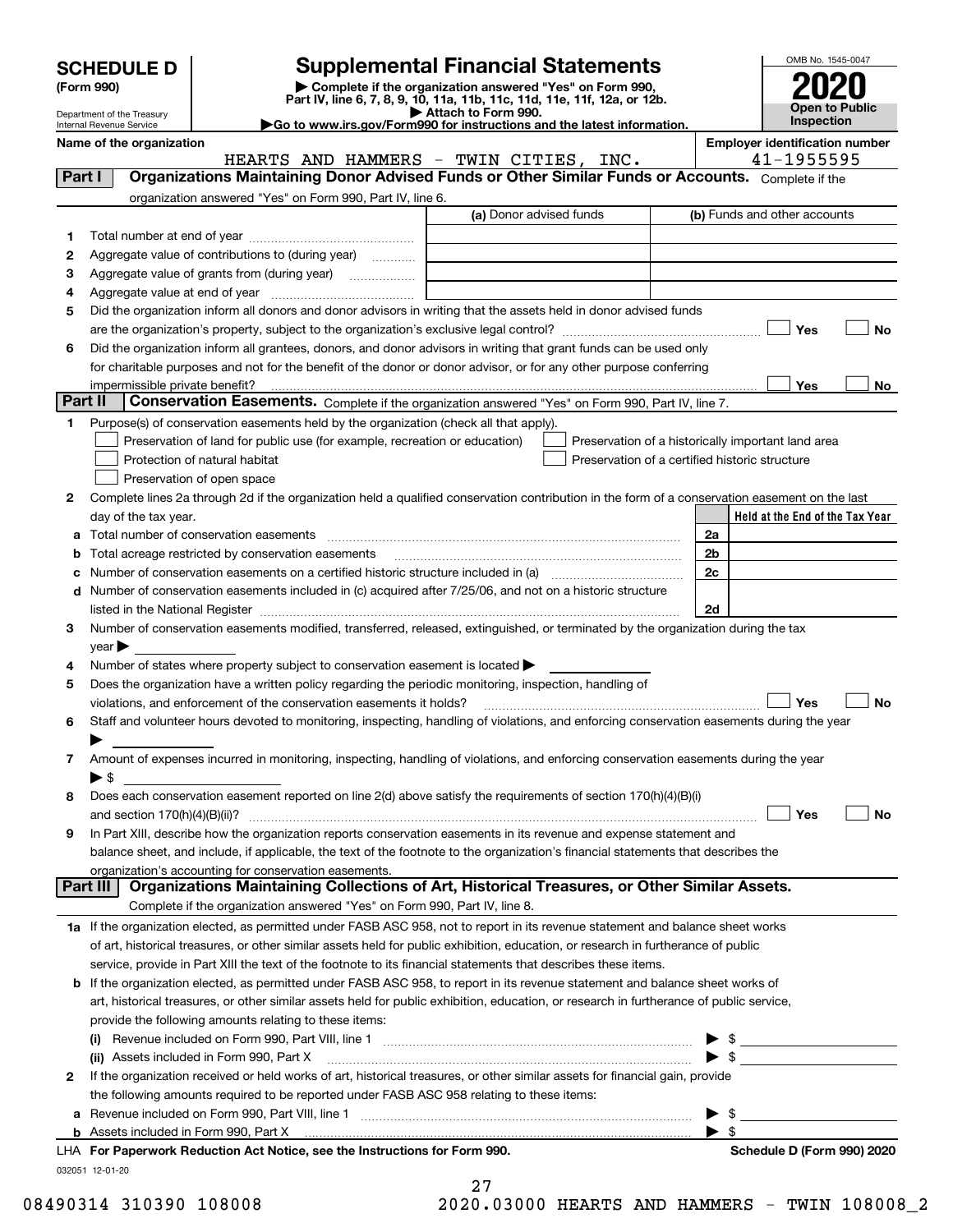|               | Schedule D (Form 990) 2020                                                                                                                                                                                                     | HEARTS AND HAMMERS - TWIN CITIES, INC. |                |                                                                                                                                                                                                                               |                 | 41-1955595 |                     | Page 2         |
|---------------|--------------------------------------------------------------------------------------------------------------------------------------------------------------------------------------------------------------------------------|----------------------------------------|----------------|-------------------------------------------------------------------------------------------------------------------------------------------------------------------------------------------------------------------------------|-----------------|------------|---------------------|----------------|
|               | Part III<br>Organizations Maintaining Collections of Art, Historical Treasures, or Other Similar Assets (continued)                                                                                                            |                                        |                |                                                                                                                                                                                                                               |                 |            |                     |                |
| 3             | Using the organization's acquisition, accession, and other records, check any of the following that make significant use of its                                                                                                |                                        |                |                                                                                                                                                                                                                               |                 |            |                     |                |
|               | collection items (check all that apply):                                                                                                                                                                                       |                                        |                |                                                                                                                                                                                                                               |                 |            |                     |                |
| a             | Public exhibition                                                                                                                                                                                                              | d                                      |                | Loan or exchange program                                                                                                                                                                                                      |                 |            |                     |                |
| b             | Scholarly research                                                                                                                                                                                                             | е                                      |                | Other and the contract of the contract of the contract of the contract of the contract of the contract of the contract of the contract of the contract of the contract of the contract of the contract of the contract of the |                 |            |                     |                |
| c             | Preservation for future generations                                                                                                                                                                                            |                                        |                |                                                                                                                                                                                                                               |                 |            |                     |                |
| 4             | Provide a description of the organization's collections and explain how they further the organization's exempt purpose in Part XIII.                                                                                           |                                        |                |                                                                                                                                                                                                                               |                 |            |                     |                |
| 5             | During the year, did the organization solicit or receive donations of art, historical treasures, or other similar assets                                                                                                       |                                        |                |                                                                                                                                                                                                                               |                 |            |                     |                |
|               |                                                                                                                                                                                                                                |                                        |                |                                                                                                                                                                                                                               |                 |            | Yes                 | No             |
|               | <b>Part IV</b><br>Escrow and Custodial Arrangements. Complete if the organization answered "Yes" on Form 990, Part IV, line 9, or<br>reported an amount on Form 990, Part X, line 21.                                          |                                        |                |                                                                                                                                                                                                                               |                 |            |                     |                |
|               | 1a Is the organization an agent, trustee, custodian or other intermediary for contributions or other assets not included                                                                                                       |                                        |                |                                                                                                                                                                                                                               |                 |            |                     |                |
|               |                                                                                                                                                                                                                                |                                        |                |                                                                                                                                                                                                                               |                 |            | Yes                 | No             |
|               | b If "Yes," explain the arrangement in Part XIII and complete the following table:                                                                                                                                             |                                        |                |                                                                                                                                                                                                                               |                 |            |                     |                |
|               |                                                                                                                                                                                                                                |                                        |                |                                                                                                                                                                                                                               |                 |            | Amount              |                |
|               | c Beginning balance measurements and the contract of the contract of the contract of the contract of the contract of the contract of the contract of the contract of the contract of the contract of the contract of the contr |                                        |                |                                                                                                                                                                                                                               |                 | 1c         |                     |                |
|               |                                                                                                                                                                                                                                |                                        |                |                                                                                                                                                                                                                               |                 | 1d         |                     |                |
|               | Distributions during the year manufactured and continuum and contained and the year manufactured and contained                                                                                                                 |                                        |                |                                                                                                                                                                                                                               |                 | 1e         |                     |                |
|               |                                                                                                                                                                                                                                |                                        |                |                                                                                                                                                                                                                               |                 | 1f         |                     |                |
|               | 2a Did the organization include an amount on Form 990, Part X, line 21, for escrow or custodial account liability?                                                                                                             |                                        |                |                                                                                                                                                                                                                               |                 |            | Yes                 | No             |
|               | b If "Yes," explain the arrangement in Part XIII. Check here if the explanation has been provided on Part XIII                                                                                                                 |                                        |                |                                                                                                                                                                                                                               |                 |            |                     |                |
| <b>Part V</b> | Endowment Funds. Complete if the organization answered "Yes" on Form 990, Part IV, line 10.                                                                                                                                    |                                        |                |                                                                                                                                                                                                                               |                 |            |                     |                |
|               |                                                                                                                                                                                                                                | (a) Current year                       | (b) Prior year | (c) Two years back $ $ (d) Three years back $ $                                                                                                                                                                               |                 |            | (e) Four years back |                |
|               | 1a Beginning of year balance                                                                                                                                                                                                   | 45,668.                                | 45,657.        |                                                                                                                                                                                                                               |                 |            |                     |                |
|               |                                                                                                                                                                                                                                |                                        |                | 45,567.                                                                                                                                                                                                                       |                 |            |                     |                |
|               | Net investment earnings, gains, and losses                                                                                                                                                                                     |                                        | 11.            |                                                                                                                                                                                                                               | 100.            |            |                     |                |
| a             | Grants or scholarships                                                                                                                                                                                                         |                                        |                |                                                                                                                                                                                                                               |                 |            |                     |                |
|               | <b>e</b> Other expenditures for facilities                                                                                                                                                                                     |                                        |                |                                                                                                                                                                                                                               |                 |            |                     |                |
|               | and programs                                                                                                                                                                                                                   |                                        |                |                                                                                                                                                                                                                               |                 |            |                     |                |
| Ť.            |                                                                                                                                                                                                                                |                                        |                |                                                                                                                                                                                                                               |                 |            |                     |                |
| g             | End of year balance                                                                                                                                                                                                            | 45,668.                                | 45,668.        | 45,667.                                                                                                                                                                                                                       |                 |            |                     |                |
| 2             | Provide the estimated percentage of the current year end balance (line 1g, column (a)) held as:                                                                                                                                |                                        |                |                                                                                                                                                                                                                               |                 |            |                     |                |
| а             | Board designated or quasi-endowment                                                                                                                                                                                            |                                        |                |                                                                                                                                                                                                                               |                 |            |                     |                |
| b             | Permanent endowment $\blacktriangleright$                                                                                                                                                                                      | %                                      |                |                                                                                                                                                                                                                               |                 |            |                     |                |
|               | Term endowment $\blacktriangleright$                                                                                                                                                                                           | %                                      |                |                                                                                                                                                                                                                               |                 |            |                     |                |
|               | The percentages on lines 2a, 2b, and 2c should equal 100%.                                                                                                                                                                     |                                        |                |                                                                                                                                                                                                                               |                 |            |                     |                |
|               | 3a Are there endowment funds not in the possession of the organization that are held and administered for the organization                                                                                                     |                                        |                |                                                                                                                                                                                                                               |                 |            |                     |                |
|               | by:                                                                                                                                                                                                                            |                                        |                |                                                                                                                                                                                                                               |                 |            |                     | Yes<br>No<br>х |
|               | (i)                                                                                                                                                                                                                            |                                        |                |                                                                                                                                                                                                                               |                 |            | 3a(i)               | х              |
|               | (ii)                                                                                                                                                                                                                           |                                        |                |                                                                                                                                                                                                                               |                 |            | 3a(ii)<br>3b        |                |
|               | Describe in Part XIII the intended uses of the organization's endowment funds.                                                                                                                                                 |                                        |                |                                                                                                                                                                                                                               |                 |            |                     |                |
|               | Land, Buildings, and Equipment.<br><b>Part VI</b>                                                                                                                                                                              |                                        |                |                                                                                                                                                                                                                               |                 |            |                     |                |
|               | Complete if the organization answered "Yes" on Form 990, Part IV, line 11a. See Form 990, Part X, line 10.                                                                                                                     |                                        |                |                                                                                                                                                                                                                               |                 |            |                     |                |
|               | Description of property                                                                                                                                                                                                        | (a) Cost or other                      |                | (b) Cost or other                                                                                                                                                                                                             | (c) Accumulated |            | (d) Book value      |                |
|               |                                                                                                                                                                                                                                | basis (investment)                     |                | basis (other)                                                                                                                                                                                                                 | depreciation    |            |                     |                |
|               |                                                                                                                                                                                                                                |                                        |                |                                                                                                                                                                                                                               |                 |            |                     |                |
|               |                                                                                                                                                                                                                                |                                        |                |                                                                                                                                                                                                                               |                 |            |                     |                |
|               |                                                                                                                                                                                                                                |                                        |                |                                                                                                                                                                                                                               |                 |            |                     |                |
|               |                                                                                                                                                                                                                                |                                        |                | 15,500.                                                                                                                                                                                                                       |                 | 10,604.    |                     | 4,896.         |
|               |                                                                                                                                                                                                                                |                                        |                |                                                                                                                                                                                                                               |                 |            |                     | 4,896.         |
|               |                                                                                                                                                                                                                                |                                        |                |                                                                                                                                                                                                                               |                 |            |                     |                |

**Schedule D (Form 990) 2020**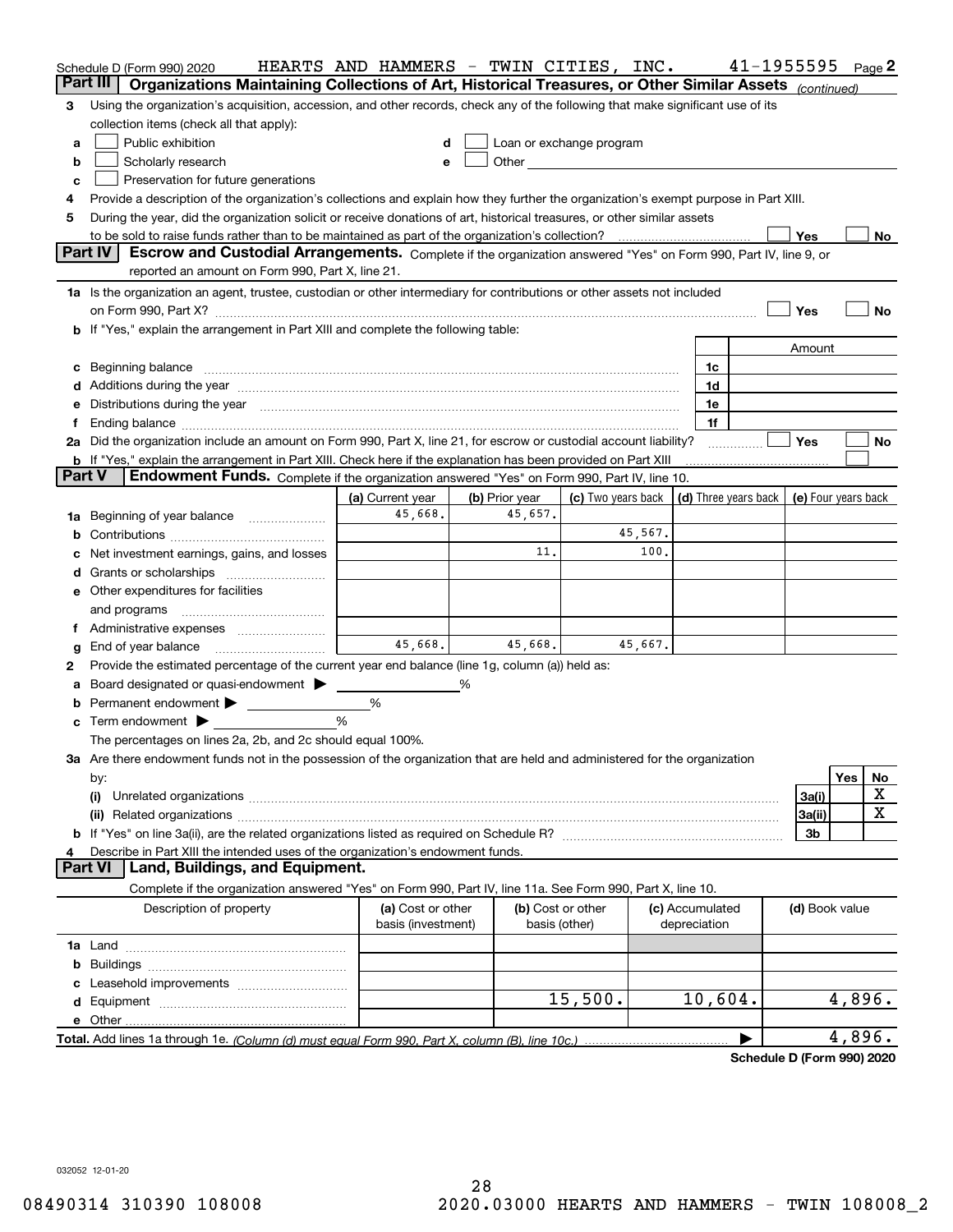| HEARTS AND HAMMERS<br>Schedule D (Form 990) 2020                                                                                                                                   |                 | - TWIN CITIES,<br>INC.                                    | 41-1955595<br>Page $3$ |
|------------------------------------------------------------------------------------------------------------------------------------------------------------------------------------|-----------------|-----------------------------------------------------------|------------------------|
| Part VII Investments - Other Securities.                                                                                                                                           |                 |                                                           |                        |
| Complete if the organization answered "Yes" on Form 990, Part IV, line 11b. See Form 990, Part X, line 12.<br>(a) Description of security or category (including name of security) | (b) Book value  | (c) Method of valuation: Cost or end-of-year market value |                        |
|                                                                                                                                                                                    |                 |                                                           |                        |
| (1) Financial derivatives                                                                                                                                                          |                 |                                                           |                        |
| $(3)$ Other                                                                                                                                                                        |                 |                                                           |                        |
| (A)                                                                                                                                                                                |                 |                                                           |                        |
| (B)                                                                                                                                                                                |                 |                                                           |                        |
| (C)                                                                                                                                                                                |                 |                                                           |                        |
| (D)                                                                                                                                                                                |                 |                                                           |                        |
| (E)                                                                                                                                                                                |                 |                                                           |                        |
| (F)                                                                                                                                                                                |                 |                                                           |                        |
| (G)                                                                                                                                                                                |                 |                                                           |                        |
| (H)                                                                                                                                                                                |                 |                                                           |                        |
| Total. (Col. (b) must equal Form 990, Part X, col. (B) line 12.) $\blacktriangleright$                                                                                             |                 |                                                           |                        |
| Part VIII Investments - Program Related.                                                                                                                                           |                 |                                                           |                        |
| Complete if the organization answered "Yes" on Form 990, Part IV, line 11c. See Form 990, Part X, line 13.                                                                         |                 |                                                           |                        |
| (a) Description of investment                                                                                                                                                      | (b) Book value  | (c) Method of valuation: Cost or end-of-year market value |                        |
| (1)                                                                                                                                                                                |                 |                                                           |                        |
| (2)                                                                                                                                                                                |                 |                                                           |                        |
| (3)                                                                                                                                                                                |                 |                                                           |                        |
| (4)                                                                                                                                                                                |                 |                                                           |                        |
| (5)                                                                                                                                                                                |                 |                                                           |                        |
| (6)                                                                                                                                                                                |                 |                                                           |                        |
| (7)                                                                                                                                                                                |                 |                                                           |                        |
| (8)                                                                                                                                                                                |                 |                                                           |                        |
| (9)                                                                                                                                                                                |                 |                                                           |                        |
| Total. (Col. (b) must equal Form 990, Part X, col. (B) line 13.)                                                                                                                   |                 |                                                           |                        |
| <b>Other Assets.</b><br>Part IX                                                                                                                                                    |                 |                                                           |                        |
| Complete if the organization answered "Yes" on Form 990, Part IV, line 11d. See Form 990, Part X, line 15.                                                                         | (a) Description |                                                           | (b) Book value         |
|                                                                                                                                                                                    |                 |                                                           |                        |
| (1)                                                                                                                                                                                |                 |                                                           |                        |
| (2)                                                                                                                                                                                |                 |                                                           |                        |
| (3)                                                                                                                                                                                |                 |                                                           |                        |
| (4)                                                                                                                                                                                |                 |                                                           |                        |
| (5)<br>(6)                                                                                                                                                                         |                 |                                                           |                        |
| (7)                                                                                                                                                                                |                 |                                                           |                        |
| (8)                                                                                                                                                                                |                 |                                                           |                        |
| (9)                                                                                                                                                                                |                 |                                                           |                        |
|                                                                                                                                                                                    |                 |                                                           |                        |
| <b>Other Liabilities.</b><br>Part X                                                                                                                                                |                 |                                                           |                        |
| Complete if the organization answered "Yes" on Form 990, Part IV, line 11e or 11f. See Form 990, Part X, line 25.                                                                  |                 |                                                           |                        |
| (a) Description of liability<br>1.                                                                                                                                                 |                 |                                                           | (b) Book value         |
| (1)<br>Federal income taxes                                                                                                                                                        |                 |                                                           |                        |
| (2)                                                                                                                                                                                |                 |                                                           |                        |
| (3)                                                                                                                                                                                |                 |                                                           |                        |
| (4)                                                                                                                                                                                |                 |                                                           |                        |
| (5)                                                                                                                                                                                |                 |                                                           |                        |
| (6)                                                                                                                                                                                |                 |                                                           |                        |
| (7)                                                                                                                                                                                |                 |                                                           |                        |
| (8)                                                                                                                                                                                |                 |                                                           |                        |
| (9)                                                                                                                                                                                |                 |                                                           |                        |
|                                                                                                                                                                                    |                 |                                                           |                        |
| 2. Liability for uncertain tax positions. In Part XIII, provide the text of the footnote to the organization's financial statements that reports the                               |                 |                                                           |                        |
| organization's liability for uncertain tax positions under FASB ASC 740. Check here if the text of the footnote has been provided in Part XIII                                     |                 |                                                           | $\mathbf{x}$           |

**Schedule D (Form 990) 2020**

032053 12-01-20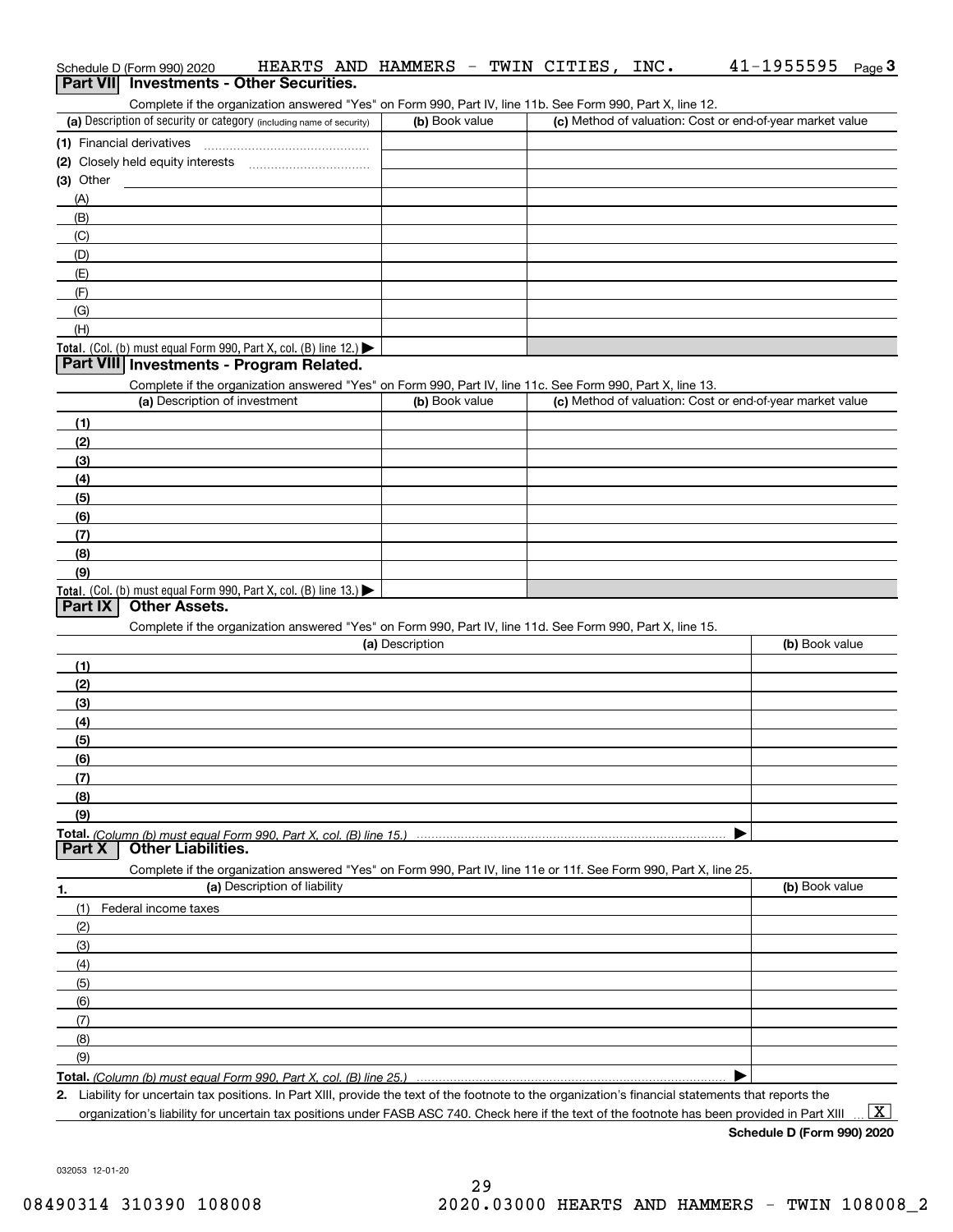|    | HEARTS AND HAMMERS - TWIN CITIES, INC.<br>Schedule D (Form 990) 2020                                                   |                |                 | 41-1955595<br>Page 4    |
|----|------------------------------------------------------------------------------------------------------------------------|----------------|-----------------|-------------------------|
|    | Reconciliation of Revenue per Audited Financial Statements With Revenue per Return.<br>Part XI                         |                |                 |                         |
|    | Complete if the organization answered "Yes" on Form 990, Part IV, line 12a.                                            |                |                 |                         |
| 1  | Total revenue, gains, and other support per audited financial statements                                               |                | $\blacksquare$  | $\overline{203}$ , 008. |
| 2  | Amounts included on line 1 but not on Form 990, Part VIII, line 12:                                                    |                |                 |                         |
| a  | Net unrealized gains (losses) on investments [11] [11] Net unrealized gains (losses) on investments                    | 2a             |                 |                         |
|    |                                                                                                                        | 2 <sub>b</sub> |                 |                         |
| c  |                                                                                                                        | 2 <sub>c</sub> |                 |                         |
| d  | Other (Describe in Part XIII.) <b>Construction Construction</b> Chern Construction Chern Chern Chern Chern Chern Chern | 2d             |                 |                         |
| e  | Add lines 2a through 2d <b>contained a contained a contained a contained a</b> contained a contained a contact the set |                | 2e              | 0.                      |
| 3  |                                                                                                                        |                | 3               | 203,008.                |
| 4  | Amounts included on Form 990, Part VIII, line 12, but not on line 1:                                                   |                |                 |                         |
|    | Investment expenses not included on Form 990, Part VIII, line 7b                                                       | 4a             |                 |                         |
| b  |                                                                                                                        | 4 <sub>b</sub> |                 |                         |
| C. | Add lines 4a and 4b                                                                                                    |                | 4с              | 0.                      |
| 5  |                                                                                                                        |                | $5\overline{5}$ | 203,008.                |
|    |                                                                                                                        |                |                 |                         |
|    | Part XII   Reconciliation of Expenses per Audited Financial Statements With Expenses per Return.                       |                |                 |                         |
|    | Complete if the organization answered "Yes" on Form 990, Part IV, line 12a.                                            |                |                 |                         |
| 1  |                                                                                                                        |                | $\mathbf{1}$    | 185,566.                |
| 2  | Amounts included on line 1 but not on Form 990, Part IX, line 25:                                                      |                |                 |                         |
| a  |                                                                                                                        | 2a             |                 |                         |
| b  |                                                                                                                        | 2 <sub>b</sub> |                 |                         |
| c  |                                                                                                                        | 2 <sub>c</sub> |                 |                         |
|    | Other (Describe in Part XIII.) (2000) (2000) (2000) (2010) (2010) (2010) (2010) (2010) (2010) (2010) (2010) (20        | 2d             |                 |                         |
| е  | Add lines 2a through 2d <b>contained a contained a contained a contained a</b> contained a contained a contact the set |                | 2e              | 0.                      |
| 3  |                                                                                                                        |                | 3               | 185,566.                |
| 4  | Amounts included on Form 990, Part IX, line 25, but not on line 1:                                                     |                |                 |                         |
| a  | Investment expenses not included on Form 990, Part VIII, line 7b [1000000000000000000000000000000000                   | 4a             |                 |                         |
| b  |                                                                                                                        | 4 <sub>b</sub> |                 |                         |
|    | Add lines 4a and 4b                                                                                                    |                | 4c              | 0.                      |
|    | Part XIII Supplemental Information.                                                                                    |                | 5               | 185, 566.               |

Provide the descriptions required for Part II, lines 3, 5, and 9; Part III, lines 1a and 4; Part IV, lines 1b and 2b; Part V, line 4; Part X, line 2; Part XI, lines 2d and 4b; and Part XII, lines 2d and 4b. Also complete this part to provide any additional information.

### PART V, LINE 4:

| THE PURPOSE OF THE FUND IS TO PROVIDE A MEANS WHEREBY DESIGNATED GIFTS TO |
|---------------------------------------------------------------------------|
| HEARTS & HAMMERS (H&H) MAY BE HELD IN PERPETUITY WITH INCOME USED TO      |
| FULFILL THE PURPOSES OF THE ORGANIZATION'S NEEDS AS IDENTIFIED BY THE     |
| BOARD OF DIRECTORS OF H&H AND CONSISTENT WITH ITS MISSION. IT IS NOT THE  |
| INTENT FOR THE PRINCIPAL OF THE FUND TO BE USED FOR GENERAL OPERATION     |
| EXPENSES. ANY USE OF THE PRINCIPAL OF THE FUND FOR GENERAL OPERATING      |
| EXPENSES IS PROHIBITED EXCEPT AS DESCRIBED HEREIN.                        |
|                                                                           |

PART X, LINE 2:

THE ORGANIZATION HAS A TAX-EXEMPT STATUS UNDER SECTION 501(C)(3) OF THE

032054 12-01-20 **Schedule D (Form 990) 2020** INTERNAL REVENUE CODE AND HAS ADOPTED ACCOUNTING FOR UNCERTAINTY IN INCOME 30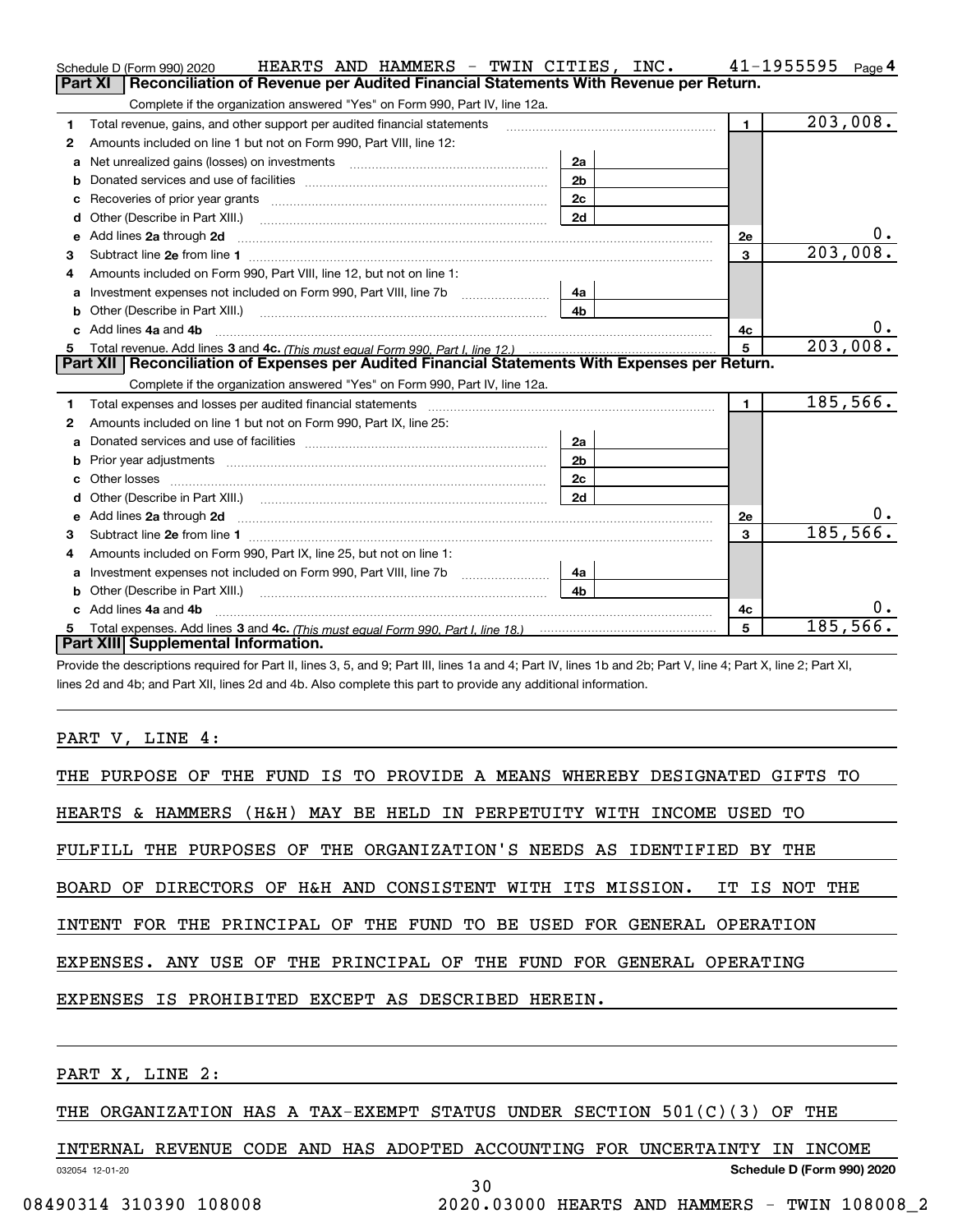Schedule D (Form 990) 2020 HEARTS AND HAMMERS – TWIN CITIES , INC 41-1955595 <sub>Page 5</sub> *(continued)* **Part XIII Supplemental Information**  TAXES, ASC 740-10. THE ORGANIZATIONS POLICY IS TO EVALUATE UNCERTAIN TAX POSITIONS, AT LEAST ANNUALLY, FOR THE POTENTIAL FOR INCOME TAX EXPOSURE FROM UNRELATED BUSINESS INCOME OR FROM LOSS OF NONPROFIT STATUS. THE ORGANIZATION CONTINUES TO OPERATE CONSISTENT WITH ITS ORIGINAL EXEMPTION APPLICATION AND EACH YEAR TAKES THE NECESSARY ACTIONS TO MAINTAIN ITS EXEMPT STATUS. IT HAS BEEN CLASSIFIED AS AN ORGANIZATION THAT IS NOT A PRIVATE FOUNDATION UNDER THE INTERNAL REVENUE CODE AND CHARITABLE CONTRIBUTIONS BY DONORS ARE TAX DEDUCTIBLE. IN COMPLIANCE WITH ITS EXEMPT STATUS, THE ORGANIZATION ANNUALLY FILES A RETURN OF ORGANIZATION EXEMPT FROM INCOME TAX (FORM 990).

**Schedule D (Form 990) 2020**

032055 12-01-20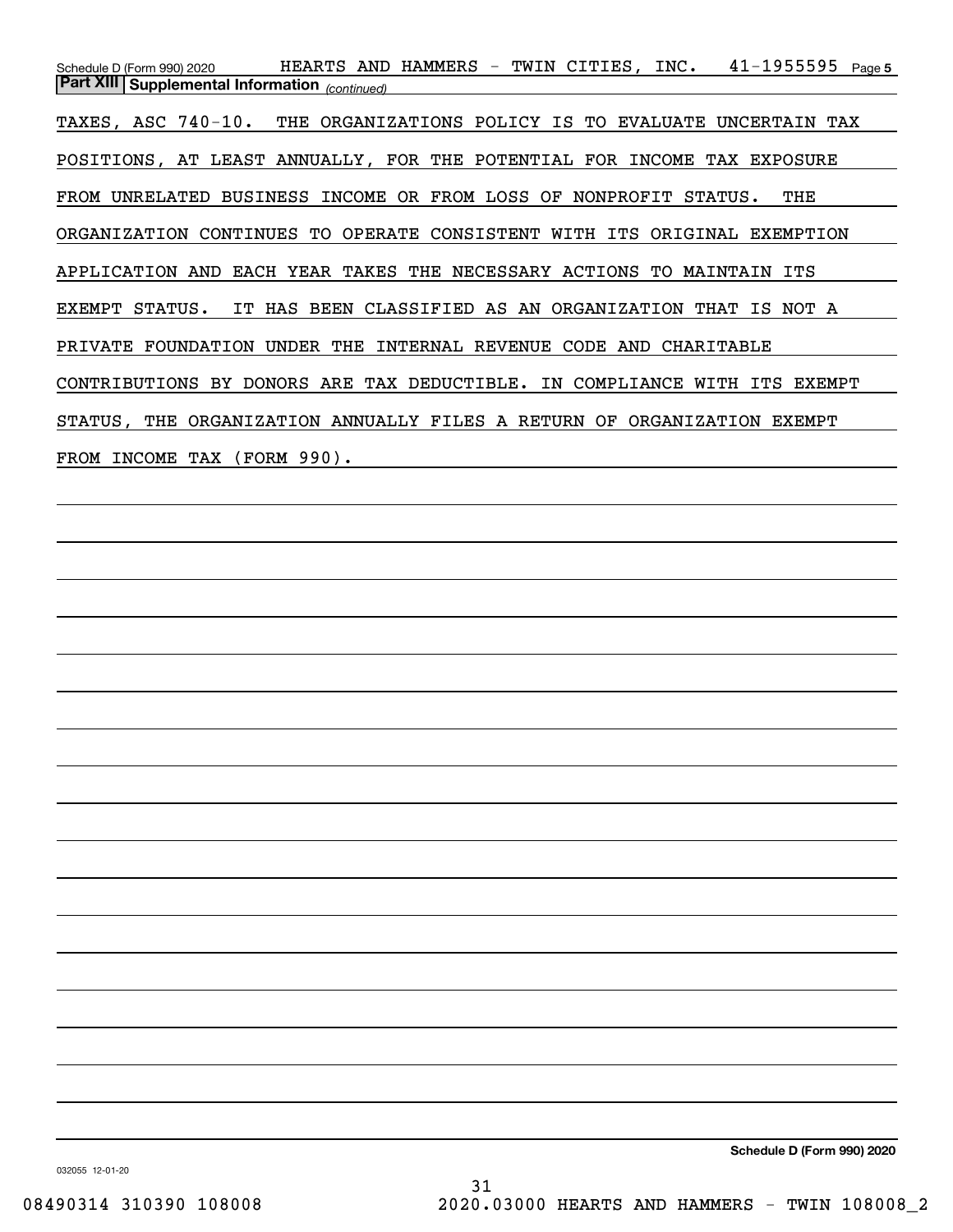| <b>SCHEDULE G</b>                                                                                                                                                                        | <b>Supplemental Information Regarding Fundraising or Gaming Activities</b><br>OMB No. 1545-0047                                                                     |                                                                                                                                                                                                                                                                                                                                                                                                                                                                                                                                                                                           |                       |                                                                            |  |                                                                      |  |                                                                            |                                                         |
|------------------------------------------------------------------------------------------------------------------------------------------------------------------------------------------|---------------------------------------------------------------------------------------------------------------------------------------------------------------------|-------------------------------------------------------------------------------------------------------------------------------------------------------------------------------------------------------------------------------------------------------------------------------------------------------------------------------------------------------------------------------------------------------------------------------------------------------------------------------------------------------------------------------------------------------------------------------------------|-----------------------|----------------------------------------------------------------------------|--|----------------------------------------------------------------------|--|----------------------------------------------------------------------------|---------------------------------------------------------|
| (Form 990 or 990-EZ)                                                                                                                                                                     | Complete if the organization answered "Yes" on Form 990, Part IV, line 17, 18, or 19, or if the<br>organization entered more than \$15,000 on Form 990-EZ, line 6a. |                                                                                                                                                                                                                                                                                                                                                                                                                                                                                                                                                                                           |                       |                                                                            |  |                                                                      |  |                                                                            |                                                         |
|                                                                                                                                                                                          |                                                                                                                                                                     |                                                                                                                                                                                                                                                                                                                                                                                                                                                                                                                                                                                           | <b>Open to Public</b> |                                                                            |  |                                                                      |  |                                                                            |                                                         |
| Department of the Treasury<br>Internal Revenue Service                                                                                                                                   |                                                                                                                                                                     | Attach to Form 990 or Form 990-EZ.<br>Go to www.irs.gov/Form990 for instructions and the latest information.                                                                                                                                                                                                                                                                                                                                                                                                                                                                              |                       |                                                                            |  |                                                                      |  |                                                                            | Inspection                                              |
| Name of the organization<br>HEARTS AND HAMMERS - TWIN CITIES, INC.                                                                                                                       |                                                                                                                                                                     |                                                                                                                                                                                                                                                                                                                                                                                                                                                                                                                                                                                           |                       |                                                                            |  |                                                                      |  | 41-1955595                                                                 | <b>Employer identification number</b>                   |
| Part I                                                                                                                                                                                   | required to complete this part.                                                                                                                                     | Fundraising Activities. Complete if the organization answered "Yes" on Form 990, Part IV, line 17. Form 990-EZ filers are not                                                                                                                                                                                                                                                                                                                                                                                                                                                             |                       |                                                                            |  |                                                                      |  |                                                                            |                                                         |
| X  <br>Mail solicitations<br>a<br>X<br>b<br>$\mathbf{X}$<br>Phone solicitations<br>c<br>$\overline{X}$ In-person solicitations<br>d<br>compensated at least \$5,000 by the organization. | Internet and email solicitations                                                                                                                                    | 1 Indicate whether the organization raised funds through any of the following activities. Check all that apply.<br>$f[X]$ Solicitation of government grants<br>$g\mid X$ Special fundraising events<br>2 a Did the organization have a written or oral agreement with any individual (including officers, directors, trustees, or<br>key employees listed in Form 990, Part VII) or entity in connection with professional fundraising services?<br>b If "Yes," list the 10 highest paid individuals or entities (fundraisers) pursuant to agreements under which the fundraiser is to be |                       |                                                                            |  | $\mathbf{e} \times \mathbf{X}$ Solicitation of non-government grants |  | Yes                                                                        | <b>No</b>                                               |
| (i) Name and address of individual<br>or entity (fundraiser)                                                                                                                             |                                                                                                                                                                     | (ii) Activity                                                                                                                                                                                                                                                                                                                                                                                                                                                                                                                                                                             |                       | (iii) Did<br>fundraiser<br>have custody<br>or control of<br>contributions? |  | (iv) Gross receipts<br>from activity                                 |  | (v) Amount paid<br>to (or retained by)<br>fundraiser<br>listed in col. (i) | (vi) Amount paid<br>to (or retained by)<br>organization |
|                                                                                                                                                                                          |                                                                                                                                                                     |                                                                                                                                                                                                                                                                                                                                                                                                                                                                                                                                                                                           | Yes                   | No                                                                         |  |                                                                      |  |                                                                            |                                                         |
|                                                                                                                                                                                          |                                                                                                                                                                     |                                                                                                                                                                                                                                                                                                                                                                                                                                                                                                                                                                                           |                       |                                                                            |  |                                                                      |  |                                                                            |                                                         |
|                                                                                                                                                                                          |                                                                                                                                                                     |                                                                                                                                                                                                                                                                                                                                                                                                                                                                                                                                                                                           |                       |                                                                            |  |                                                                      |  |                                                                            |                                                         |
|                                                                                                                                                                                          |                                                                                                                                                                     |                                                                                                                                                                                                                                                                                                                                                                                                                                                                                                                                                                                           |                       |                                                                            |  |                                                                      |  |                                                                            |                                                         |
|                                                                                                                                                                                          |                                                                                                                                                                     |                                                                                                                                                                                                                                                                                                                                                                                                                                                                                                                                                                                           |                       |                                                                            |  |                                                                      |  |                                                                            |                                                         |
|                                                                                                                                                                                          |                                                                                                                                                                     |                                                                                                                                                                                                                                                                                                                                                                                                                                                                                                                                                                                           |                       |                                                                            |  |                                                                      |  |                                                                            |                                                         |
|                                                                                                                                                                                          |                                                                                                                                                                     |                                                                                                                                                                                                                                                                                                                                                                                                                                                                                                                                                                                           |                       |                                                                            |  |                                                                      |  |                                                                            |                                                         |
|                                                                                                                                                                                          |                                                                                                                                                                     |                                                                                                                                                                                                                                                                                                                                                                                                                                                                                                                                                                                           |                       |                                                                            |  |                                                                      |  |                                                                            |                                                         |
|                                                                                                                                                                                          |                                                                                                                                                                     |                                                                                                                                                                                                                                                                                                                                                                                                                                                                                                                                                                                           |                       |                                                                            |  |                                                                      |  |                                                                            |                                                         |
|                                                                                                                                                                                          |                                                                                                                                                                     |                                                                                                                                                                                                                                                                                                                                                                                                                                                                                                                                                                                           |                       |                                                                            |  |                                                                      |  |                                                                            |                                                         |
|                                                                                                                                                                                          |                                                                                                                                                                     |                                                                                                                                                                                                                                                                                                                                                                                                                                                                                                                                                                                           |                       |                                                                            |  |                                                                      |  |                                                                            |                                                         |
|                                                                                                                                                                                          |                                                                                                                                                                     |                                                                                                                                                                                                                                                                                                                                                                                                                                                                                                                                                                                           |                       |                                                                            |  |                                                                      |  |                                                                            |                                                         |
|                                                                                                                                                                                          |                                                                                                                                                                     |                                                                                                                                                                                                                                                                                                                                                                                                                                                                                                                                                                                           |                       |                                                                            |  |                                                                      |  |                                                                            |                                                         |
| Total<br>or licensing.                                                                                                                                                                   |                                                                                                                                                                     | 3 List all states in which the organization is registered or licensed to solicit contributions or has been notified it is exempt from registration                                                                                                                                                                                                                                                                                                                                                                                                                                        |                       |                                                                            |  |                                                                      |  |                                                                            |                                                         |
|                                                                                                                                                                                          |                                                                                                                                                                     |                                                                                                                                                                                                                                                                                                                                                                                                                                                                                                                                                                                           |                       |                                                                            |  |                                                                      |  |                                                                            |                                                         |
|                                                                                                                                                                                          |                                                                                                                                                                     |                                                                                                                                                                                                                                                                                                                                                                                                                                                                                                                                                                                           |                       |                                                                            |  |                                                                      |  |                                                                            |                                                         |
|                                                                                                                                                                                          |                                                                                                                                                                     |                                                                                                                                                                                                                                                                                                                                                                                                                                                                                                                                                                                           |                       |                                                                            |  |                                                                      |  |                                                                            |                                                         |
|                                                                                                                                                                                          |                                                                                                                                                                     |                                                                                                                                                                                                                                                                                                                                                                                                                                                                                                                                                                                           |                       |                                                                            |  |                                                                      |  |                                                                            |                                                         |
|                                                                                                                                                                                          |                                                                                                                                                                     |                                                                                                                                                                                                                                                                                                                                                                                                                                                                                                                                                                                           |                       |                                                                            |  |                                                                      |  |                                                                            |                                                         |
|                                                                                                                                                                                          |                                                                                                                                                                     |                                                                                                                                                                                                                                                                                                                                                                                                                                                                                                                                                                                           |                       |                                                                            |  |                                                                      |  |                                                                            |                                                         |
|                                                                                                                                                                                          |                                                                                                                                                                     | LHA For Paperwork Reduction Act Notice, see the Instructions for Form 990 or 990-EZ.                                                                                                                                                                                                                                                                                                                                                                                                                                                                                                      |                       |                                                                            |  |                                                                      |  |                                                                            | Schedule G (Form 990 or 990-EZ) 2020                    |

032081 11-25-20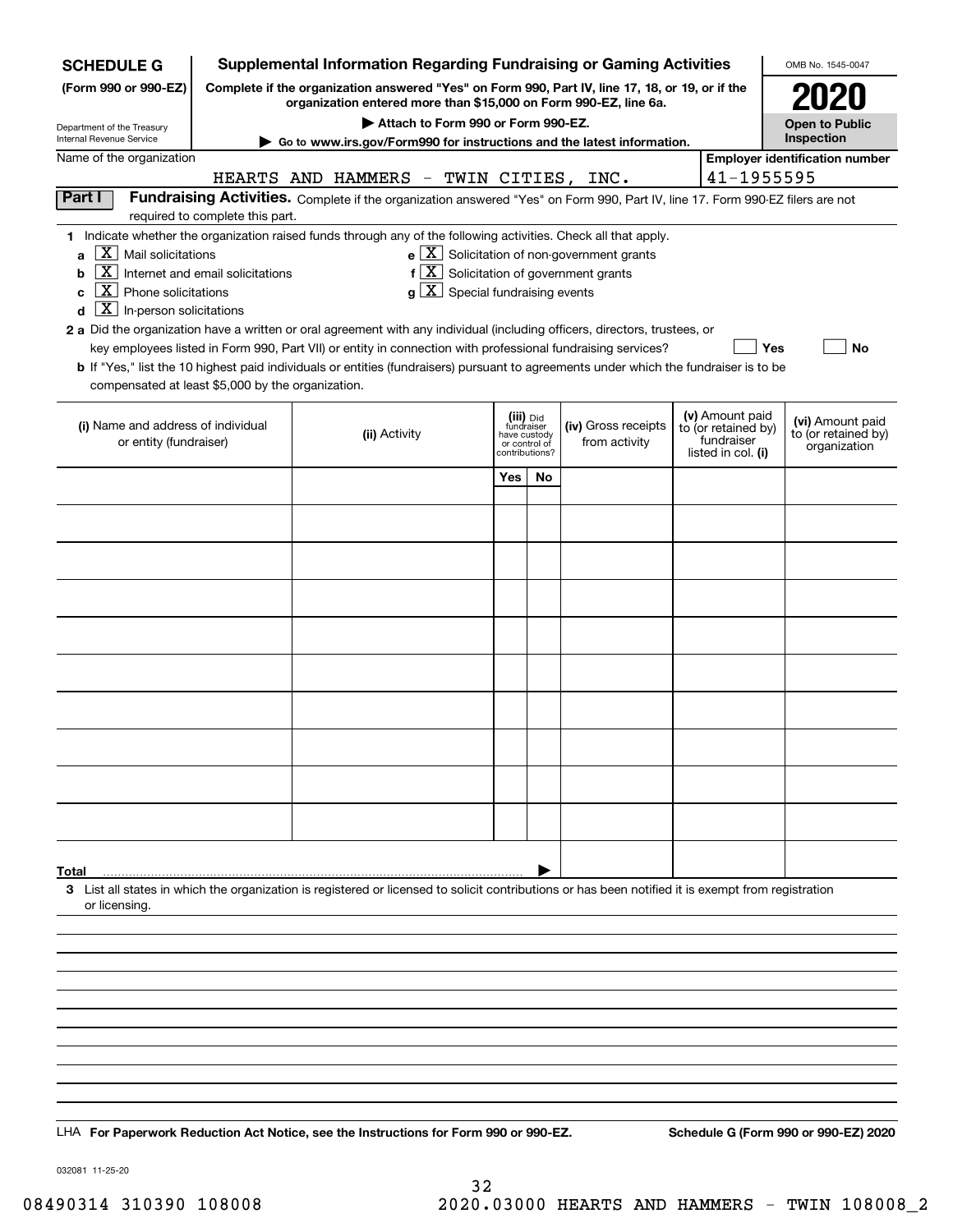**2** Schedule G (Form 990 or 990-EZ) 2020 <code>HEARTS AND HAMMERS – TWIN CITIES, INC.  $41\text{--}1955595$  Page</code> **Part II** | Fundraising Events. Complete if the organization answered "Yes" on Form 990, Part IV, line 18, or reported more than \$15,000

of fundraising event contributions and gross income on Form 990-EZ, lines 1 and 6b. List events with gross receipts greater than \$5,000.

|                 |              | 01 lungasing event contributions and gross income on Form 990-EZ, inles T and OD. Elst events with gross receipts greater than \$0,000. |                        |                                                  |                  |                                                     |
|-----------------|--------------|-----------------------------------------------------------------------------------------------------------------------------------------|------------------------|--------------------------------------------------|------------------|-----------------------------------------------------|
|                 |              |                                                                                                                                         | (a) Event $#1$         | $(b)$ Event #2                                   | (c) Other events | (d) Total events                                    |
|                 |              |                                                                                                                                         | <b>GOLF CLASSICRAG</b> |                                                  | $\overline{a}$   | (add col. (a) through                               |
|                 |              |                                                                                                                                         | (event type)           | (event type)                                     | (total number)   | col. (c)                                            |
| Revenue         | 1            |                                                                                                                                         | 35,694.                | 9,600.                                           | 120.             | 45,414.                                             |
|                 |              |                                                                                                                                         |                        |                                                  |                  |                                                     |
|                 |              |                                                                                                                                         |                        |                                                  |                  |                                                     |
|                 | 3            | Gross income (line 1 minus line 2)                                                                                                      | 35,694.                | 9,600.                                           | 120.             | 45,414.                                             |
|                 | 4            | Cash prizes                                                                                                                             |                        |                                                  |                  |                                                     |
|                 | 5            |                                                                                                                                         |                        |                                                  |                  |                                                     |
| Direct Expenses | 6            |                                                                                                                                         |                        |                                                  |                  |                                                     |
|                 |              |                                                                                                                                         | 5,786.                 | $-253.$                                          | 1,619.           | 7,152.                                              |
|                 |              |                                                                                                                                         |                        |                                                  |                  |                                                     |
|                 | 8<br>9       |                                                                                                                                         |                        |                                                  |                  |                                                     |
|                 | 10           | Direct expense summary. Add lines 4 through 9 in column (d)                                                                             |                        |                                                  |                  |                                                     |
|                 |              | 11 Net income summary. Subtract line 10 from line 3, column (d)                                                                         |                        |                                                  |                  | $\frac{7,152}{38,262}$                              |
|                 | Part III     | Gaming. Complete if the organization answered "Yes" on Form 990, Part IV, line 19, or reported more than                                |                        |                                                  |                  |                                                     |
|                 |              | \$15,000 on Form 990-EZ, line 6a.                                                                                                       |                        |                                                  |                  |                                                     |
| Revenue         |              |                                                                                                                                         | (a) Bingo              | (b) Pull tabs/instant<br>bingo/progressive bingo | (c) Other gaming | (d) Total gaming (add<br>col. (a) through col. (c)) |
|                 | 1            |                                                                                                                                         |                        |                                                  |                  |                                                     |
|                 |              |                                                                                                                                         |                        |                                                  |                  |                                                     |
|                 | $\mathbf{2}$ |                                                                                                                                         |                        |                                                  |                  |                                                     |
|                 | 3            |                                                                                                                                         |                        |                                                  |                  |                                                     |
| Direct Expenses | 4            |                                                                                                                                         |                        |                                                  |                  |                                                     |
|                 |              | 5 Other direct expenses                                                                                                                 |                        |                                                  |                  |                                                     |
|                 |              |                                                                                                                                         | Yes<br>%               | Yes<br>%                                         | Yes<br>%         |                                                     |
|                 | 6            | Volunteer labor                                                                                                                         | No                     | No                                               | No               |                                                     |
|                 |              | 7 Direct expense summary. Add lines 2 through 5 in column (d)                                                                           |                        |                                                  |                  |                                                     |
|                 | 8            |                                                                                                                                         |                        |                                                  |                  |                                                     |
|                 |              |                                                                                                                                         |                        |                                                  |                  |                                                     |
| 9               |              | Enter the state(s) in which the organization conducts gaming activities:                                                                |                        |                                                  |                  |                                                     |
|                 |              |                                                                                                                                         |                        |                                                  |                  | Yes<br><b>No</b>                                    |
|                 |              | <b>b</b> If "No," explain:                                                                                                              |                        |                                                  |                  |                                                     |
|                 |              |                                                                                                                                         |                        |                                                  |                  |                                                     |
|                 |              |                                                                                                                                         |                        |                                                  |                  |                                                     |
|                 |              |                                                                                                                                         |                        |                                                  |                  | Yes<br><b>No</b>                                    |
|                 |              | <b>b</b> If "Yes," explain:                                                                                                             |                        |                                                  |                  |                                                     |
|                 |              |                                                                                                                                         |                        |                                                  |                  |                                                     |
|                 |              |                                                                                                                                         |                        |                                                  |                  |                                                     |
|                 |              | 032082 11-25-20                                                                                                                         |                        |                                                  |                  | Schedule G (Form 990 or 990-EZ) 2020                |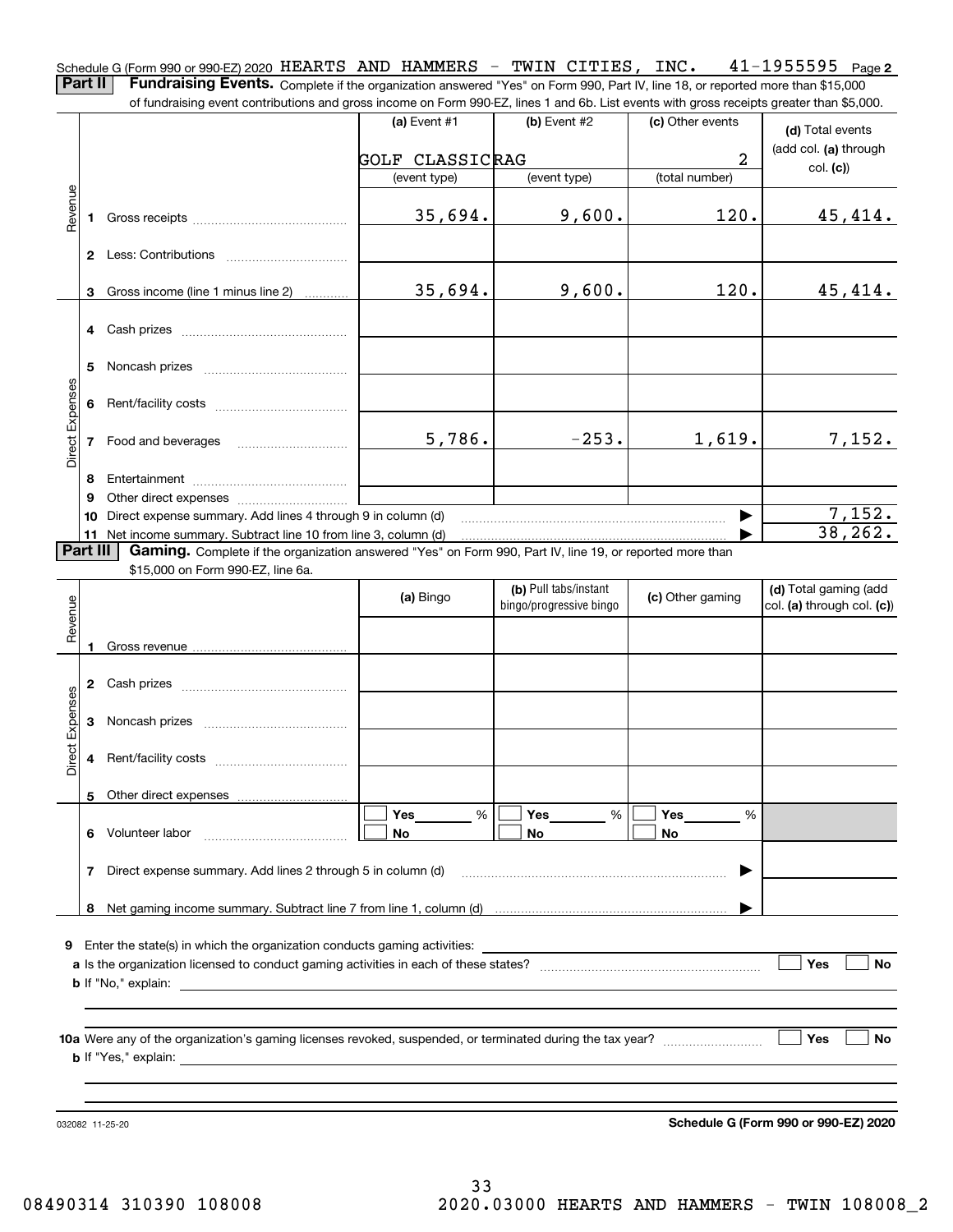|     | Schedule G (Form 990 or 990-EZ) 2020 HEARTS AND HAMMERS - TWIN CITIES, INC. 41-1955595                                                             |                 | Page 3    |
|-----|----------------------------------------------------------------------------------------------------------------------------------------------------|-----------------|-----------|
| 11. |                                                                                                                                                    | Yes             | No        |
|     | 12 Is the organization a grantor, beneficiary or trustee of a trust, or a member of a partnership or other entity formed                           |                 |           |
|     |                                                                                                                                                    | Yes             | No        |
|     | 13 Indicate the percentage of gaming activity conducted in:                                                                                        |                 |           |
|     |                                                                                                                                                    | <b>13a</b>      | %         |
|     | <b>b</b> An outside facility <i>www.communicality www.communicality.communicality www.communicality www.communicality.com</i>                      | 13 <sub>b</sub> | %         |
|     | 14 Enter the name and address of the person who prepares the organization's gaming/special events books and records:                               |                 |           |
|     |                                                                                                                                                    |                 |           |
|     | Name $\triangleright$ $\square$                                                                                                                    |                 |           |
|     |                                                                                                                                                    |                 |           |
|     |                                                                                                                                                    |                 |           |
|     |                                                                                                                                                    | Yes             | No        |
|     |                                                                                                                                                    |                 |           |
|     |                                                                                                                                                    |                 |           |
|     |                                                                                                                                                    |                 |           |
|     | c If "Yes," enter name and address of the third party:                                                                                             |                 |           |
|     |                                                                                                                                                    |                 |           |
|     | Name $\blacktriangleright$ $\lrcorner$                                                                                                             |                 |           |
|     |                                                                                                                                                    |                 |           |
|     |                                                                                                                                                    |                 |           |
|     | 16 Gaming manager information:                                                                                                                     |                 |           |
|     |                                                                                                                                                    |                 |           |
|     | Name $\blacktriangleright$ $\lrcorner$                                                                                                             |                 |           |
|     |                                                                                                                                                    |                 |           |
|     | Gaming manager compensation > \$                                                                                                                   |                 |           |
|     |                                                                                                                                                    |                 |           |
|     | $Description of services provided$ $\triangleright$                                                                                                |                 |           |
|     |                                                                                                                                                    |                 |           |
|     |                                                                                                                                                    |                 |           |
|     |                                                                                                                                                    |                 |           |
|     | Director/officer<br>Employee<br>Independent contractor                                                                                             |                 |           |
|     |                                                                                                                                                    |                 |           |
|     | <b>17</b> Mandatory distributions:<br>a Is the organization required under state law to make charitable distributions from the gaming proceeds to  |                 |           |
|     | retain the state gaming license?                                                                                                                   | $\Box$ Yes      | $\Box$ No |
|     | <b>b</b> Enter the amount of distributions required under state law to be distributed to other exempt organizations or spent in the                |                 |           |
|     | organization's own exempt activities during the tax year $\triangleright$ \$                                                                       |                 |           |
|     | Supplemental Information. Provide the explanations required by Part I, line 2b, columns (iii) and (v); and Part III, lines 9, 9b, 10b,<br> Part IV |                 |           |
|     | 15b, 15c, 16, and 17b, as applicable. Also provide any additional information. See instructions.                                                   |                 |           |
|     |                                                                                                                                                    |                 |           |
|     |                                                                                                                                                    |                 |           |
|     |                                                                                                                                                    |                 |           |
|     |                                                                                                                                                    |                 |           |
|     |                                                                                                                                                    |                 |           |
|     |                                                                                                                                                    |                 |           |
|     |                                                                                                                                                    |                 |           |
|     |                                                                                                                                                    |                 |           |
|     |                                                                                                                                                    |                 |           |
|     |                                                                                                                                                    |                 |           |
|     |                                                                                                                                                    |                 |           |
|     |                                                                                                                                                    |                 |           |
|     |                                                                                                                                                    |                 |           |
|     |                                                                                                                                                    |                 |           |
|     |                                                                                                                                                    |                 |           |
|     |                                                                                                                                                    |                 |           |
|     | Schedule G (Form 990 or 990-EZ) 2020<br>032083 11-25-20<br>34                                                                                      |                 |           |
|     |                                                                                                                                                    |                 |           |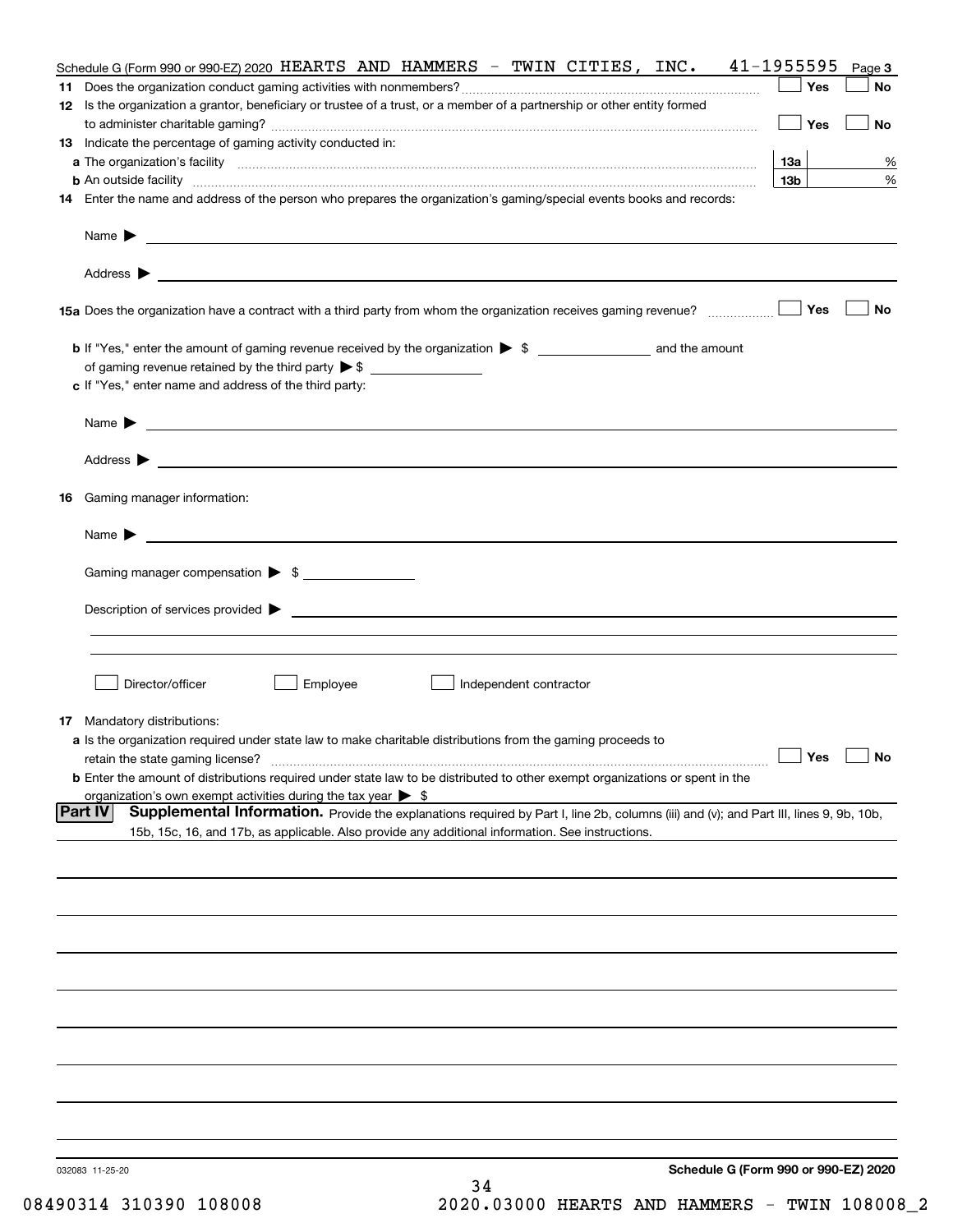| Schedule G (Form 990 or 990-EZ) HEARTS AND<br><b>Part IV</b> Supplemental Information (continued) | HEARTS AND HAMMERS - TWIN CITIES, INC. |  |  | $41 - 1955595$ Page 4           |  |
|---------------------------------------------------------------------------------------------------|----------------------------------------|--|--|---------------------------------|--|
|                                                                                                   |                                        |  |  |                                 |  |
|                                                                                                   |                                        |  |  |                                 |  |
|                                                                                                   |                                        |  |  |                                 |  |
|                                                                                                   |                                        |  |  |                                 |  |
|                                                                                                   |                                        |  |  |                                 |  |
|                                                                                                   |                                        |  |  |                                 |  |
|                                                                                                   |                                        |  |  |                                 |  |
|                                                                                                   |                                        |  |  |                                 |  |
|                                                                                                   |                                        |  |  |                                 |  |
|                                                                                                   |                                        |  |  |                                 |  |
|                                                                                                   |                                        |  |  |                                 |  |
|                                                                                                   |                                        |  |  |                                 |  |
|                                                                                                   |                                        |  |  |                                 |  |
|                                                                                                   |                                        |  |  |                                 |  |
|                                                                                                   |                                        |  |  |                                 |  |
|                                                                                                   |                                        |  |  |                                 |  |
|                                                                                                   |                                        |  |  |                                 |  |
|                                                                                                   |                                        |  |  |                                 |  |
|                                                                                                   |                                        |  |  |                                 |  |
|                                                                                                   |                                        |  |  |                                 |  |
|                                                                                                   |                                        |  |  |                                 |  |
|                                                                                                   |                                        |  |  |                                 |  |
|                                                                                                   |                                        |  |  |                                 |  |
|                                                                                                   |                                        |  |  |                                 |  |
|                                                                                                   |                                        |  |  |                                 |  |
|                                                                                                   |                                        |  |  |                                 |  |
|                                                                                                   |                                        |  |  |                                 |  |
|                                                                                                   |                                        |  |  |                                 |  |
|                                                                                                   |                                        |  |  |                                 |  |
|                                                                                                   |                                        |  |  |                                 |  |
|                                                                                                   |                                        |  |  |                                 |  |
|                                                                                                   |                                        |  |  |                                 |  |
|                                                                                                   |                                        |  |  |                                 |  |
|                                                                                                   |                                        |  |  |                                 |  |
|                                                                                                   |                                        |  |  | Schedule G (Form 990 or 990-EZ) |  |

032084 04-01-20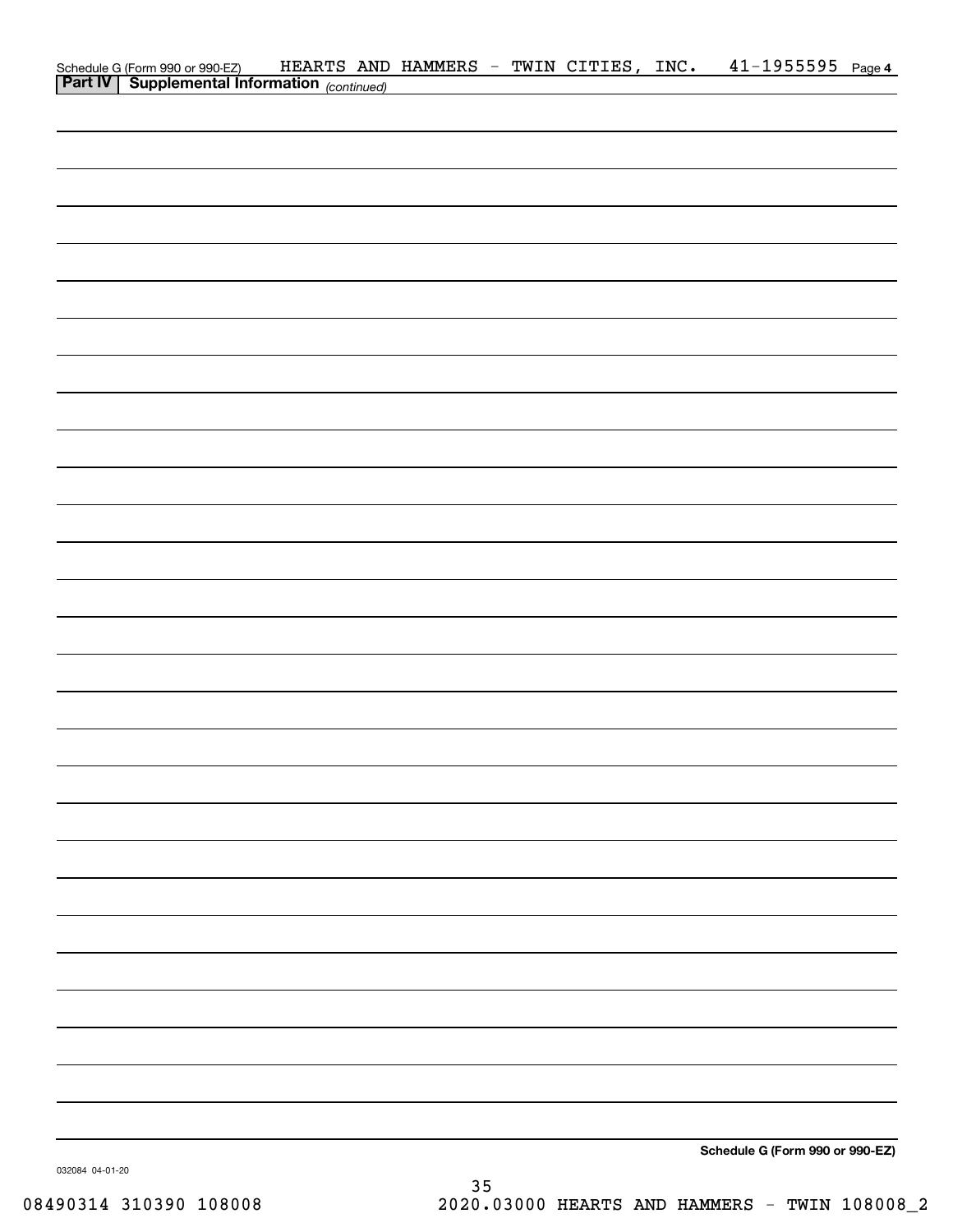**(Form 990 or 990-EZ)**

Department of the Treasury Internal Revenue Service Name of the organization

**Complete to provide information for responses to specific questions on Form 990 or 990-EZ or to provide any additional information. | Attach to Form 990 or 990-EZ. | Go to www.irs.gov/Form990 for the latest information. SCHEDULE O Supplemental Information to Form 990 or 990-EZ**



**Employer identification number** HEARTS AND HAMMERS - TWIN CITIES, INC. 41-1955595

FORM 990, PART I, LINE 1, DESCRIPTION OF ORGANIZATION MISSION:

HOMEOWNERS WITH LIMITED ABILITIES, ELDERLY AND MILITARY VETERANS BY

ORGANIZING TEAMS OF VOLUNTEERS TO PAINT AND MAKE EXTERIOR REPAIRS AND

IMPROVEMENTS TO THEIR HOMES AT NO COST TO THE HOMEOWNER.

FORM 990, PART III, LINE 1, DESCRIPTION OF ORGANIZATION MISSION:

THEIR HOMES AT NO COST TO THE HOMEOWNER.

FORM 990, PART VI, SECTION B, LINE 11B:

LINE 11B EXPLANATION - A DRAFT COPY OF THE FORM 990 IS PROVIDED TO THE ALL DIRECTORS BEFORE A BOARD OF DIRECTOR'S MEETING. ALL DIRECTORS HAVE AN OPPORTUNITY TO ASK QUESTIONS OR RECOMMEND CHANGES TO THE FORM BEFORE VOTING FOR IT TO BE FINALIZED.

FORM 990, PART VI, SECTION B, LINE 12C:

BOARD MEMBERS AND KEY EMPLOYEES ARE TO REPORT INTERESTS THAT COULD GIVE

RISE TO CONFLICTS ANY TIME THEY MAY POTENTIALLY OCCUR. DISCUSSION BY BOARD

OF DIRECTORS WOULD ENSUE AND DECISION FOR RESOLUTION WOULD ENSUE.

FORM 990, PART VI, SECTION B, LINE 15:

BOARD OF DIRECTORS EXECUTIVE COMMITTEE AND/OR COMPENSATION COMMITTEE USE

COMPARABLE COMPENSATION DATA OF SIMILAR ORGANIZATIONS, CONSIDERS

ORGANIZATION'S CURRENT FINANCIAL STATUS AND FURURE POTENTIAL STATUS.

COMPENSATION IS APPROVED BY THE BOARD OF DIRECTORS.

FORM 990, PART VI, SECTION C, LINE 19:

032211 11-20-20 LHA For Paperwork Reduction Act Notice, see the Instructions for Form 990 or 990-EZ. Schedule O (Form 990 or 990-EZ) 2020

36